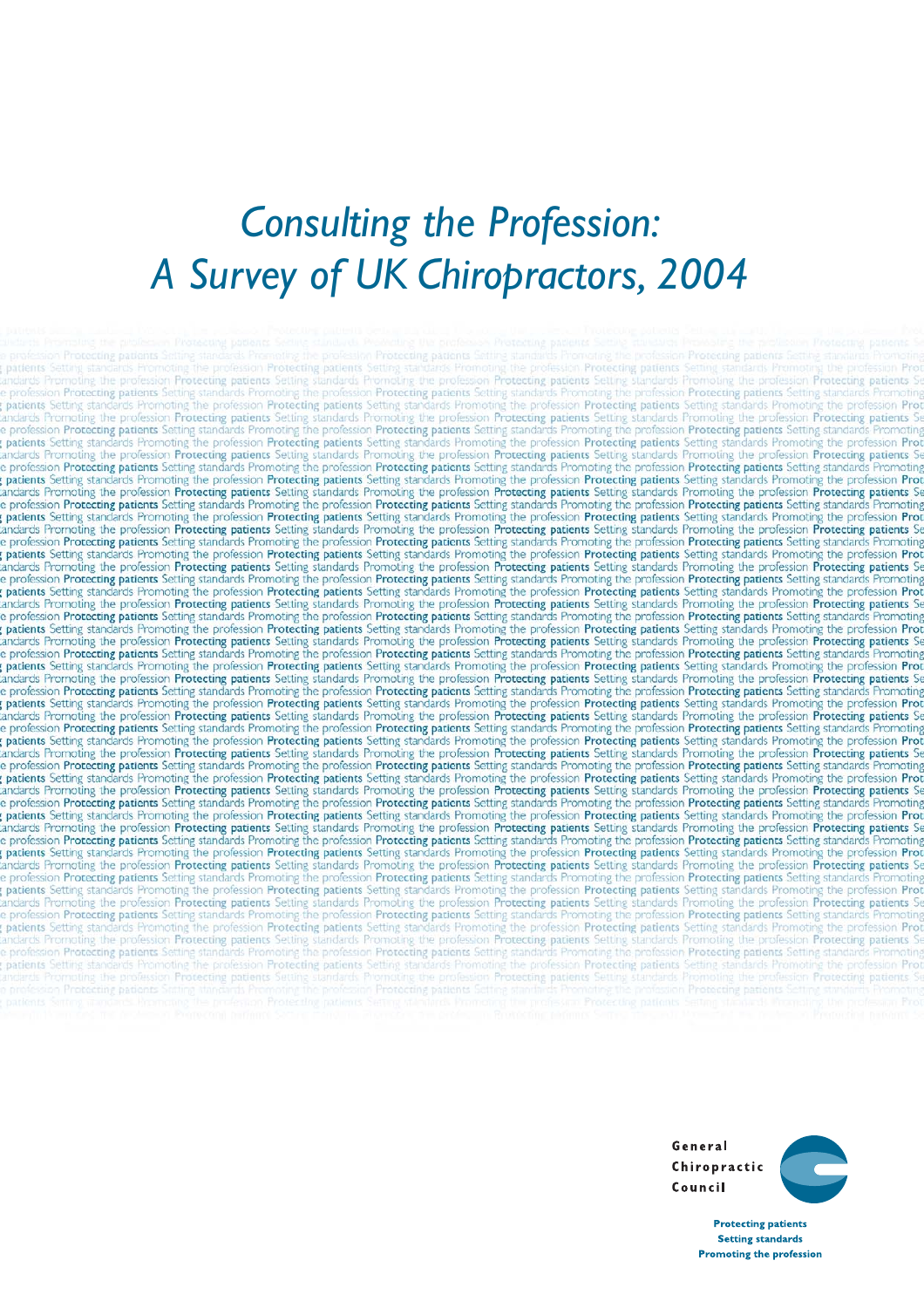#### **Contents**

- 1. Introduction | *1*
	- Rationale | *1*
	- Objectives | *1*
	- Design | *3*
	- Limitations | *3*
	- Results | *3*
- 2. Results | *4*
- **A** Chiropractors | *7*
- **B** Chiropractors' practice | *13*
- **C** Profile of patients and practice | *25*
- **D** The opinions of UK chiropractors | *43*
- **E** Promotion | *47*
- **F** GCC communication | *49*
- **G** General comments | *61*
- 3. Acknowledgements | *65*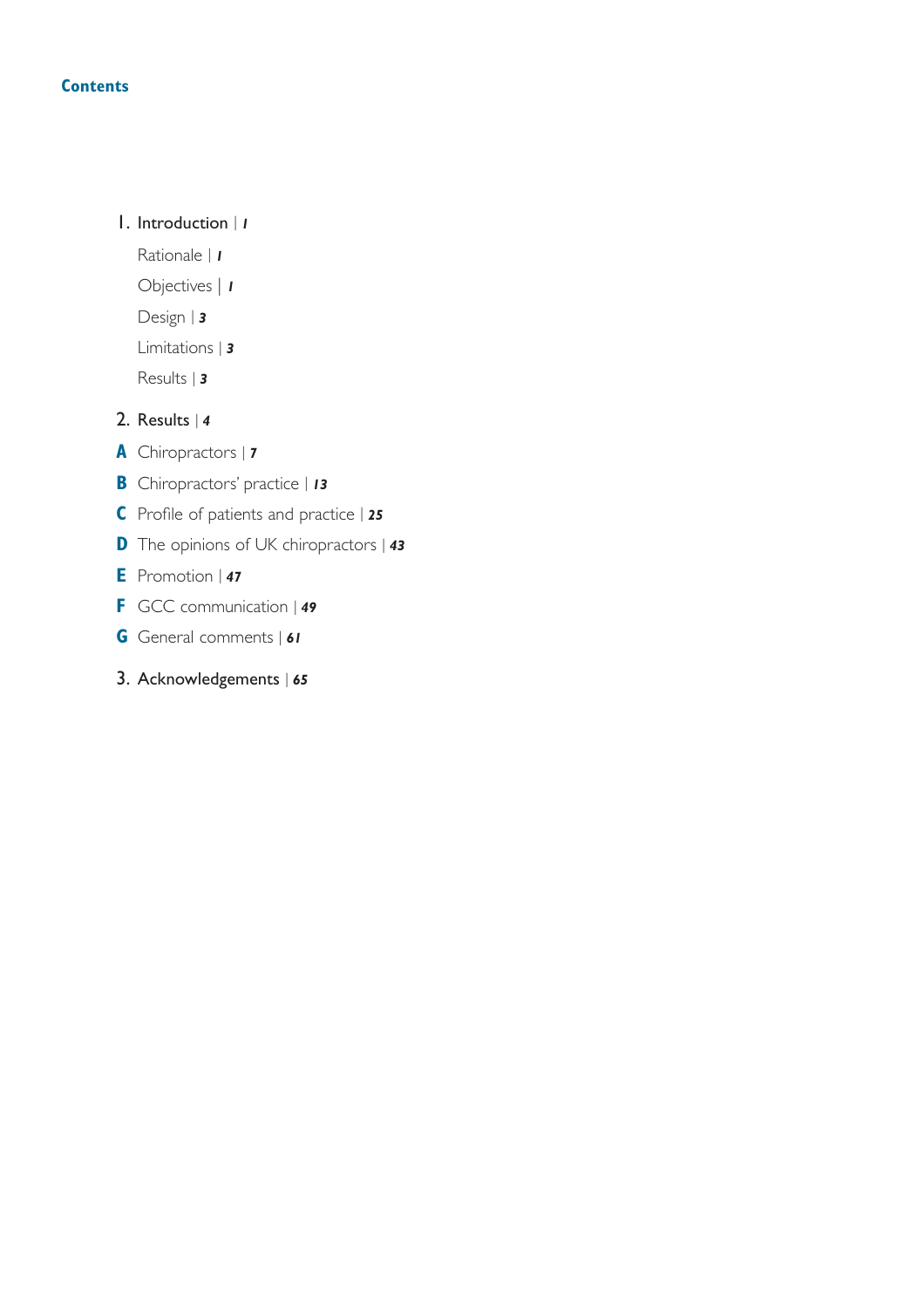# **1.Introduction**

# **Rationale**

The General Chiropractic Council (GCC) is a UK-wide statutory body with regulatory powers, established by the Chiropractors Act 1994. The GCC has four main duties:

- 1. To protect the public by establishing and operating a scheme of statutory regulation for chiropractors, similar to the arrangements that cover other health professionals.
- 2. To set standards of chiropractic education, conduct and practice.
- 3. To ensure the development of the profession of chiropractic, using a model of continuous improvement in practice.
- 4. To promote the profession of chiropractic so that its contribution to the health of the nation is understood and recognised.

In order to achieve the fourth duty of the GCC, its Council agreed that the GCC should first engage with all chiropractors in the UK to establish their views on the direction chiropractic could take in the future. The Communication Strategy Working Group was responsible for facilitating the delivery of the objective and agreed that the best means of achieving this was through a postal survey. The postal survey would be undertaken to establish what future promotion should take place, whilst also learning the breadth of practice methods and views held by chiropractors on a range of issues including current GCC activity on its other three duties.

# **Objectives**

This was the first consultation of its type that the GCC had undertaken with the whole profession. It was agreed therefore by the Communication Strategy Working Group that as many areas as possible should be covered in this survey and these were

- 1. the working patterns of chiropractors
- 2. the level of patient care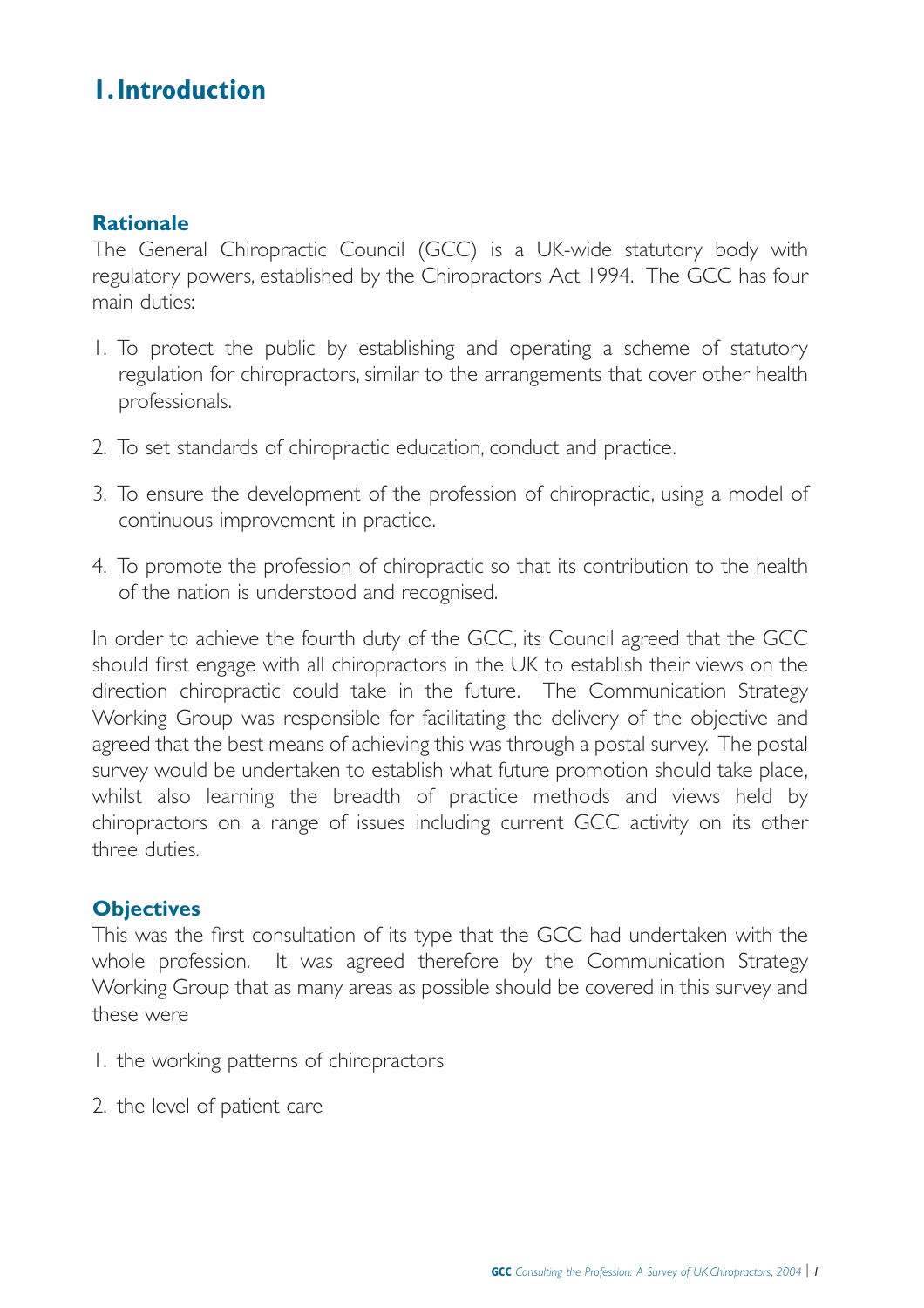- 3. whether or not the profession is interested in increasing access to chiropractic care by working with the NHS
- 4. to what extent the profession has been and is currently working with the NHS
- 5. what level of satisfaction there was with GCC communication

The results from the survey will be used to determine and inform future promotion carried out by the GCC on behalf of the profession, and help identify new areas of research. On a practical level the information given will be used to update GCC publications informing the public about chiropractic.

# **Design**

The survey was drawn up by the Communications Strategy Working Group which consists of GCC staff, members of Council and representatives from all the professional associations and the College of Chiropractors.

A draft survey was piloted amongst 100 chiropractors, 20 distributed by each of the professional associations and the Chiropractic Patients Association to limit any biases. With the survey a second questionnaire was given asking for views on the survey. The pilot succeeded in gaining a 45% response within two weeks of its distribution. The results of the pilot were used to refine the questions and remedy ambiguities.

The final survey was posted to all UK chiropractors on the 27 April 2004 and they were given one month to complete and return the survey. The professional associations were asked to encourage their members to participate and letters of encouragement were also sent from the GCC.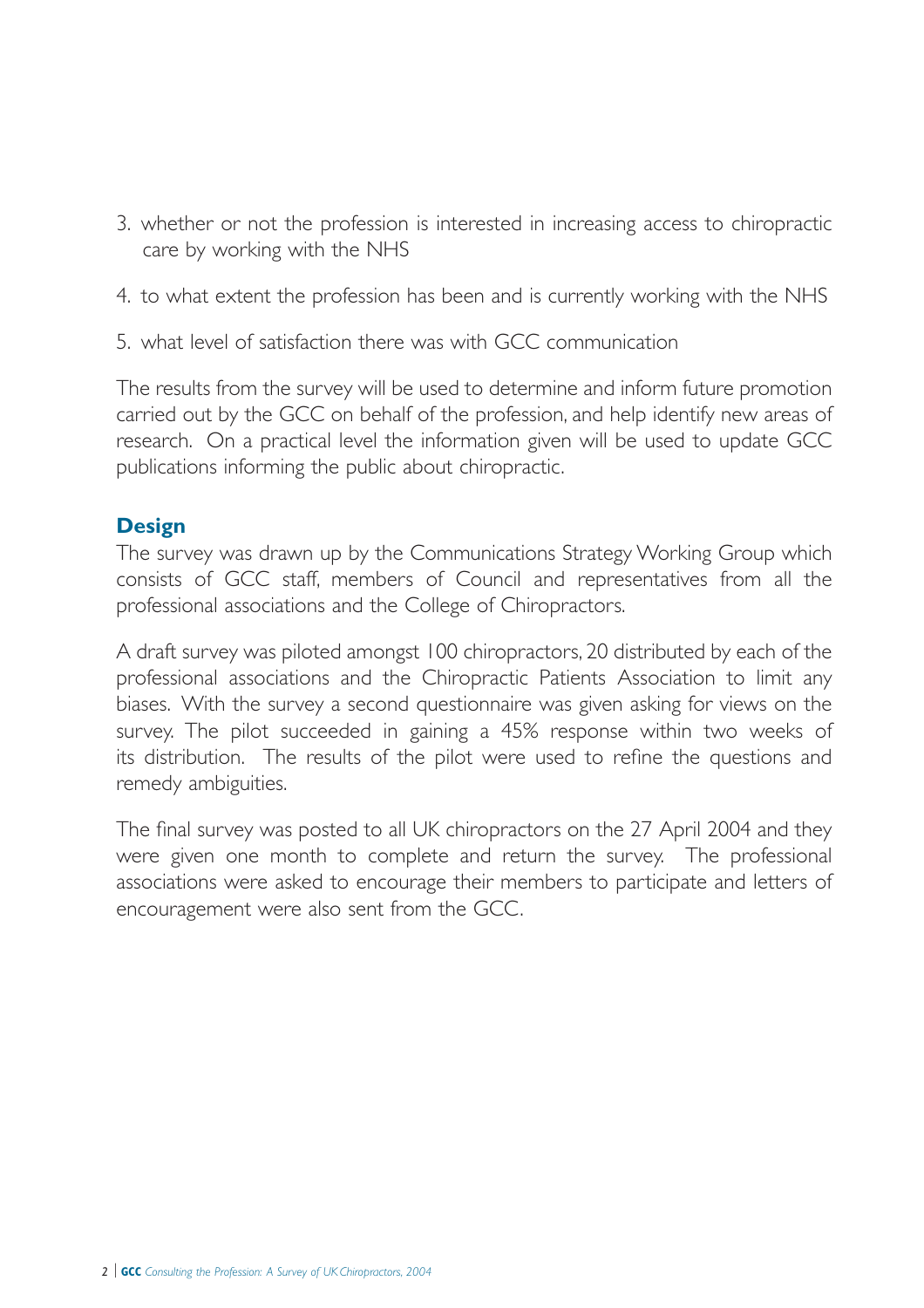# **Limitations**

The GCC accepted that to encourage honest replies, it would be necessary to keep the survey anonymous. This was tested in the pilot of the survey where completion of personal details was left optional. It was found that asking for personal details caused concern for many of the respondents as it confused the message and purpose of the survey. The final decision therefore was to maintain chiropractor's anonymity as it was deemed more important to gather opinions which held true.

The limitation from making the survey anonymous is that no follow up can be made to create focus groups with those who have succeeded in areas which the GCC wishes to explore. To overcome this it was agreed that a follow up survey would be carried out on the areas of interest to the GCC at which point chiropractors will be asked to provide their identity.

# **Results**

At the time of the survey there were 2,024 registered chiropractors in the UK, of these 854 responded (41.83% of the profession) and a further six responded after the deadline for returns, resulting in a total response rate of 42.49%.

55% of respondents were male and the predominant age of respondents was between 26 and 45.

Please note, all views expressed within the document are those given by respondents to the survey and are not a reflection of the views held by the GCC.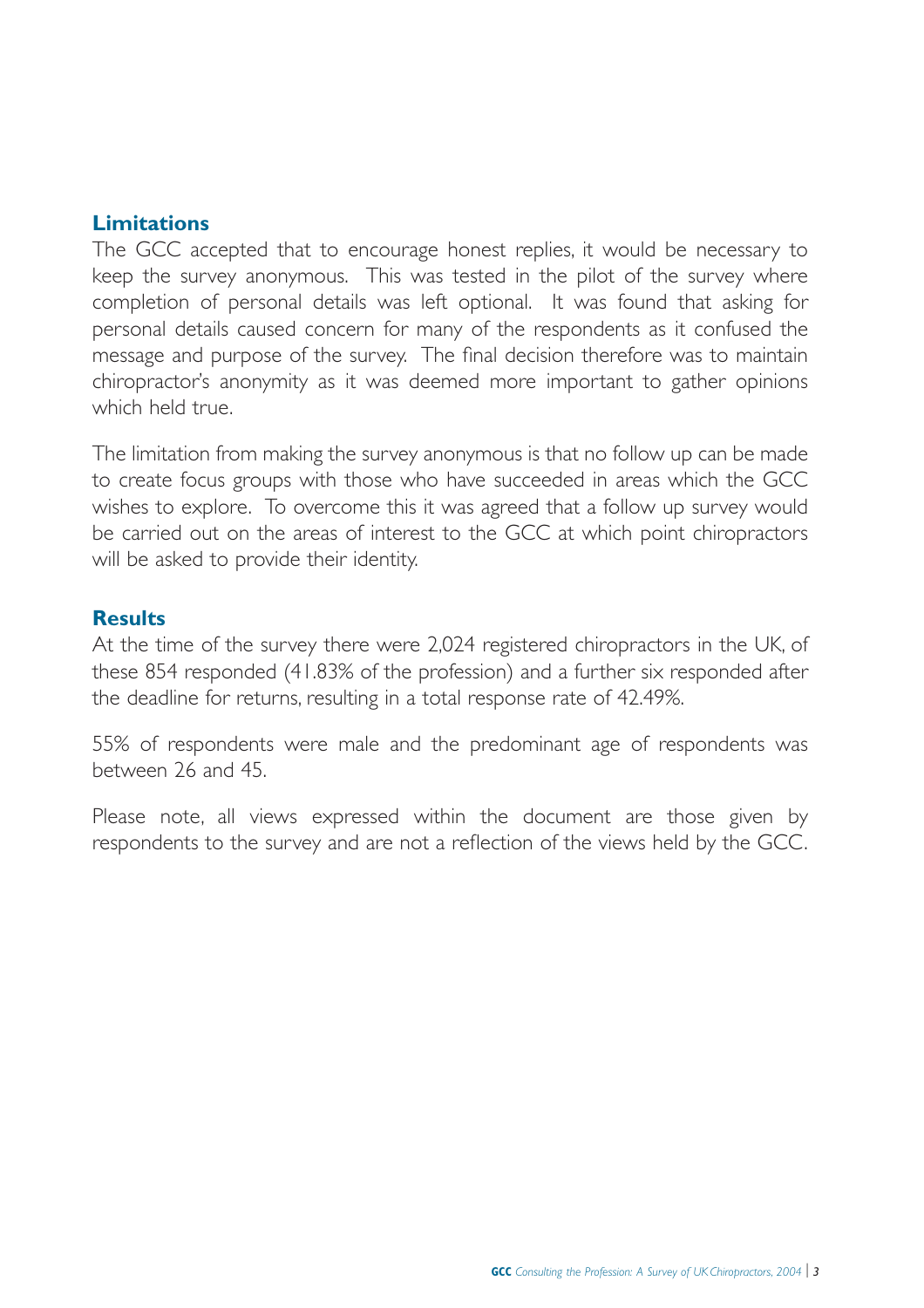# **2.Results**

In the report, the results from the survey are broken down into the following sections:

#### **A** Chiropractors

- **•** Professional Association membership
- Gender and age groups
- **•** Length of time in practice

#### **B** Chiropractors' practice

- Type of work carried out by chiropractors
- The premises in which chiropractors work and if they share with other healthcare practitioners
- Where chiropractors treat patients
- Which healthcare professionals refer patients to chiropractors
- The beliefs held by chiropractors of what chiropractic can offer
- Do chiropractors receive patients via healthcare professionals in the NHS?
- Have chiropractors tried to seek referrals from GPs?
- Would chiropractors be willing to be involved with a private organisation?
- To what extent do chiropractors want to be involved with the NHS?

#### **C** Profile of patients and practice

- Number of patients seen in an average week
- Source of new patients
- Range of conditions treated or managed by chiropractors
- Condition of patients seen in the last working month
- Age groups treated
- Getting an appointment with a chiropractor
- Time spent with a patient on the first and subsequent visits
- Reassessment of patients
- Writing to GPs and referrals to other healthcare professionals
- Referrals to other healthcare professionals
- New patients referred to other healthcare professionals
- Client base referred on to other healthcare professionals
- Means of assessing a patient
- Techniques used in chiropractic
- X-rays
- Open plan treatment rooms
- Techniques used in practice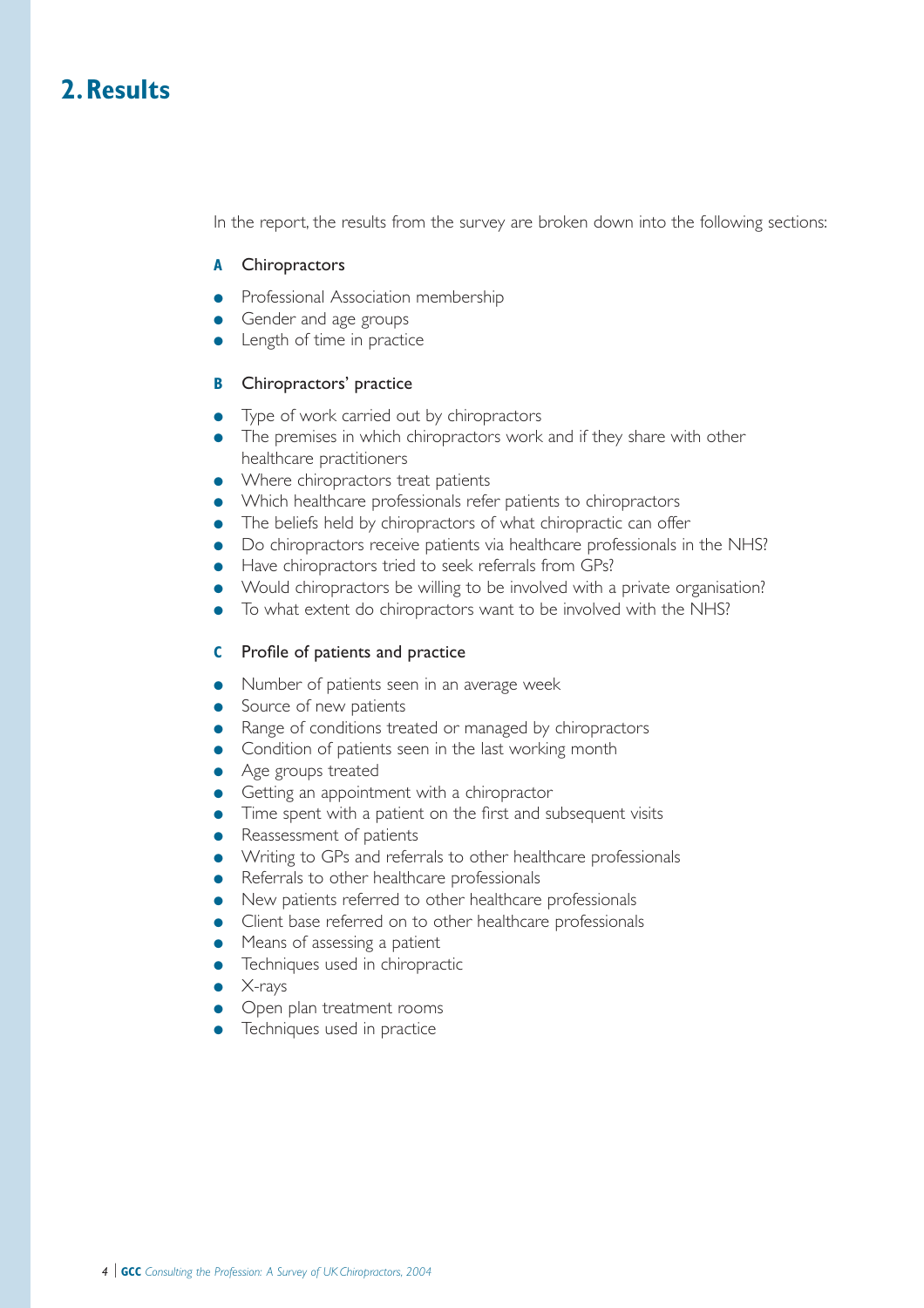#### **D** The opinions of UK chiropractors

- Definition of 'holistic' chiropractic
- Defining chiropractic care
- Evidence based practice principles

#### **E** Promotion

● Promotion carried out by chiropractors

#### **F** GCC communication

- GCC Newsletter
- Effective means for the GCC to communicate news to registrants
- Preferred method of receiving news
- GCC website
- Sections of the GCC website most visited and information chiropractors would like
- GCC leaflet *What can I expect when I see a chiropractor?*
- Post Council Bulletin

#### **G** General comments

• Feedback from the profession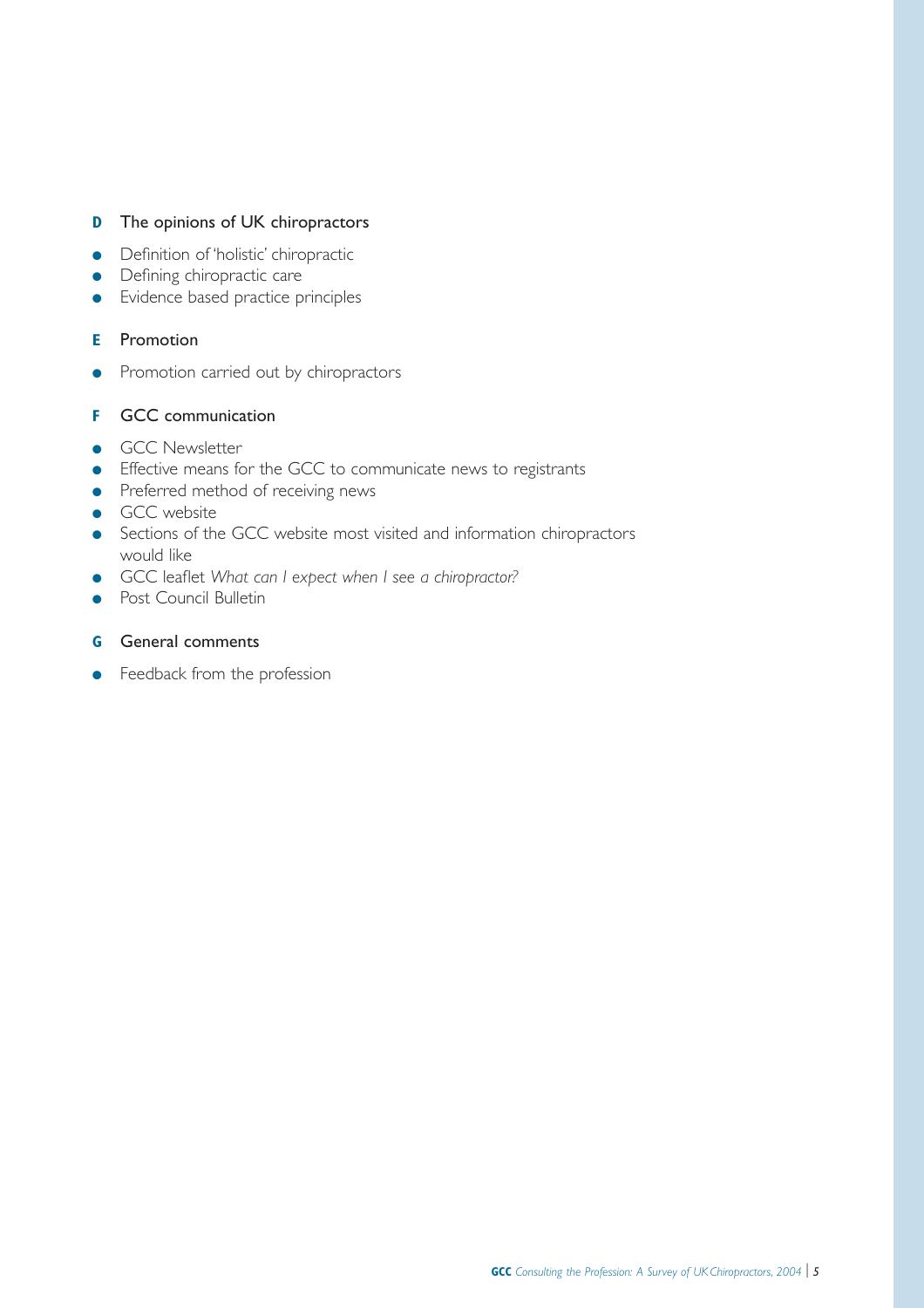| **GCC** *Consulting the Profession: A Survey of UK Chiropractors, 2004*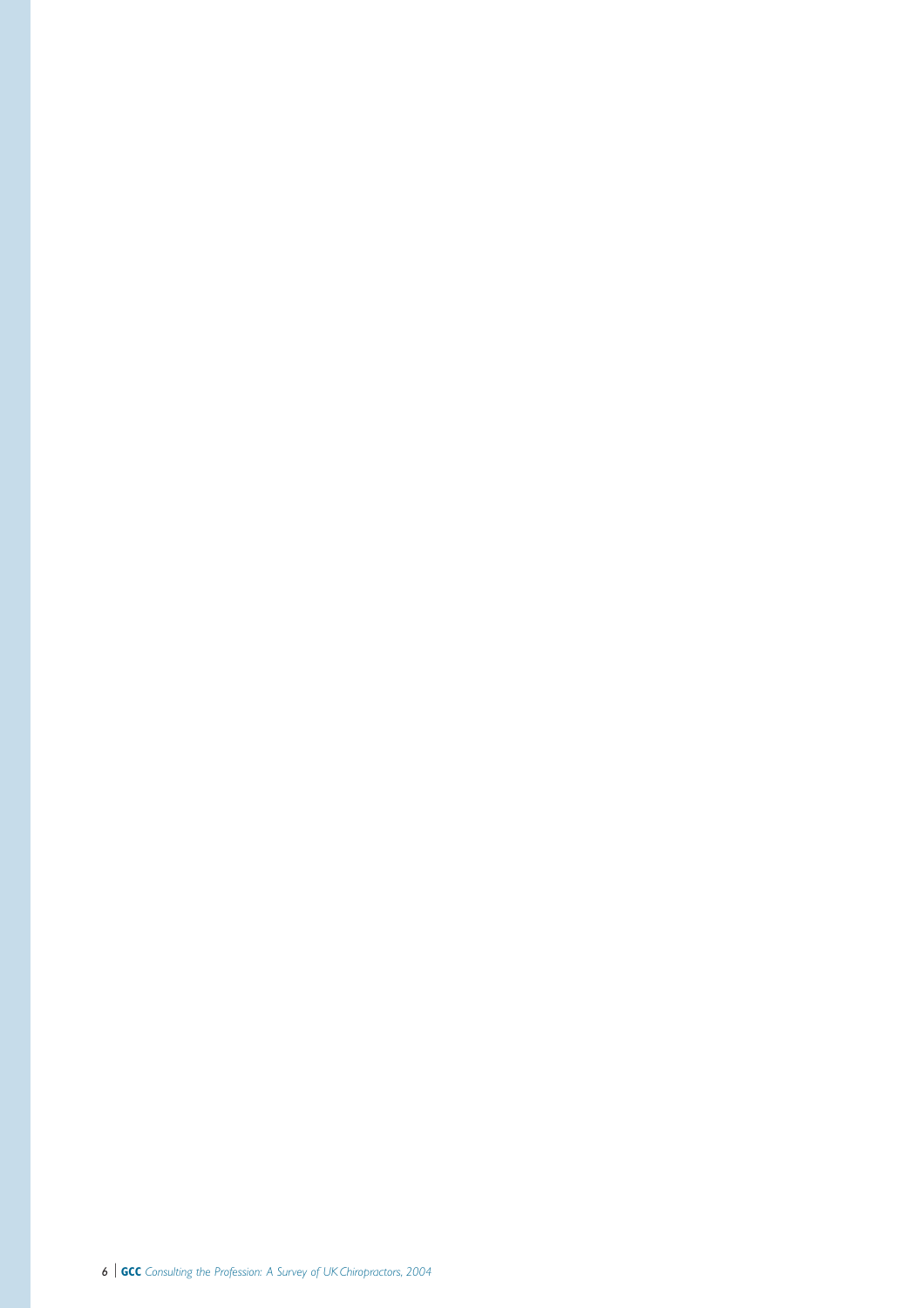# **A Chiropractors**

This section asked chiropractors to identify their professional association membership, gender, age and length of time in practice. Detailed results are given in tables 1-3, the main conclusions were however:

Professional Association membership:

- Less than 1% said that they are not a member of a professional association.
- 18% didn't specify membership of their professional association.
- The majority of respondents' membership was with the BCA, 20% of which belong to more than one professional association.

Gender and age:

- 55% of the respondents were male.
- The majority of responses came from those aged between 26 and 45.

Length of time in practice:

● Almost half of the respondents had been in practice less than 10 years.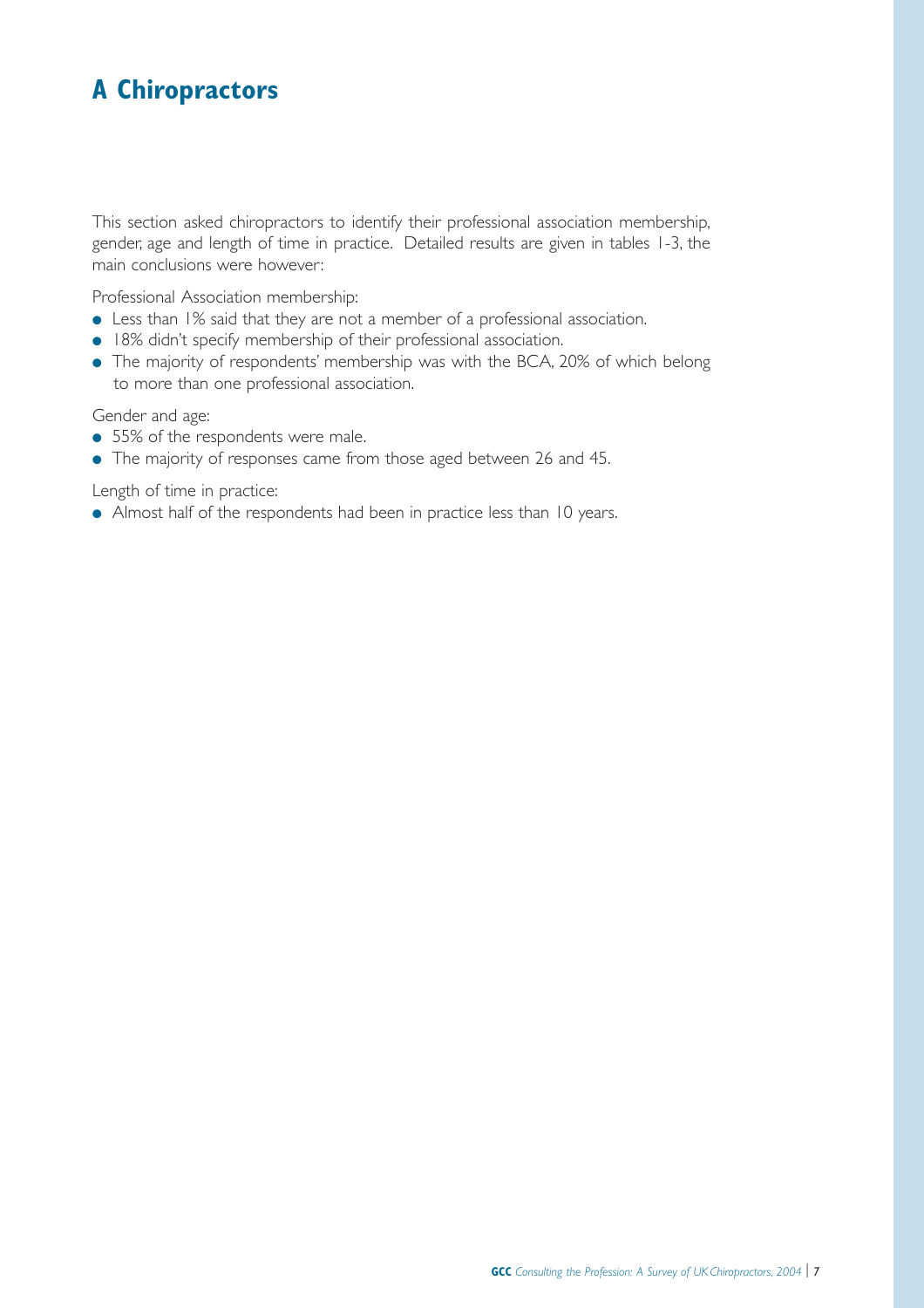## **Table 1. Professional Association membership**

Following is the list of professional associations that chiropractors who responded to the survey belonged to. In many cases, chiropractors belong to more than one professional association.

| <b>Association</b> | <b>Number</b><br>belonging<br>to the<br><b>Association</b> | <b>Number</b><br>belonging<br>to more than<br>one association | The other associations they also<br>belonged to                                                                                                                                   |
|--------------------|------------------------------------------------------------|---------------------------------------------------------------|-----------------------------------------------------------------------------------------------------------------------------------------------------------------------------------|
| <b>BCA</b>         | 466 (54.56%)                                               | 96                                                            | ACA, AIC, American Chiropractic<br>Neurology Association, BCCP, BCSC,<br>BRCP, CASA, CLEP, CoC, DKF, ECU,<br>FICS, ICAK-UK, ICA, MCC, Nutrition<br>Society, SCA, SOTO Europe, UCA |
| <b>MCA</b>         | 104 (12.17%)                                               | 22                                                            | BCA, CoC, CoD, CST, ICA, MCC,<br>SOTO Europe                                                                                                                                      |
| <b>SCA</b>         | 45<br>(5.27%)                                              | 15                                                            | ACA, BCA, CoC, FCER, NCA, UCA                                                                                                                                                     |
| <b>UCA</b>         | (9.14%)<br>78                                              | 13                                                            | Australian and International Association.<br>ASRF, BCA, BCSC, CoC, ECU, FIACA,<br>ICA, ICU, MCC, SCA, WCA                                                                         |
| Miscellaneous      | 8<br>(0.94%)                                               |                                                               | <b>AMCST, Banstead Clinical Studies</b><br>Society, British Sports Council, CAI,<br>FHT, ICA, Osteomylographers, Royal<br>College of Veterinary Surgeons                          |
| None               | (0.36%)<br>3                                               |                                                               |                                                                                                                                                                                   |
| Didn't specify     | 150 (17.56%)                                               |                                                               |                                                                                                                                                                                   |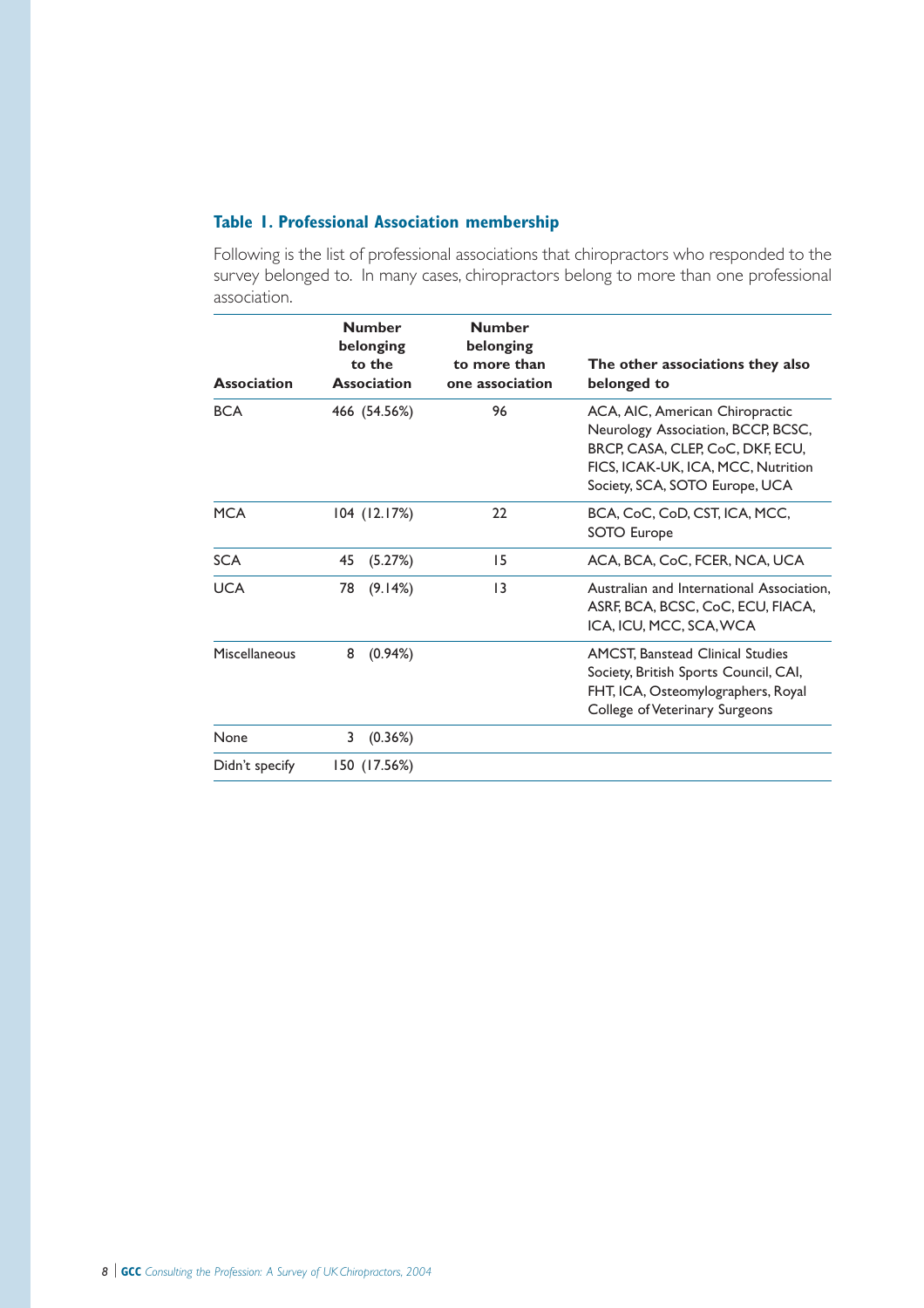# **Table 2. Gender and age groups**

| Age range      | Male           | <b>Female</b> | <b>Total</b>  |
|----------------|----------------|---------------|---------------|
| $20 - 25$      | 23             | 30            | 53 (6.26%)    |
| $26 - 30$      | 69             | 57            | 126 (14.75%)  |
| $31 - 35$      | 87             | 58            | 145 (16.97%)  |
| 36-40          | 78             | 63            | 141 (16.51%)  |
| $41 - 45$      | 70             | 44            | 114(13.34%)   |
| 46-50          | 58             | 34            | 92 (10.77%)   |
| $51 - 55$      | 42             | 28            | 70<br>(8.19%) |
| 56-60          | 27             | 9             | 36 (4.21%)    |
| $61 - 65$      | 8              | 3             | 11(1.28%)     |
| $65+$          | П              |               | 12(1.4%)      |
| Didn't specify | $\overline{2}$ | 3             | 54 (6.32%)    |
| <b>Total</b>   | 474            | 329           | 854           |

This is the breakdown of the respondents' age groups and gender.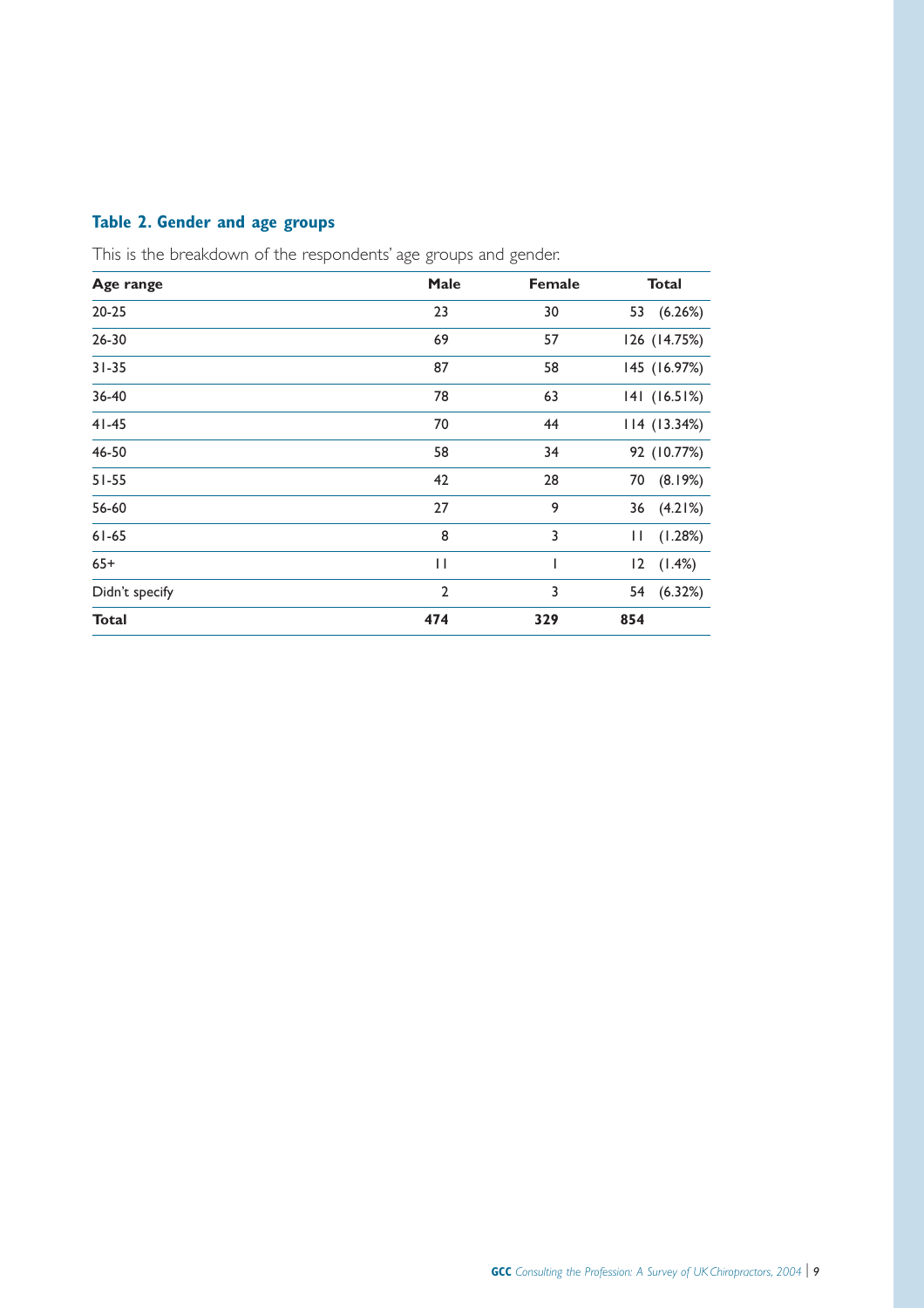| Length of time      |                                                                  |             |
|---------------------|------------------------------------------------------------------|-------------|
| in practice (years) | <b>Number</b>                                                    |             |
| $0 - 2$             | 61                                                               | (7.14%)     |
| $2 - 3$             | 65                                                               | (7.61%)     |
| $3 - 4$             | 54                                                               | (6.32%)     |
| $4 - 5$             | 37                                                               | (4.33%)     |
| Total 0-5           | 217 (25.4%)                                                      |             |
| $5-6$               | 39                                                               | (4.56%)     |
| $6 - 7$             | 41                                                               | (4.80%)     |
| $7 - 8$             | 36                                                               | $(4.21\%)$  |
| $8-9$               | 37                                                               | (4.33%)     |
| $9 - 10$            | 38                                                               | (4.44%)     |
| <b>Total 6-10</b>   | 191 (22.36%)                                                     |             |
| $10 - 11$           | 40                                                               | (4.68%)     |
| $11 - 12$           | 4                                                                | (1.63%)     |
| $12 - 13$           | 31                                                               | (3.62%)     |
| $13 - 14$           | 33                                                               | (3.86%)     |
| $14 - 15$           | 21                                                               | (2.45%)     |
| <b>Total 11-15</b>  | 139 (16.27%)                                                     |             |
| $15 - 16$           | 8                                                                | (2.1%)      |
| $16 - 17$           | 24                                                               | (2.81%)     |
| $17 - 18$           | 8                                                                | (2.10%)     |
| $18 - 19$           | 22                                                               | (2.57%)     |
| $19 - 20$           | $\overline{10}$                                                  | (1.17%)     |
| <b>Total 16-20</b>  |                                                                  | 92 (10.77%) |
| $20 - 21$           | 4                                                                | (1.63%)     |
| $21 - 22$           | $\mathsf{H}% _{T}=\mathsf{H}_{T}\left( \mathcal{A}_{T}\right) ,$ | (1.28%)     |
| $22 - 23$           | $\overline{7}$                                                   | (0.82%)     |
| $23 - 24$           | 9                                                                | (1.05%)     |
| $24 - 25$           | 6                                                                | (0.7%)      |
| <b>Total 21-25</b>  | 47                                                               | (5.5%)      |

# **Table 3. Length of time in practice**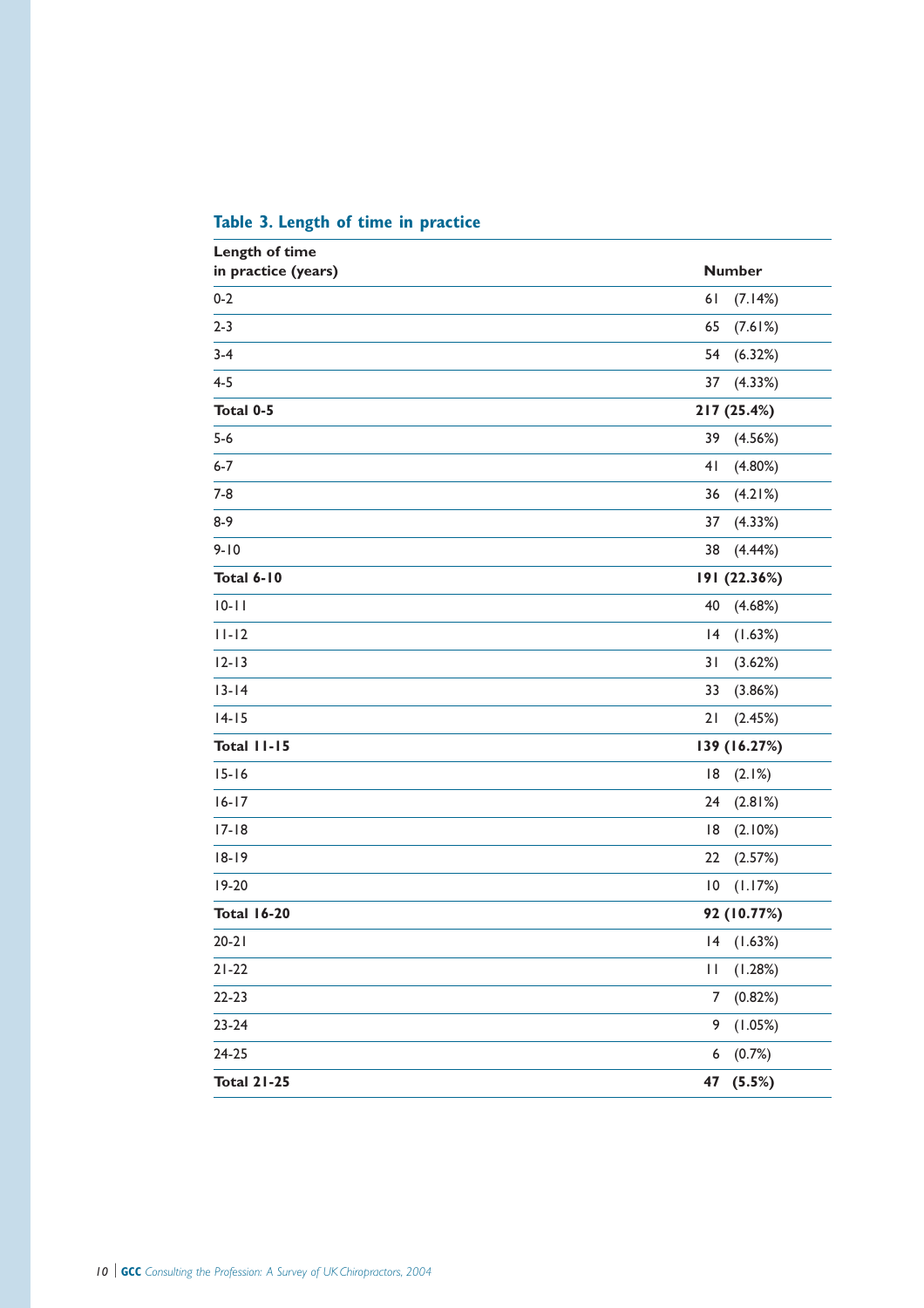| Length of time<br>in practice (years) |                         | <b>Number</b> |
|---------------------------------------|-------------------------|---------------|
| $25 - 26$                             | 12                      | (1.40%)       |
| $26 - 27$                             | 4                       | (0.46%)       |
| 27-28                                 | 6                       | (0.7%)        |
| 28-29                                 | 3                       | (0.35%)       |
| <b>Total 26-30</b>                    | 27                      | (3.16%)       |
| 29-30                                 | 2                       | (0.23%)       |
| $30-31$                               | 4                       | (0.46%)       |
| $31 - 32$                             | $\overline{2}$          | (0.23%)       |
| 32-33                                 | $\overline{2}$          | (0.23%)       |
| 33-34                                 | $\overline{4}$          | (0.46%)       |
| 34-35                                 | $\overline{\mathbf{4}}$ | (0.46%)       |
| <b>Total 31-35</b>                    | 16                      | (1.87%)       |
| 35-36                                 | L                       | $(0.11\%)$    |
| 36-37                                 | $\overline{2}$          | (0.23%)       |
| 37-38                                 | $\overline{2}$          | (0.23%)       |
| 39-40                                 | L                       | (0.11%)       |
| <b>Total 36-40</b>                    | 6                       | (0.7%)        |
| $42 - 43$                             | $\overline{2}$          | (0.23%)       |
| <b>Total 41-45</b>                    | $\mathbf{2}$            | (0.23%)       |
| Didn't specify                        |                         | 117(13.7%)    |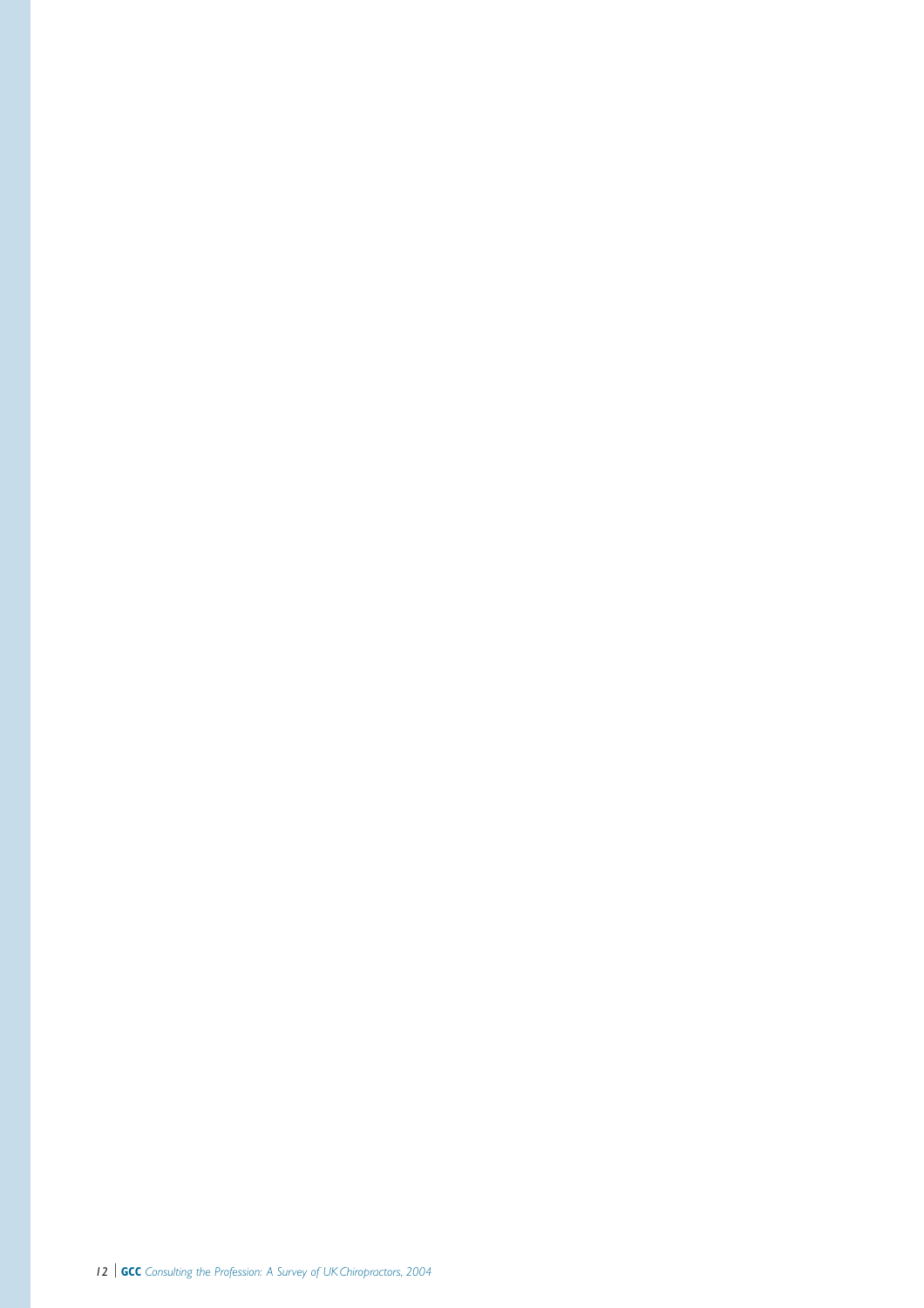# **B Chiropractors' practice**

Tables 4-16 provide detailed analysis of the responses given in relation to chiropractors' practice. The main conclusions are however:

Type of work carried out by registered practitioners:

- 99% of the respondents are practice based, of which 81% are solely practice based.
- 14% of the respondents work in education and practice.

Sharing premises with other healthcare practitioners:

- Almost half of the respondents work alongside other chiropractors.
- 31% specified working with other complementary and alternative medicine practitioners.
- 11% work alongside medical Drs for some of their practice.

Where chiropractors treat patients:

- 89% of the respondents treat patients at their practice.
- 21% of the respondents treat patients at their home although only 5% do this exclusively.
- 12% of the respondents treat patients at the patient's home when necessary.
- 4% of the respondents treat patients at a GP surgery and 2% at a NHS health centre.

Patients received from other healthcare practitioners within the last working month:

- 76% (the greatest proportion) were received from GP recommendations.
- 55% were received from other chiropractors.
- 42% from other CAM practitioners.

What can chiropractic offer? Belief vs reality of practice:

● The main offerings of chiropractic are believed to be, by the respondents: treatment, relieving symptoms and conditions caused by disorders; maintenance care, which helps to prevent the return of disorders; and diagnosis and management of a condition.

Patients received from Drs/GPs or other healthcare professionals in the NHS:

- Although it was reported that a significantly higher proportion currently receive patients from the NHS than before (70%/39%), the reverse is true in terms of funding, far fewer are now funded by the NHS.
- 54% of respondents have actively tried to seek referrals from GPs.

Working with private organisations and the NHS:

- 75% of respondents said that they would be willing to be involved with a private organisation such as Boots, BUPA and Tesco to provide private care.
- 65% of respondents said they are either very interested or fairly interested in working with GPs/consultants in the NHS.
- 28% of respondents asked to receive more information from the GCC about working with GPs/consultants in the NHS.
- 82% of respondents are willing to see patients whose care is funded by the NHS.
- 80% of respondents are willing to be involved with a Primary Care Trust to provide chiropractic service in primary care.
- The majority of those that said they are happy to work with the NHS would like to remain self-employed with a contract basis only arrangement.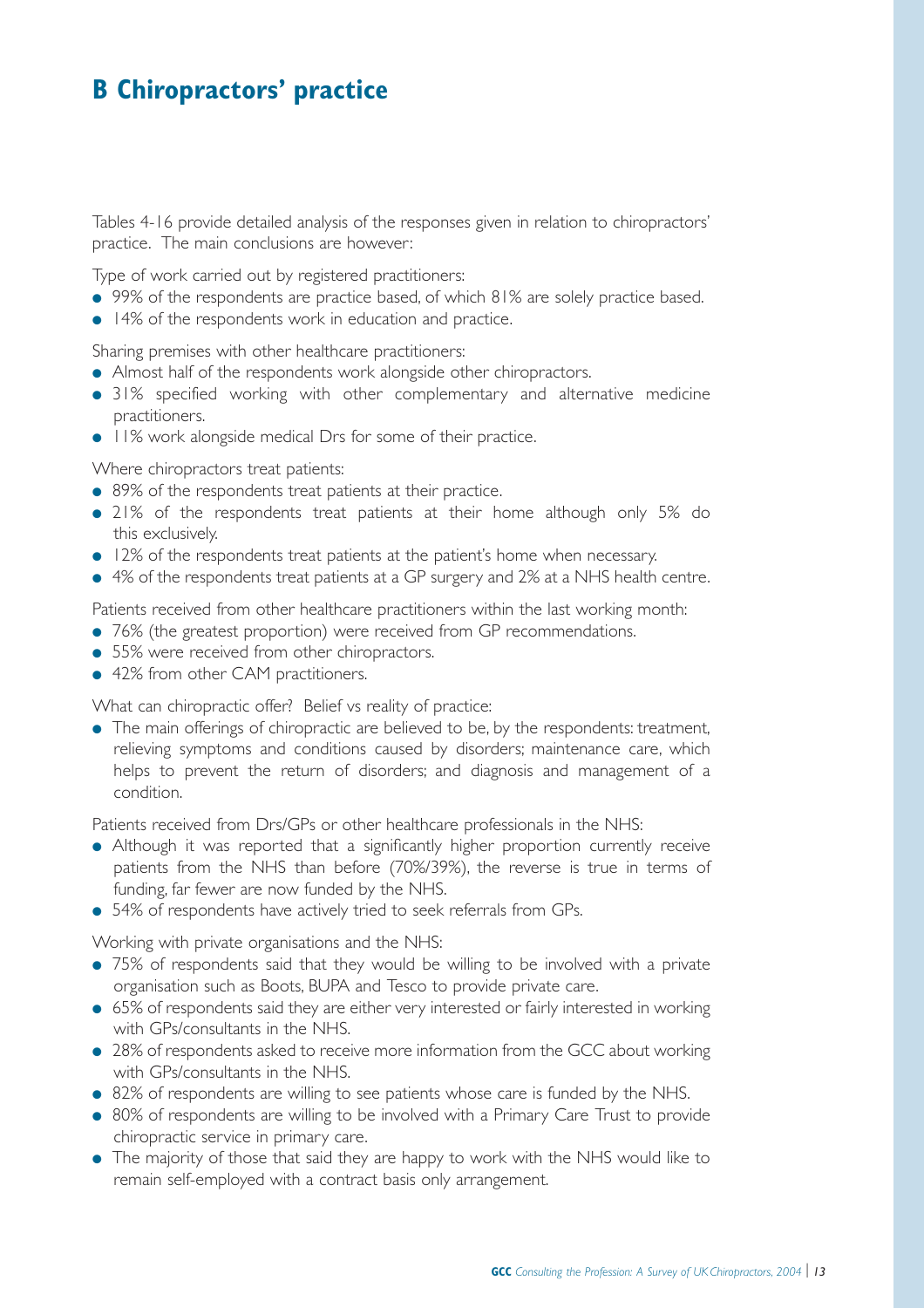#### **Table 4. Type of work carried out by registered chiropractors**

Chiropractors were asked to identify the type of chiropractic work they are engaged in. The options given were practice, practice based research, education and other.

| <b>Work</b>                                     | <b>Number</b>  | % of Respondents |
|-------------------------------------------------|----------------|------------------|
| Practice                                        | 847            | 99.18%           |
| <b>Practice Based Research</b>                  | 63             | 7.37%            |
| Education                                       | 118            | 13.81%           |
| $Other*$                                        | 24             | 2.81%            |
| Didn't specify                                  | $\overline{2}$ | 0.23%            |
| Practice, Practice Based Research and Education | 25             | 2.92%            |
| <b>Education and Practice</b>                   | 116            | 13.58%           |
| <b>Education and Practice Based Research</b>    | 25             | 2.92%            |
| Practice and Practice Based Research            | 32             | 3.74%            |
| Practice only                                   | 693            | 81.14%           |
| Practice Based Research only                    |                | 0.11%            |
| Education only                                  |                | 0.11%            |
| Other only*                                     | 5              | 0.58%            |

\*Under the Other section the following list was given for the 'other' type of work carried out:

● part-time practice and clinical supervision

- further training: studying for additional MSc for publication, student MSc (Paeds), Post Grad study ICSSD, manipulation research, academic research, development of communication skills
- PRTS Trainer
- public health awareness
- occupational health
- GCC examiner
- CPD CoC faculty course co-ordinator
- consultant to industry
- not practising
- write newsletters on chiropractic issues
- $\bullet$  teaching (dental school) chiropractic, ergonomics for dentists
- volunteer work
- patient education
- mentoring
- expert testimony
- lecturing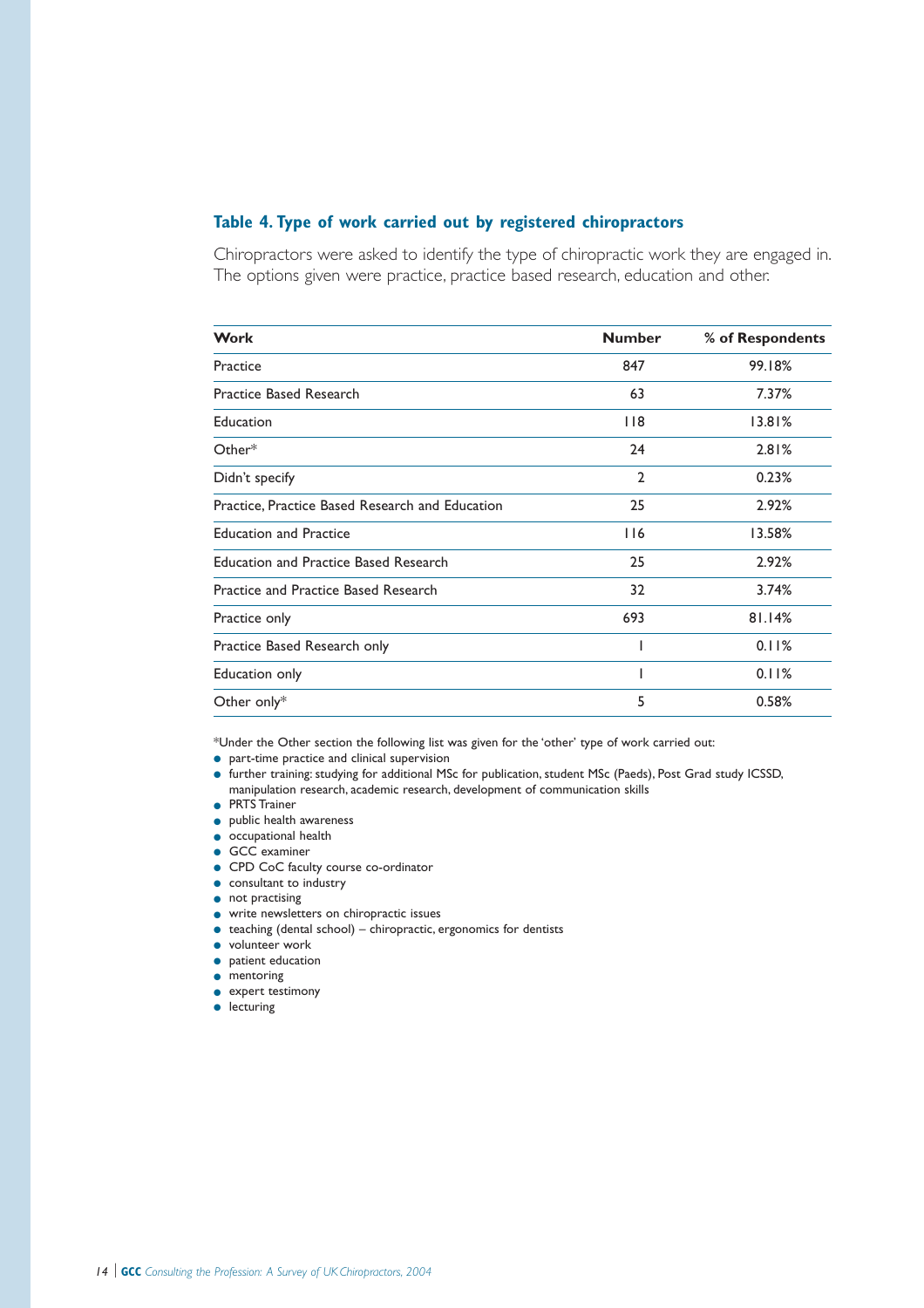#### **Table 5. Sharing premises with other healthcare practitioners**

Chiropractors were asked if they currently shared premises with any other healthcare practitioners, in their capacity as a chiropractor.

| <b>Response</b>                                        | <b>Number</b> |
|--------------------------------------------------------|---------------|
| <b>No</b>                                              | 227 (26.5%)   |
| Yes with a:                                            |               |
| Chiropractor                                           | 421 (49.3%)   |
| Medical Dr                                             | 96 (11.24%)   |
| Osteopath                                              | 69<br>(8.07%) |
| Physiotherapist                                        | 81<br>(9.48%) |
| Acupuncturist, Homeopath or Medical Herbalist          | 264 (30.9%)   |
| Other complementary/alternative medicine practitioners | 269 (31.49%)  |
| $Other*$                                               | 287 (33.6%)   |

\*Other:

- Medical professionals: dentists, radiographers, neurosurgeon, physiotherapist, private medical consultants, pharmacists, clinical psychologist
- Massage therapists: sports massage therapists; remedial massage therapists, rehabilitation massage therapists
- CAM Practitioners: podiatrist; chiropodist; nutritionists, reflexologists, aromatherapists, hypnotheraptists,
- kinesiologists, homeopath, reiki healer, shiatsu therapist, acupuncturist, Bowen practitioner, iridologist, Alexander technique instructor, cranial sacral therapists, beauty and holistic therapist
- NHS health centre, health visitors, councillors, life coaches, disabled therapy centre
- Pilates instructor
- Slimming clinic
- Anorgy therapist
- CBT
- Colonic irrigation
- Phlebotomist
- Naturopath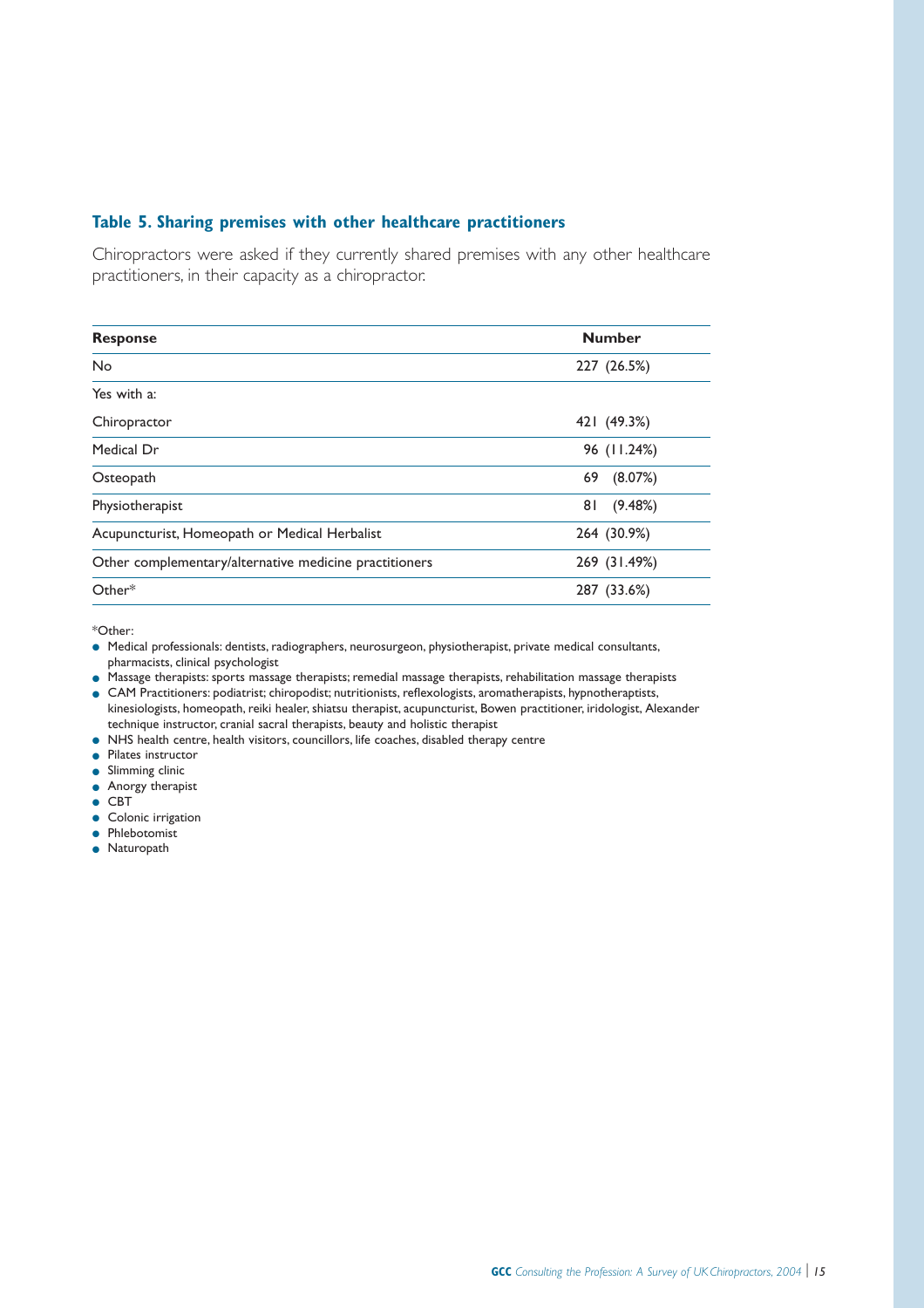#### **Table 6. Where do chiropractors treat patients**

Chiropractors were asked to identify in the last working month, the percentage of their patients that had been treated at a number of locations.

| Location              | <b>Number of chiropractors</b><br>who treat patients at<br>the location | <b>Number of chiropractors</b><br>who conduct 100% of<br>their work in this place |
|-----------------------|-------------------------------------------------------------------------|-----------------------------------------------------------------------------------|
| Your practice         | 759 (88.87%)                                                            | 523 (61.24%)                                                                      |
| Your home             | 183 (21.42%)                                                            | (5.38%)<br>46                                                                     |
| Private health centre | 22 (2.57%)                                                              | $(0.11\%)$                                                                        |
| Patient's home        | 99 (11.59%)                                                             | 0                                                                                 |
| Outpatient hospital   | 0                                                                       | 0                                                                                 |
| GP surgery            | 38<br>$(4.44\%)$                                                        | 5<br>(0.58%)                                                                      |
| Gym                   | 19<br>(2.22%)                                                           | 0                                                                                 |
| NHS health centre     | (1.52%)<br>13                                                           | $(0.11\%)$                                                                        |
| $Other*$              | (4.33%)<br>37                                                           | $(0.70\%)$<br>6                                                                   |

\*Here is the list of alternative locations at which respondents practise chiropractic.

● college clinic

- occupational health department
- sports club: rugby and cricket; football team grounds; professional football and rugby grounds; sports field, Microsoft IT Shiplake College – students sports injury
- complementary health centre
- industry: company's occupational health department
- associate's practice
- satellite clinic, premise in alternative medicine 'clinic'/therapy centre
- 3 drug rehabilitation centres
- HM Prisons
- on holiday or at relatives' houses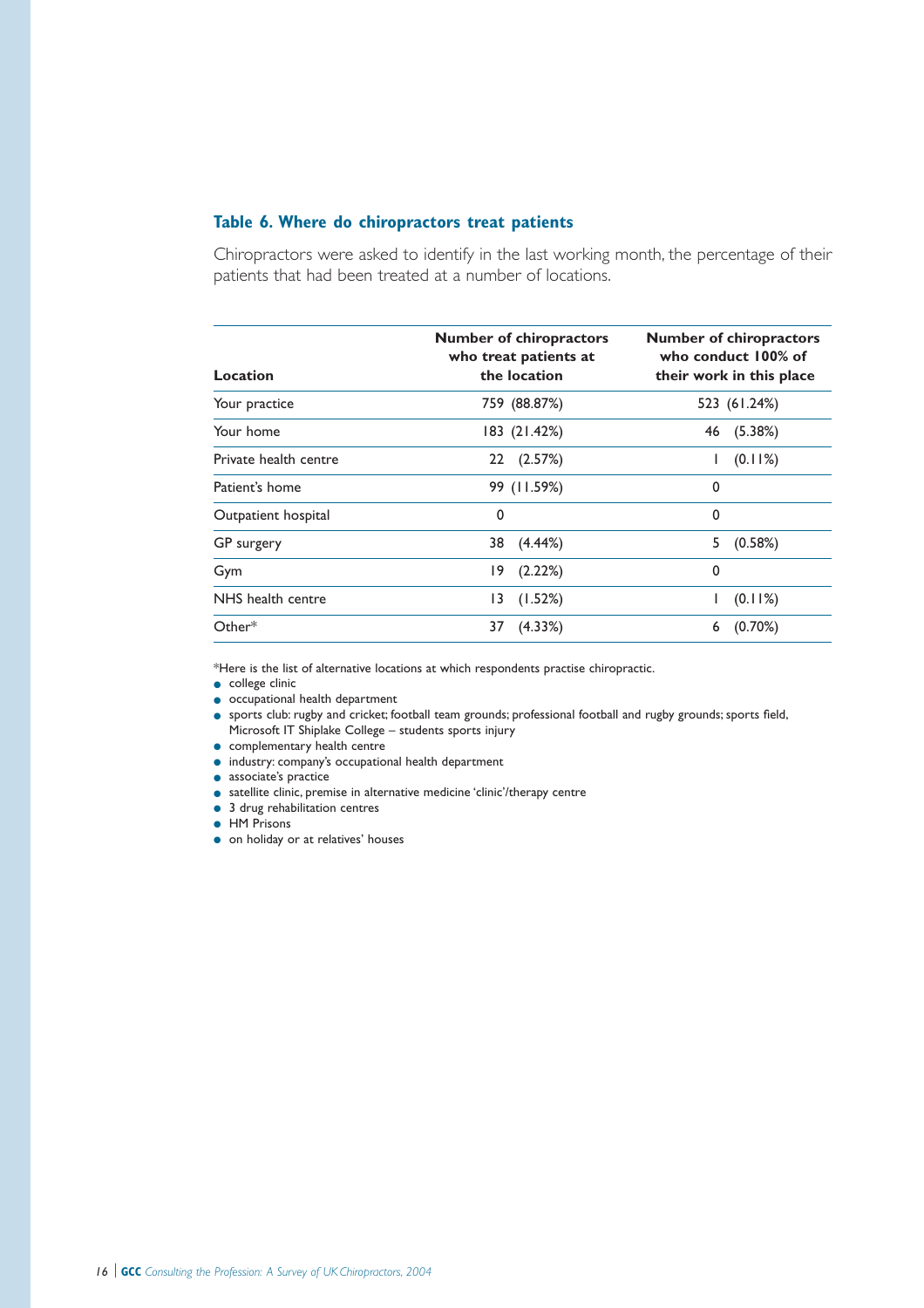#### **Table 7. Patients received**

Chiropractors were asked to identify if they had received patients from a list of healthcare practitioners within the last working month.

| <b>Healthcare professional</b>                                | <b>Number of chiropractors</b><br>who received patients<br>referred from another healthcare<br>professional, in the<br>last working month | % of Respondents |
|---------------------------------------------------------------|-------------------------------------------------------------------------------------------------------------------------------------------|------------------|
| Chiropractor                                                  | 466                                                                                                                                       | 54.56%           |
| GP                                                            | 646                                                                                                                                       | 75.64%           |
| Consultant in private practice                                | 127                                                                                                                                       | 14.87%           |
| NHS consultant                                                | 10                                                                                                                                        | 12.52%           |
| Osteopath                                                     | 34                                                                                                                                        | 3.98%            |
| Physiotherapist                                               | 123                                                                                                                                       | 14.40%           |
| Acupuncturist, homeopath<br>or medical herbalist              | 181                                                                                                                                       | 21.19%           |
| Other complementary/<br>alternative medicine<br>practitioners | 362                                                                                                                                       | 42.38%           |
| $Other*$                                                      | 178                                                                                                                                       | 20.84%           |

\*Other:

- massage therapists remedial massage, sports massage
- health professionals: midwife, NHS nurse, dentists, health visitors, pharmacist, orthodontist, chiropodist, podiatrist (HPC registered), paediatrician
- sports therapist and sports injury specialist
- physiotherapist
- health instructors: pilates, personal trainer, rehabilitation instructor, yoga teachers, fitness teachers, health clubs, local sports clubs, local gym
- CAM practitioners: kinesiologist, nutritionist, holistic therapist, cranio sacral therapist, Bowen therapist,
- aromatherapist, shiatsu therapist, reflexologist
- patients
- college and association
- $\bullet$  life style councillor
- vets
- shoe shop
- A.P.I.L. (medico/legal)
- newspaper articles
- insurance company ● WPM
- 
- none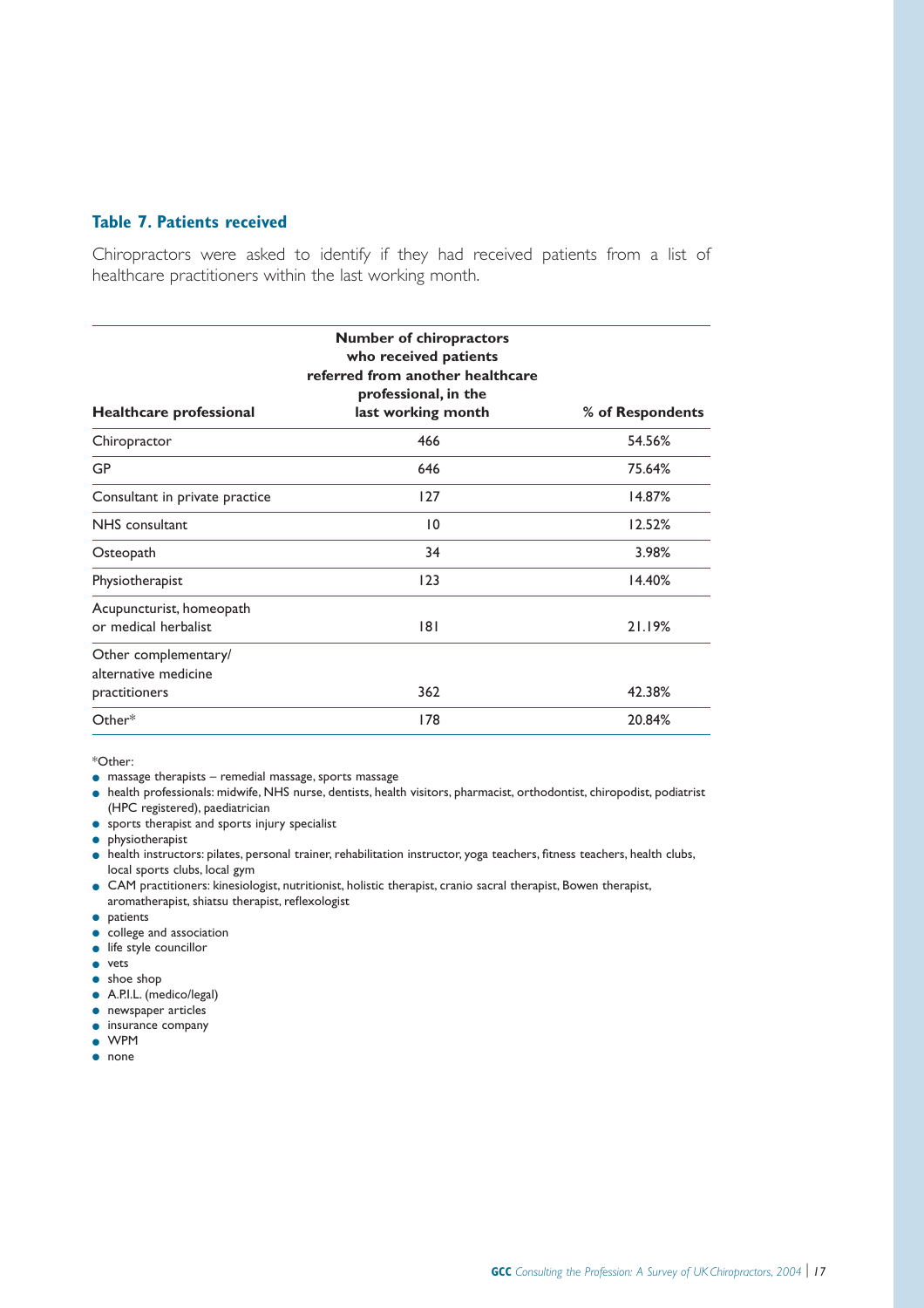#### **Table 8. What can chiropractic offer?**

Chiropractors were asked to tick the options which they believed were:

- a) what they thought chiropractic could offer
- b) In reality, which of the options did they practice.

|                                                                                               | A            | в             |
|-----------------------------------------------------------------------------------------------|--------------|---------------|
| Diagnosis and management of a condition                                                       | 773 (90.51%) | 749 (87.7%)   |
| Treatment, relieving symptoms and conditions<br>caused by disorders                           | 803 (94.02%) | 783 (91.68%)  |
| Maintenance care, which helps to prevent the return<br>of disorders                           | 797 (93.32%) | 767 (89.81%)  |
| Wellness care, promoting general health and helping to<br>prevent the occurrence of disorders | 659 (77.16%) | 535 (62.64%)  |
| Optimising a patient's health despite incurable conditions                                    | 659 (77.16%) | 550 (64.40%)  |
| Advice to enable the patient to maintain their own<br>wellbeing                               | 803 (94.02%) | 778 (91.10%)  |
| To discuss with the patient the above options of care,<br>which they then choose from         | 727 (85.12%) | 627 (73.41%)  |
| $Other*$                                                                                      | 82<br>(9.6%) | (8.66%)<br>74 |

\*Here is the list of what chiropractors believe chiropractic can offer, and what they practice:

- Holistic wellbeing
- Assessment and management of a condition/psychosocial assessment and interventions
- Optimising a patient's health despite incurable conditions with patient's full understanding of prognosis only
- Optimising function of the neuro musculoskeletal system removing subluxations enabling the body's own natural healing mechanisms to express themselves
- Detection, reduction and correction of the vertebral subluxation complex
- The option to have treatment that doesn't include medication
- Cost-effective healthcare
- **•** Injury prevention
- Rehabilitation care
- Assist patients requiring NHS/private mainstream treatment advice
- Education and advice on nutrition, exercise, ergonomics, life style, general health, weight loss, maintenance/wellness to reduce the severity and duration of disorders, general medical advice, views on healthcare other than allopathic medical model, for their children
- Massage
- Referrals: to allopathic and CAM practitioners; other specialists if the condition is beyond chiropractic scope of practice; for special investigations i.e. MRI, lab tests
- Support and understanding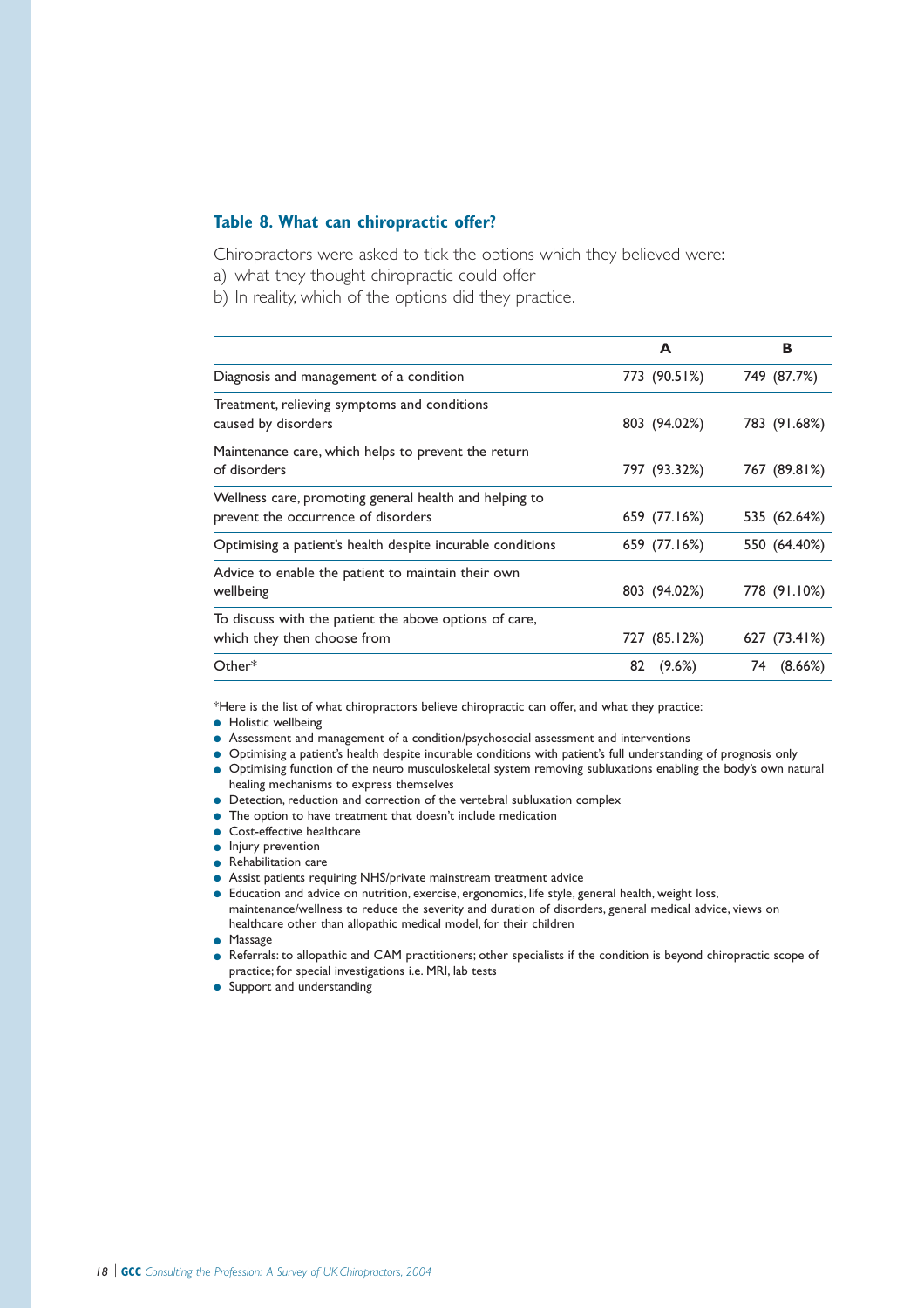#### **Table 9. & 10. Patients received from Drs/GPs or other healthcare professionals in the NHS**

Chiropractors were asked the following questions:

- a) as a chiropractor do you currently receive patients from Drs/GPs or other healthcare professionals in the NHS?
- b) If yes, are they paid for by the NHS in part? In total?
- c) How is the contract arranged between your practice and the NHS?
- d) In the past have you ever received patients from Drs/GPs or other healthcare professionals in the NHS?
- e) If yes, were they paid for by the NHS in part? In total?
- f) How was the contract arranged between your practice and the NHS?

#### **Table 9. Receiving patients from the NHS**

|                | <b>Currently</b> | <b>Previously</b> |
|----------------|------------------|-------------------|
| Yes            | 596 (70%)        | 329 (38.61%)      |
| <b>No</b>      | 248 (29%)        | 163 (19.00%)      |
| Didn't specify | (1%)<br>10       | 362 (42.39%)      |
| Total          | 15               | 55                |
| Part           | 12               | 23                |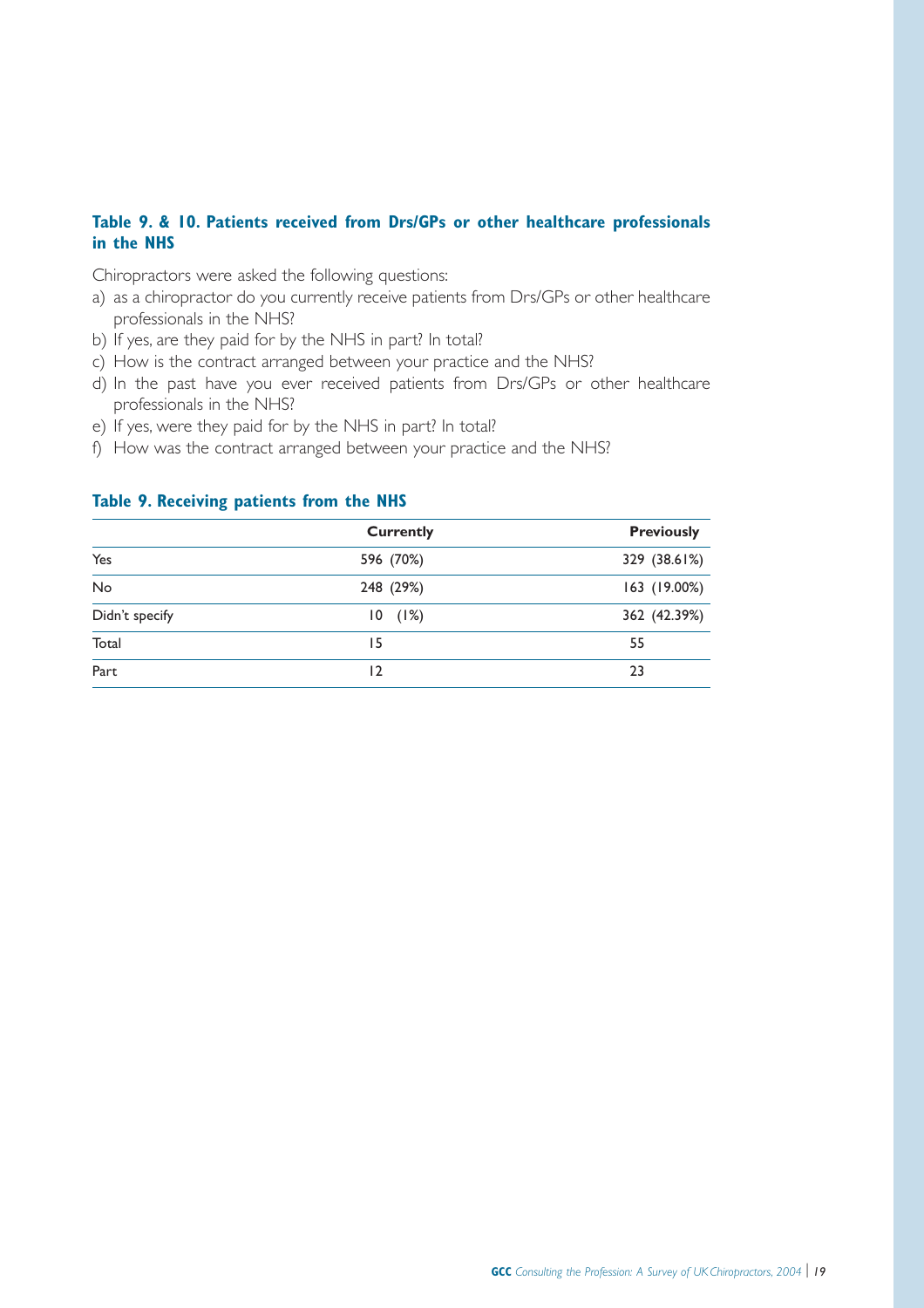In response to question C and F the following responses were given:

|       | <b>Currently</b>                                                                                                                                                                                                                                                                                                                                                                                                                                                                                                                                                   | <b>Previously</b>                                                                                                                                                                                                                                                                                                                                                                                                                         |
|-------|--------------------------------------------------------------------------------------------------------------------------------------------------------------------------------------------------------------------------------------------------------------------------------------------------------------------------------------------------------------------------------------------------------------------------------------------------------------------------------------------------------------------------------------------------------------------|-------------------------------------------------------------------------------------------------------------------------------------------------------------------------------------------------------------------------------------------------------------------------------------------------------------------------------------------------------------------------------------------------------------------------------------------|
| Total | Bulk<br>Per patient<br>Patient pays and is reimbursed.<br>Invoice health authority for<br>each treatment<br>• 7 treatments per patient<br>(some at reduced rate)<br>Differing contracts ranging<br>from 7, 6 and 4 treatments<br>per patient.<br>• Working in GP surgery part<br>time on an annual budget.<br>• PCT contract with cost per<br>case and bulk contract.<br>• Only one patient is seen on<br>$NHS -$ down to patients<br>persistence.<br>• Employed by PCT<br>• No contract, referred when<br>needed.<br>• Currently negotiating contract<br>with PCT | <b>Bulk</b><br>Per patient<br>By fund holding practice<br>Cover x-rays and set number<br>of treatments<br>• Per treatment<br>5 Treatments and then letter<br>sent to GP for their decision on<br>action to be taken.<br>• Various number of set treatment<br>sessions given, $3, 6, 7, 8$<br>3 hours/12 patients a week<br>2 clinic sessions per week<br>regardless of number of patients<br>• NHS Practice for four and a<br>half years. |
| Part  | Paid a retainer for I day<br>per week.<br>Treat NHS staff.<br>Per patient                                                                                                                                                                                                                                                                                                                                                                                                                                                                                          | <b>Bulk</b><br>Per patient<br>Up to a set number of<br>treatments per patient<br>GP surgery allocated fixed sum<br>of money for 3 years Initial                                                                                                                                                                                                                                                                                           |

consultation and examination

paid for

## **Table 10. Comments given**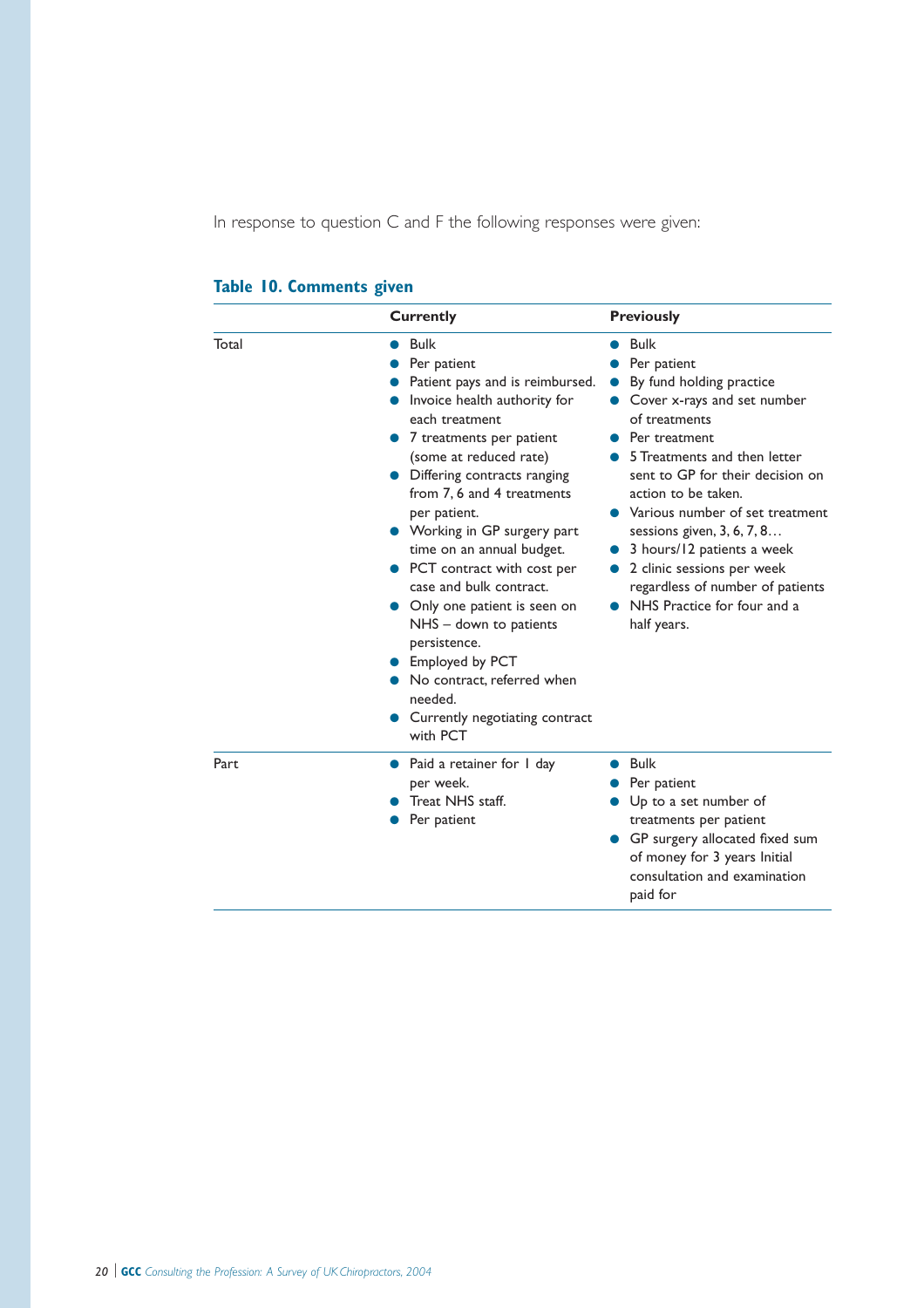### **Table 11. Have you ever tried to seek referrals from GPs?**

| Yes            | 461 (54%)   |
|----------------|-------------|
| No             | 379 (44.4%) |
| Didn't specify | 14(1.6%)    |

#### **Table 12. Would you be willing to be involved with a private organisation such as Boots, BUPA, Tesco etc. to provide private care?**

| Yes            | 638 (74.7%)  |
|----------------|--------------|
| No             | 75 (8.79%)   |
| Don't know     | 132 (15.46%) |
| Didn't specify | 9(1.05%)     |

#### **Table 13. To what extent do you want to be involved working with GPs/ Consultants in the NHS?**

| Very interested             | 285          |
|-----------------------------|--------------|
| Fairly interested           | 273          |
| Would like some information | 240          |
| Not interested              |              |
|                             | (I would     |
|                             | like some    |
|                             | information) |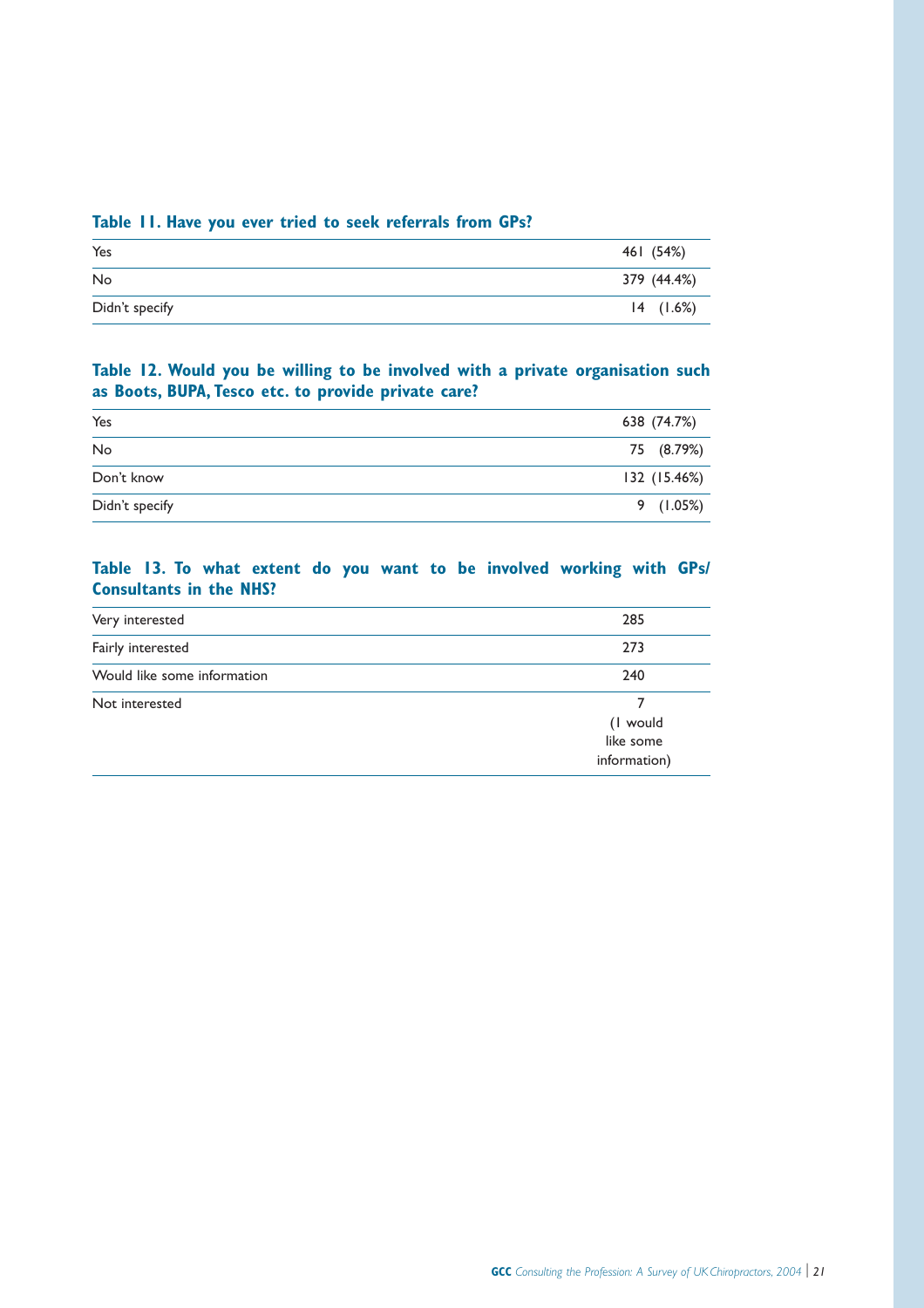#### **Table 14. 15. 16. Involvement in the NHS**

Chiropractors were asked three questions:

- a) Would they be willing to see patients whose chiropractic care is funded by the NHS?
- b) Would they be willing to be involved with a Primary Care Trust in providing a chiropractic service in primary care?
- c) Would they be willing to be funded by the NHS? Part-time employment, full-time employment, self-employed with a contract basis only, or not at all.

# **Table 14. Involvement with NHS and PCT**

|                | <b>Patients funded</b><br>by NHS | <b>Involved</b><br>with a PCT |
|----------------|----------------------------------|-------------------------------|
| Yes            | 698 (81.74%)                     | 640 (74.94%)                  |
| No             | 135 (15.8%)                      | 156 (18.27%)                  |
| Didn't specify | 21(2.46%)                        | 58 (6.79%)                    |

For answers A and B respondents were given room to express their views and the following were given:

|   | <b>Yes</b>                                                                                                                                                                                                                                                                                                                                                       | <b>No</b>                                                                                                                                                                                                                                                                                                                                |
|---|------------------------------------------------------------------------------------------------------------------------------------------------------------------------------------------------------------------------------------------------------------------------------------------------------------------------------------------------------------------|------------------------------------------------------------------------------------------------------------------------------------------------------------------------------------------------------------------------------------------------------------------------------------------------------------------------------------------|
| A | Reasons<br>Make available to all<br>regardless of ability to pay<br>Steady work load<br>Decrease NHS waiting list<br>of people with back pain<br>So I'm not a salesman<br>Increase recognition of<br>chiropractic<br>Help profession grow<br>Help educate members of<br>other health professions<br>about chiropractic<br>Relieve financial burden<br>on patient | Reasons<br>Red tape<br>NHS is disease focussed,<br>chiropractors are health<br>focussed<br>Don't want to be pigeon<br>holed as back pain specialists<br>NHS would determine the<br>amount of care<br>Cash flow<br>Patients take less responsibility<br>Lead to long waiting lists<br>NHS is inefficient.<br>Can't practice wellness care |
|   | • To work more closely with<br>GPs and consultants<br>See patients in the early<br>stages of their condition                                                                                                                                                                                                                                                     | Loss of independence<br>Chiropractic becomes under<br>political influence                                                                                                                                                                                                                                                                |

#### **Table 15. Comments given on involvement with NHS and PCT**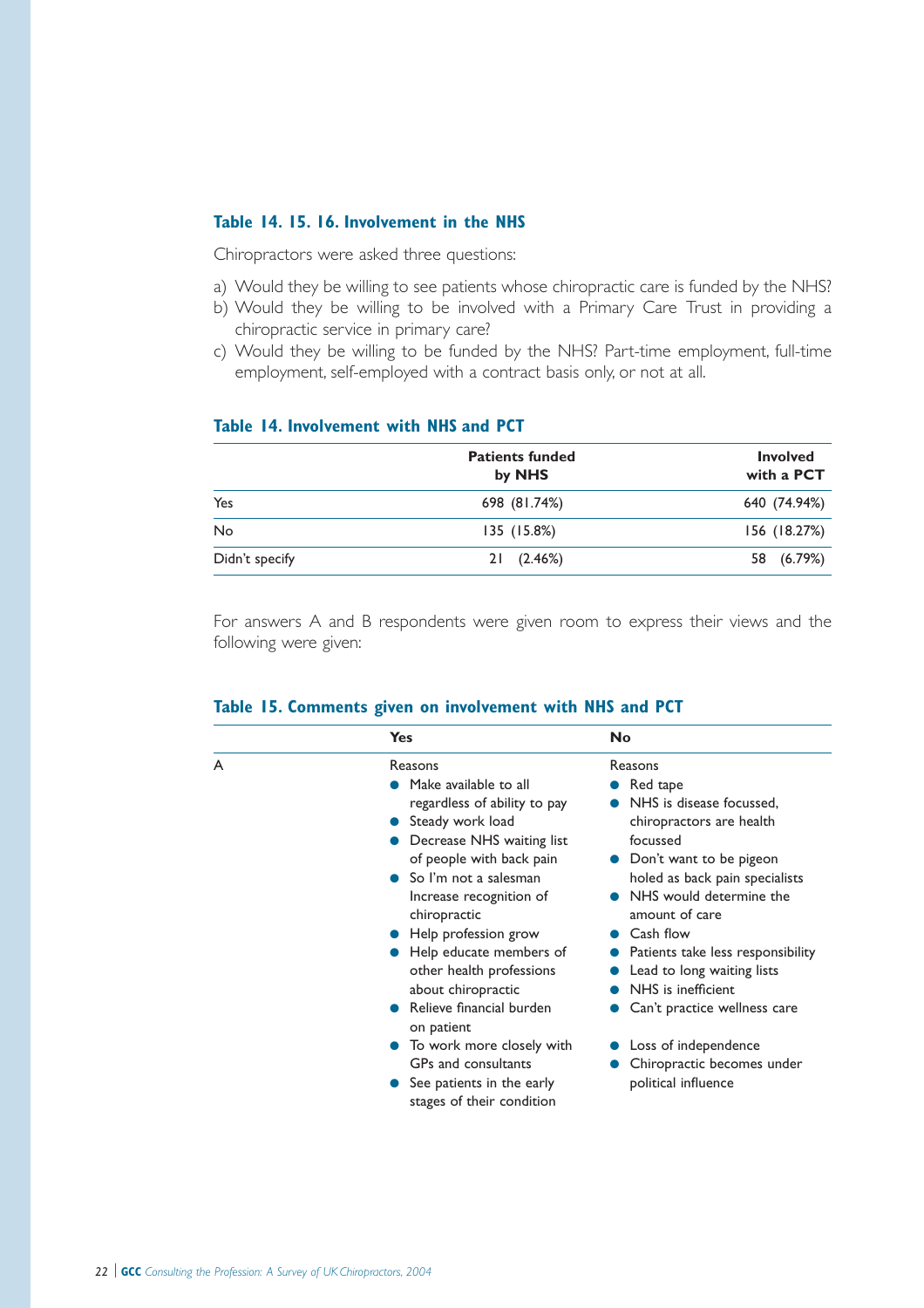# **Table 16. Working for the NHS**

| Full-time employment                     | 47  |  |
|------------------------------------------|-----|--|
| Part-time employment                     | 162 |  |
| Self-employed with a contract basis only | 612 |  |
| Not at all                               | 175 |  |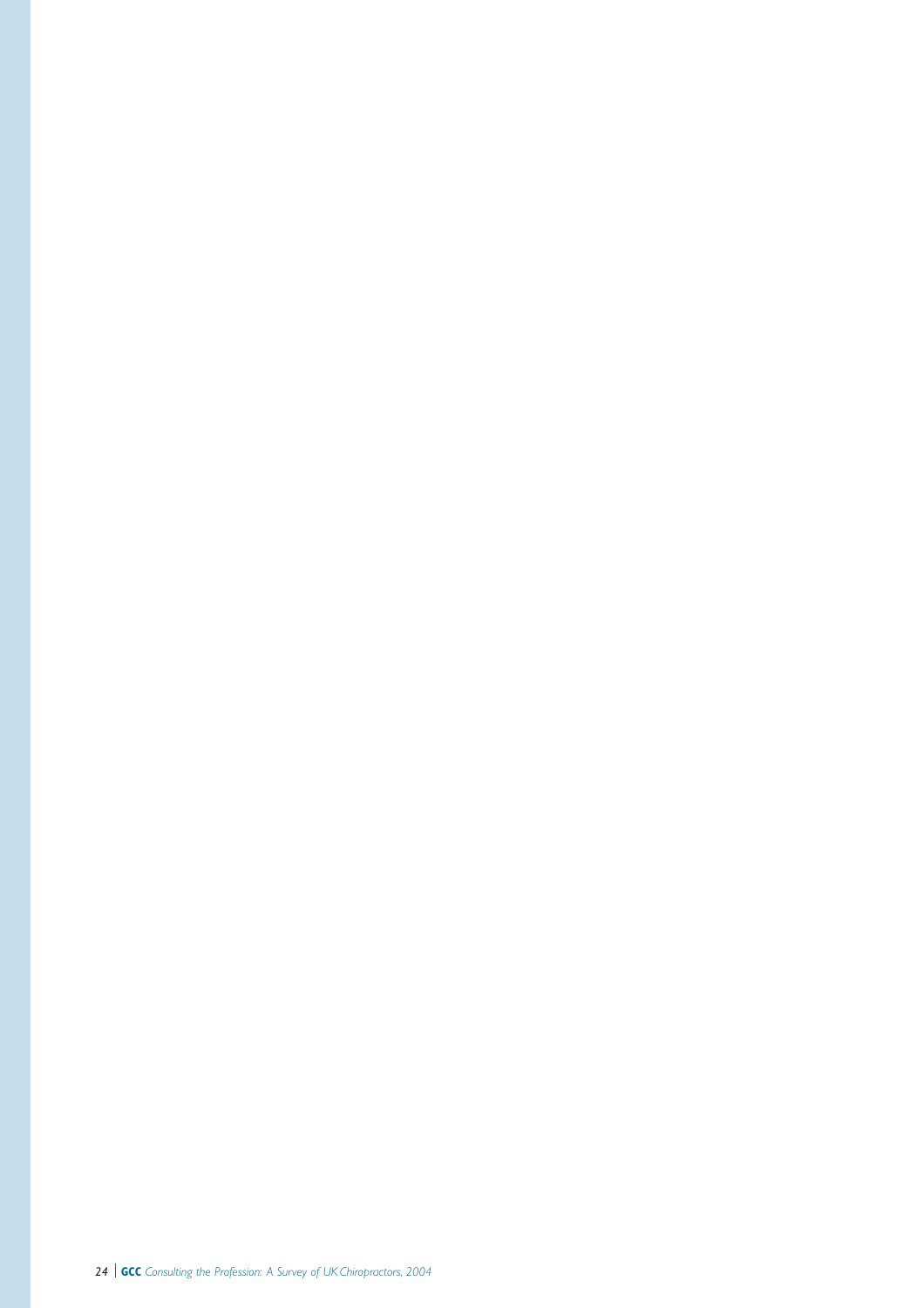# **C Profile of patients and practice**

Tables 17-36 provide detailed analysis of the responses given in relation to the respondents' profile of patients and practice. The main conclusions are:

Patients seen in an average week:

- The number of new patients seen in an average week was predominantly between 1 and 10.
- The number of total patients seen in an average week was between 21-40 for 20% of the respondents, following that between 41-60 for 19% of respondents and the next two categories to receive the most number of replies were 61-80 for 16% and 81-100 for 15%.

Source of new patients:

● When patients are looking for a chiropractor, their main sources of finding one are from recommendations from other patients, yellow pages and the practice sign of the chiropractor.

Age groups of patients treated by chiropractors:

- Most patients seen by the respondents are between the ages of 21 and 60.
- 60% of respondents said that they treat children from the age of 0-5.
- 81% of chiropractors treat children from the age of 6-15.

Getting an appointment with a chiropractor:

- For an urgent appointment patients would be able to see a chiropractor on the same day with 44% of the respondents, and the following two days with 36%.
- For a non urgent appointment 60% of the respondents said that patients would be able to see a chiropractor within 1-4 days.

Time spent with a patient/re-assessment:

- The most common time a chiropractor spends with a patient on the initial visit is between 31-60 minutes.
- The most common time a chiropractor spends with a patient on a subsequent visit is between 0-15 minutes followed closely by 16-30 minutes.
- In response to what visit interval chiropractors re-assess their patients, the most common intervals were 1 visit for 27% of respondents, and between 4 and 5 for 22%.

Writing to GPs and referrals to other healthcare professionals:

- With the patient's consent, 24% of respondents routinely write to the patient's GP after the initial assessment and a problem has been identified, and 49% do this with selected patients.
- When referring a patient to a GP, 50% of respondents routinely contact the GP by phone or writing, and 41% do this for selected patients.
- Around 60% of respondents said that they refer between 1-20% of their patients to other healthcare professionals when chiropractic has not been successful or is inappropriate.
- Most respondents do not refer many new patients to other healthcare professionals following diagnostic triage.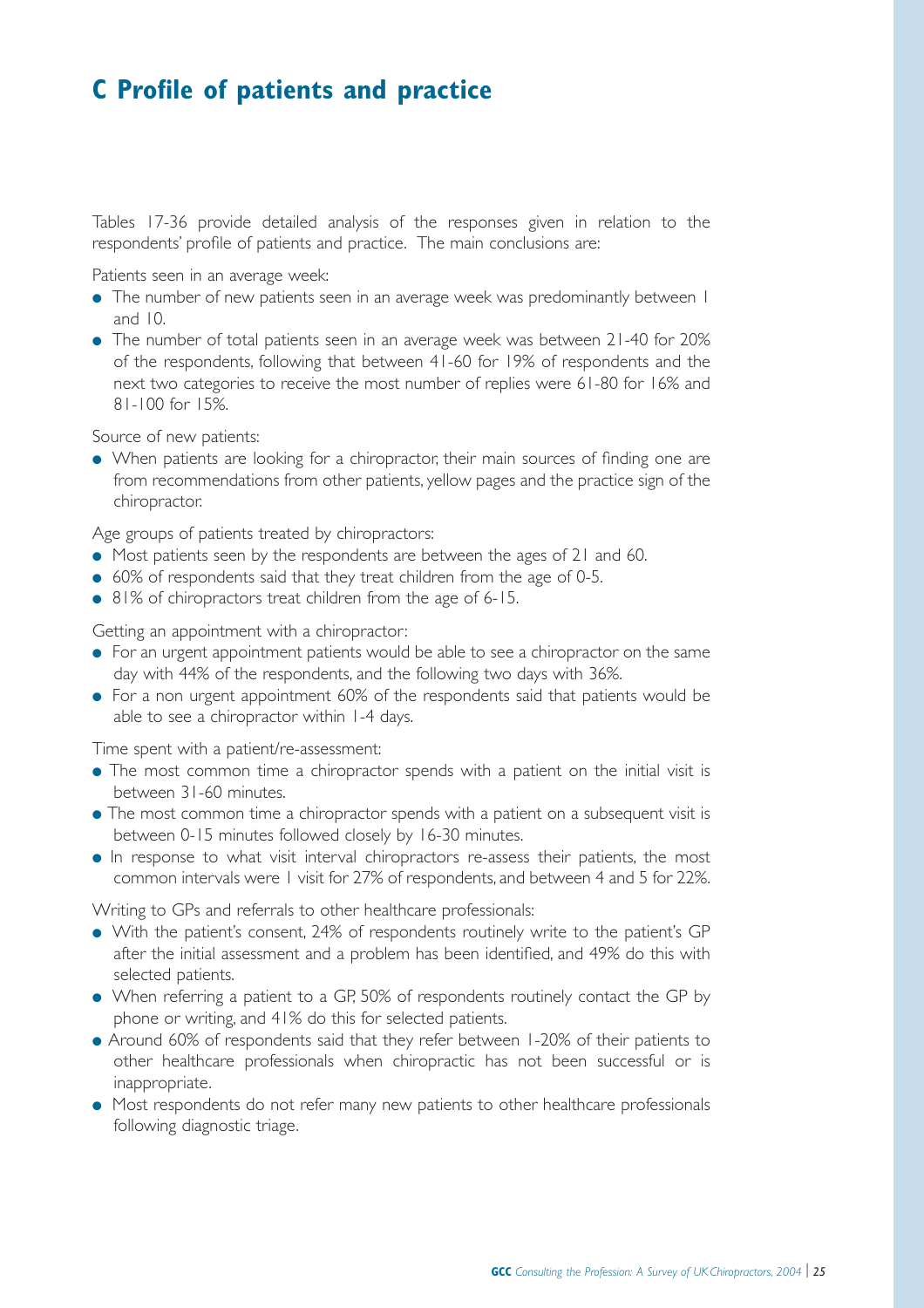- When chiropractic is not effective for a patient 61% of respondents said they refer between 1-20% of their patients to a GP.
- When chiropractic has gone as far as it can in helping a patient 49% of respondents said they refer between 1-20% of their patients to a GP.

Means of assessing a patient:

● 68% of respondents always require patients to undress down to their underwear on the initial visit and 42% on subsequent visits.

X-rays:

- 61% of respondents believe that an x-ray is justified for only 1-20% of their patients.
- 63% of respondents do not take the x-ray of their patients.
- 58% of respondents refer their patients directly for imaging.
- 67% of respondents refer patients for imaging via their GPs.
- 69% of respondents interpret the x-ray.

Open plan:

- 8% of respondents use a treatment area where more than one patient is present at the same time.
- 2% of respondents do not provide separate changing rooms for the open plan area, this is due to the fact that they do not require their patients to undress.
- Less than 1% of respondents do not provide individual consulting rooms.

Techniques used in practice:

● The main techniques used in practice are chiropractic adjustments, soft tissue therapy such as massage and rehabilitation exercise.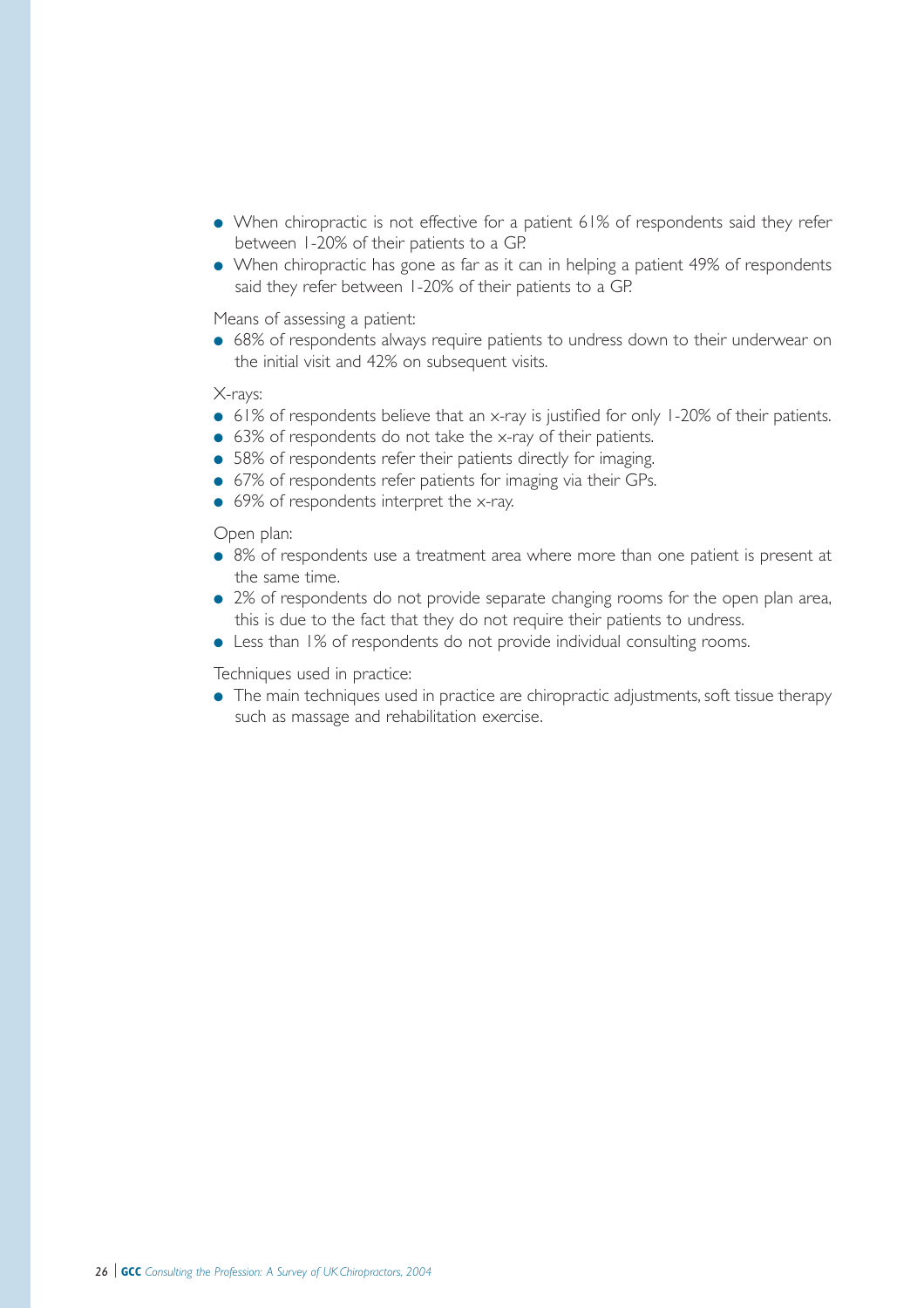### **Table 17. 18. Patients seen in an average week**

Chiropractors were asked:

- a) How many new patients do you personally see in an average week?
- b) How many patients (not including new patients) do you personally see in an average week?

In any given week the number of new patients seen ranged from 0-80 whilst the total number of patients seen ranged from 1 to 250. The breakdown is given in Tables 17 and 18.

| Number of<br>new patients seen | Number of<br>chiropractors in<br>this category |  |  |  |
|--------------------------------|------------------------------------------------|--|--|--|
| $\mathbf 0$                    | 12(1.4%)                                       |  |  |  |
| $I - 5$                        | 458 (53.63%)                                   |  |  |  |
| $6 - 10$                       | 331 (38.76%)                                   |  |  |  |
| $11 - 15$                      | (3.51%)<br>30                                  |  |  |  |
| $16-20$                        | (1.17%)<br>10                                  |  |  |  |
| $21 - 25$                      | (0.23%)<br>$\overline{2}$                      |  |  |  |
| $26 - 30$                      | (0.12%)                                        |  |  |  |
| 70                             | (0.12%)                                        |  |  |  |
| 80                             | (0.12%)                                        |  |  |  |
| Didn't specify                 | 8<br>(0.94%)                                   |  |  |  |

#### **Table 17. Number of new patients seen in a week**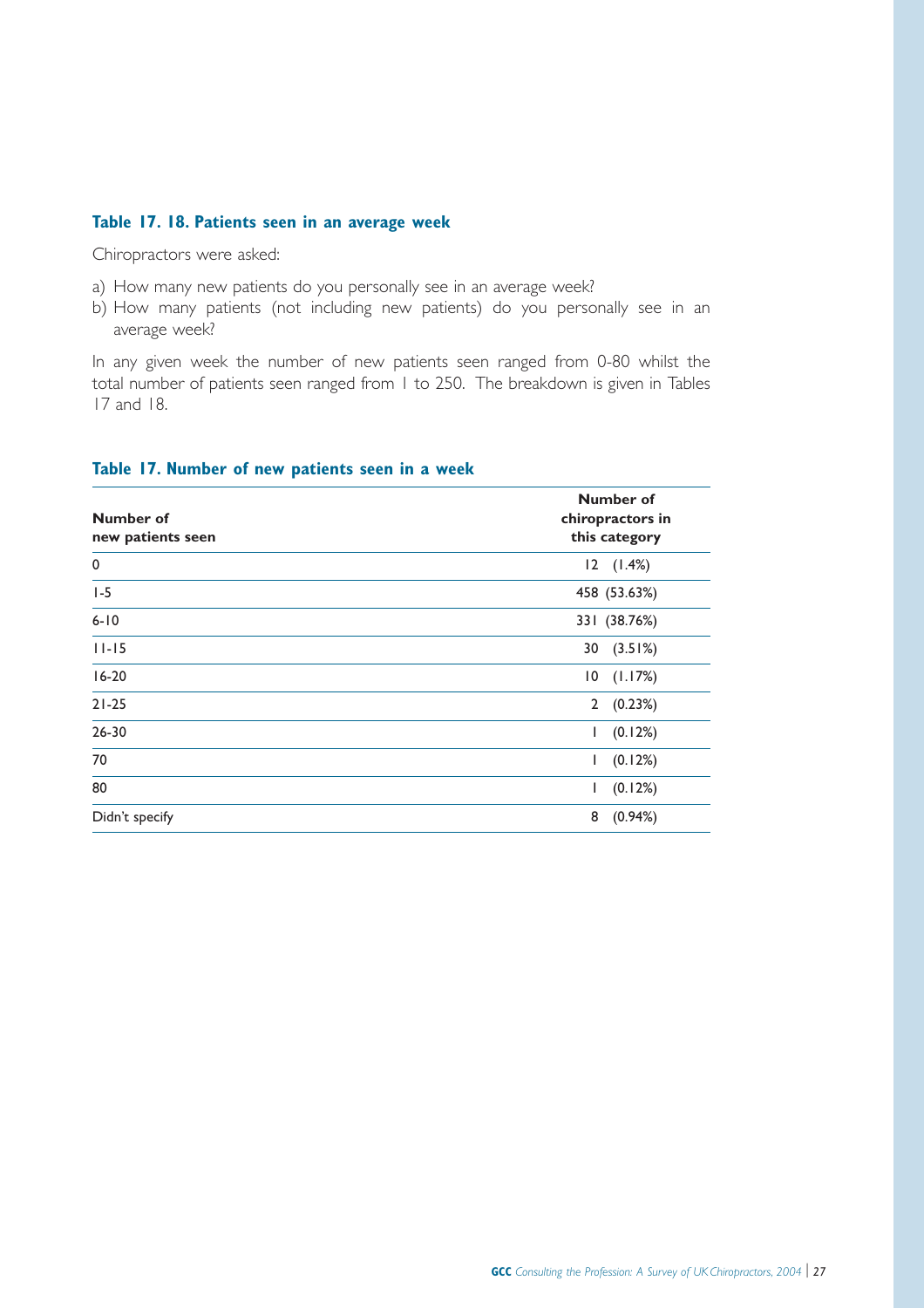| <b>Total number of</b><br>patients seen<br>in a week | Number of<br>chiropractors in<br>this category |
|------------------------------------------------------|------------------------------------------------|
| $I-20$                                               | 98 (11.47%)                                    |
| $21 - 40$                                            | 172 (20.14%)                                   |
| $41 - 60$                                            | 164 (19.2%)                                    |
| $61 - 80$                                            | 134 (15.69%)                                   |
| $81 - 100$                                           | 129 (15.11%)                                   |
| $101 - 120$                                          | 51<br>(5.98%)                                  |
| $121 - 140$                                          | (2.82%)<br>24                                  |
| $141 - 160$                                          | 29<br>(3.37%)                                  |
| $161 - 180$                                          | 9<br>(1.06%)                                   |
| 181-200                                              | 17<br>(2%)                                     |
| 201-220                                              | (0.23%)<br>2                                   |
| $221 - 240$                                          | (0.12%)<br>I                                   |
| 241-260                                              | 0.47%<br>4                                     |
| Didn't specify                                       | 20<br>(2.34%)                                  |

**Table 18. Total number of patients seen in an average week**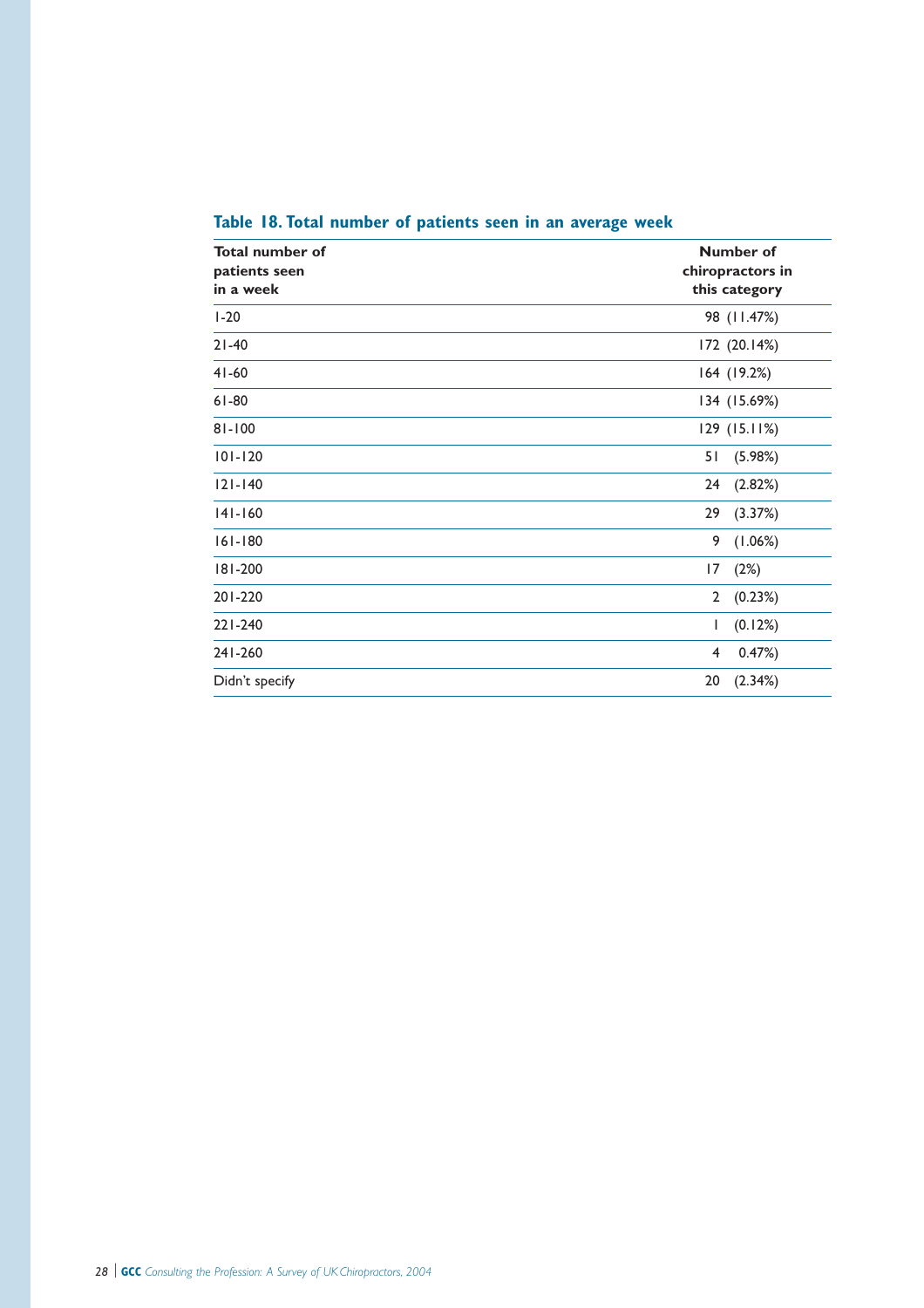#### **Table 19. Source of new patients**

Chiropractors were asked to identify the source of their new patients and the numbers they received from the source. The results give the total number of chiropractors who identified from the list the sources of new patients, and where noted by the chiropractor the number received from this source is given.

| <b>Source</b>                                  | <b>Yes</b>   | $1 - 10$ |                |                |    |   |   |                |   | 11-20 21-30 31-40 41-50 51-60 61-70 71-80 81-9091-100 |
|------------------------------------------------|--------------|----------|----------------|----------------|----|---|---|----------------|---|-------------------------------------------------------|
| <b>GCC Website</b>                             | 48           | 48       |                |                |    |   |   |                |   |                                                       |
| <b>Book version</b><br>of the<br>GCC register  | 7            | 7        |                |                |    |   |   |                |   |                                                       |
| Patient contact<br>with the GCC                | 7            | 7        |                |                |    |   |   |                |   |                                                       |
| GCC patient<br>information<br>leaflet          | 3            | 3        |                |                |    |   |   |                |   |                                                       |
| Sign/Location<br>of your practice              | 498          | 407      | 9              | 5              |    |   |   |                |   |                                                       |
| Advertising in<br>local papers                 | 217          | 142      | 15             | $\overline{2}$ |    |   |   |                |   |                                                       |
| <b>Yellow Pages</b>                            | 679          | 545      | 29             | $\overline{4}$ | 3  |   |   |                |   |                                                       |
| Thomson<br>Directories                         | 124          | 95       | I              |                |    |   |   |                |   |                                                       |
| <b>NHS Direct</b>                              | 20           | 16       |                |                |    |   |   |                |   |                                                       |
| Word of mouth/<br>patient referrals            | 816          | 360      | 224            | 56             | 26 | 9 | 5 | $\overline{2}$ | 3 | T<br>$\overline{2}$                                   |
| Chiropractic<br><b>Patients</b><br>Association | $\mathbf{H}$ | 8        |                |                |    |   |   |                |   |                                                       |
| Professional<br>Association*                   | 113          | 113      |                |                |    |   |   |                |   |                                                       |
| Other<br>chiropractic<br>clinics               | 275          | 230      |                |                |    |   |   |                |   |                                                       |
| Don't know                                     | 80           | 59       | $\overline{2}$ |                |    |   |   |                |   |                                                       |
| Other**                                        | 3            |          |                |                |    |   |   |                |   |                                                       |

\*The Professional Associations listed were: British Chiropractic Association, Business Network International, Cranio Sacral Website, McTimoney Chiropractic Association, United Chiropractic Association, Police Force, SOTO Europe, Lawn Tennis Association.

\*\*Other includes: Local directory, advert at local gym, BUPA, PPP, Norwich Union, Business Network Group, Chiropractic Talks, Clinic Promotion days, Clinic website, Complementary Health Centre, Dentists, Friends, Osteopaths, Health Fairs, Leaflet Drop Offs, Local Papers, Midwives, Other therapists, Radio Advertising,Times Article, Yell.com.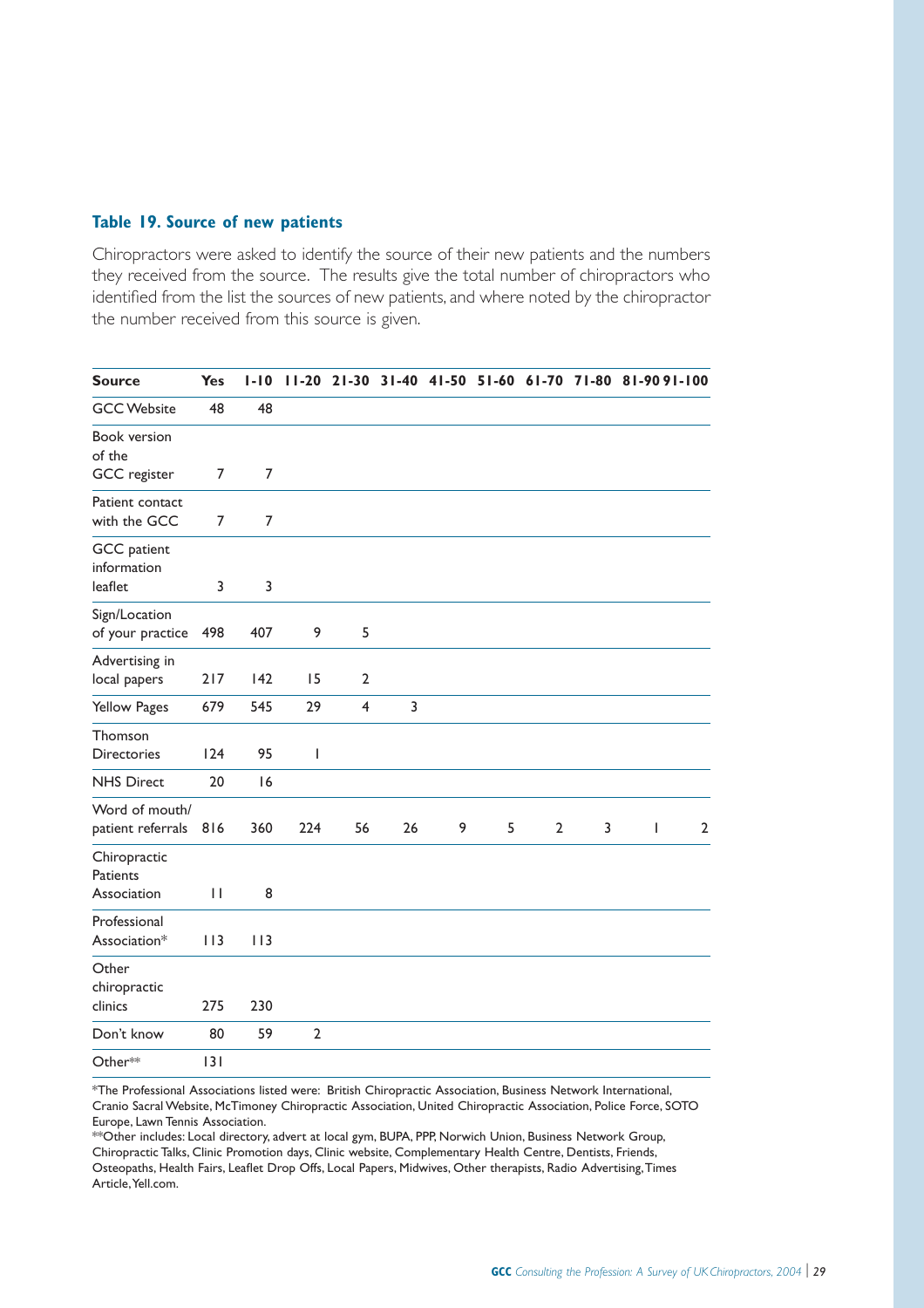#### **Table 20. Range of conditions treated or managed by chiropractors**

Chiropractors were asked to tick from a range of conditions, those that they believed can be treated or managed by chiropractic.

|                                    | <b>Number of chiropractors</b><br>who believe this can<br>be treated or |
|------------------------------------|-------------------------------------------------------------------------|
| <b>Condition</b>                   | managed by chiropractors                                                |
| Back problems                      | 832 (97.42%)                                                            |
| Neck and arm pain                  | 830 (97.19%)                                                            |
| Low back and leg pain              | 830 (97.19%)                                                            |
| Joint problems                     | 812 (95.08%)                                                            |
| Asthma                             | 491 (57.49%)                                                            |
| Digestive disorders                | 461 (53.98%)                                                            |
| Infant colic                       | 539 (63.11%)                                                            |
| Menstrual pains                    | 542 (63.46%)                                                            |
| Spine, neck and shoulder problems  | 829 (97.07%)                                                            |
| Joint, posture and muscle problems | 821 (96.14%)                                                            |
| <b>Sciatica</b>                    | 826 (96.72%)                                                            |
| Sports injuries                    | 772 (90.39%)                                                            |
| Tension headaches                  | 825 (96.6%)                                                             |
| Migraine                           | 776 (90.86%)                                                            |
| Other*                             | 227 (26.58%)                                                            |
| All of the above                   | 346 (40.52%)                                                            |

\*Range of other conditions treated/managed by some chiropractors:

- Arthritis
- Biomechanical disorders
- Growing pains
- Cervicogenic H/A
- Epilepsy
- Carpal tunnel
- $\bullet$  Pregnancy care pre and post natal problems
- Neurodevelopmental problems in children, ADD, ADDH, COCD, dyslexia, dysproxia, nocturia, podiatric conditions, bed wetting, growth, behaviour, developmental
- Dyspraxia
- ME, FMS, MS
- Allergies/intolerances including hay fever, eczema
- Scoliosis and Kyphosis
- Menstrual irregularities
- Disc, whiplash
- RPT
- RSI
- TMJ
- SPD
- Plagiocephely
- Tinnitus, vertigo, dizziness, balance disorders, visual problems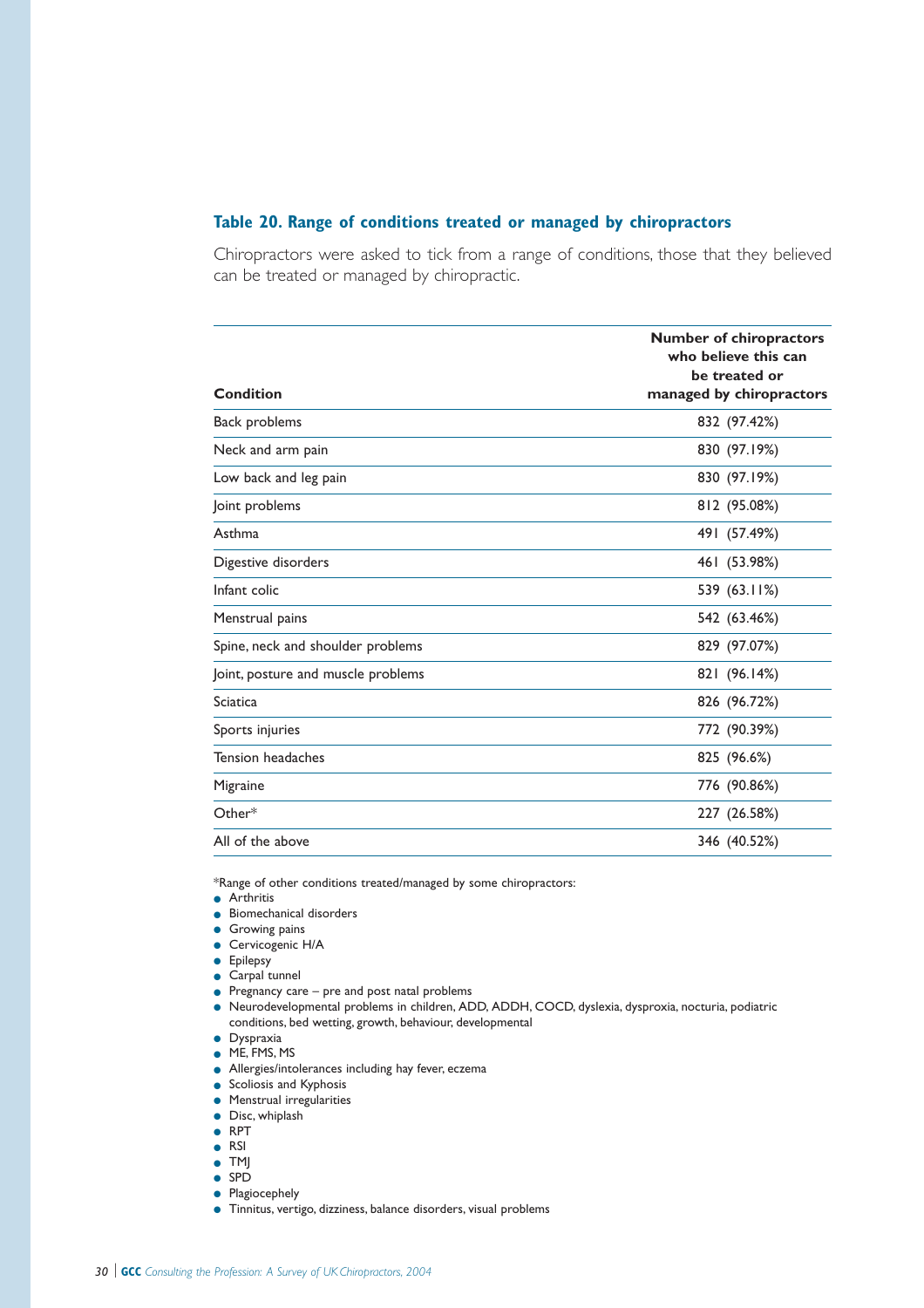- Fibromyalgia
- Enuresis
- Chronic upper respiratory infection
- Palliative relief for incurable conditions such as osteoporosis, cancer, multiple sclerosis
- Depression
- Post operative
- Hypertension, stress, chronic fatigue syndrome
- Vertigo
- Parkinson's
- Stroke
- Immune system
- Correct nervous system dysfunction to enable the body to heal itself do not treat specific medical conditions
- Promotion of optional health wellbeing/preventative care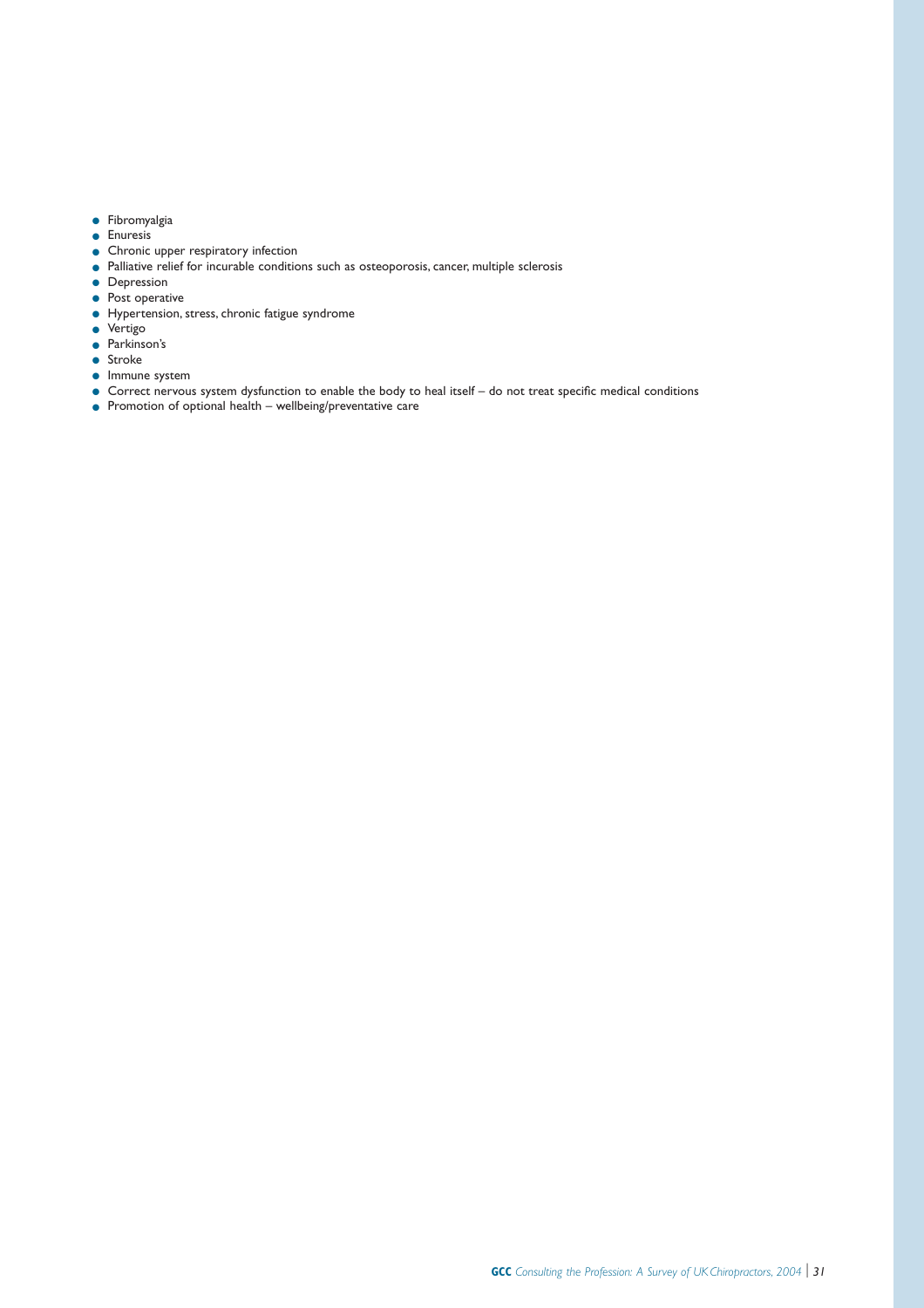#### **Table 21. Condition of patients received in the last working month**

Chiropractors were asked to identify the percentage of their patients that they had seen in the last working month that came with the following symptoms:

Symptoms of less than 4 weeks duration (acute symptoms) Symptoms of 4 to 8 weeks duration (sub-acute symptoms) Symptoms of 8 to 12 weeks Symptoms of more than 12 weeks duration (chronic symptoms) Symptom free

| Percentage of patients received |             |          |           |           |           |        |  |  |
|---------------------------------|-------------|----------|-----------|-----------|-----------|--------|--|--|
| <b>Weeks</b>                    | <b>None</b> | $1 - 20$ | $21 - 40$ | $41 - 60$ | $61 - 80$ | 81-100 |  |  |
| $0 - 4$                         | 70          | 331      | 252       | 152       | 40        | 9      |  |  |
| $4 - 8$                         | 98          | 473      | 244       | 33        | 6         | 0      |  |  |
| $8 - 12$                        | 142         | 534      | 160       | 15        | 3         | 0      |  |  |
| $12+$                           | 69          | 305      | 247       | 166       | 53        | 4      |  |  |
| Symptom                         |             |          |           |           |           |        |  |  |
| free                            | 70          | 331      | 252       | 152       | 40        | 9      |  |  |

#### **Table 22. Age groups treated**

Chiropractors were asked to identify the age groups they treat giving the approximate percentage of their client base.

| Percentage of total patient base |             |                                      |                                                   |              |              |            |  |  |
|----------------------------------|-------------|--------------------------------------|---------------------------------------------------|--------------|--------------|------------|--|--|
| Age                              | <b>None</b> | $1 - 20$                             | $21 - 40$                                         | $41 - 60$    | $61 - 80$    | $81 - 100$ |  |  |
| $0-5$                            |             | 332 (38.87%) 512 (59.96%)            | 7(0.82%)                                          | 3(0.35%)     | 0            | 0          |  |  |
| $6 - 15$                         |             | 169 (19.79%) 684 (80.09%)            | (0.12%)<br>$\mathbf{L}$                           | $\mathbf{0}$ | 0            | 0          |  |  |
| $16 - 20$                        |             | $110(12.88%)$ 740 (86.65%)           | 3(0.35%)                                          | $\mathbf 0$  | 0            | (0.12%)    |  |  |
| $21 - 40$                        |             | 42 (4.92%) 210 (24.59%) 493 (57.73%) |                                                   | 94 (11%)     | $15$ (1.76%) | 0          |  |  |
| $41 - 60$                        |             |                                      | 42 (4.92%) 116 (13.58%) 508 (59.48%) 166 (19.44%) |              | 22 (2.58%)   | 0          |  |  |
| $61+$                            |             |                                      | 64 (7.49%) 534 (62.53%) 237 (27.76%) 13 (1.52%)   |              | 6(0.7%)      | 0          |  |  |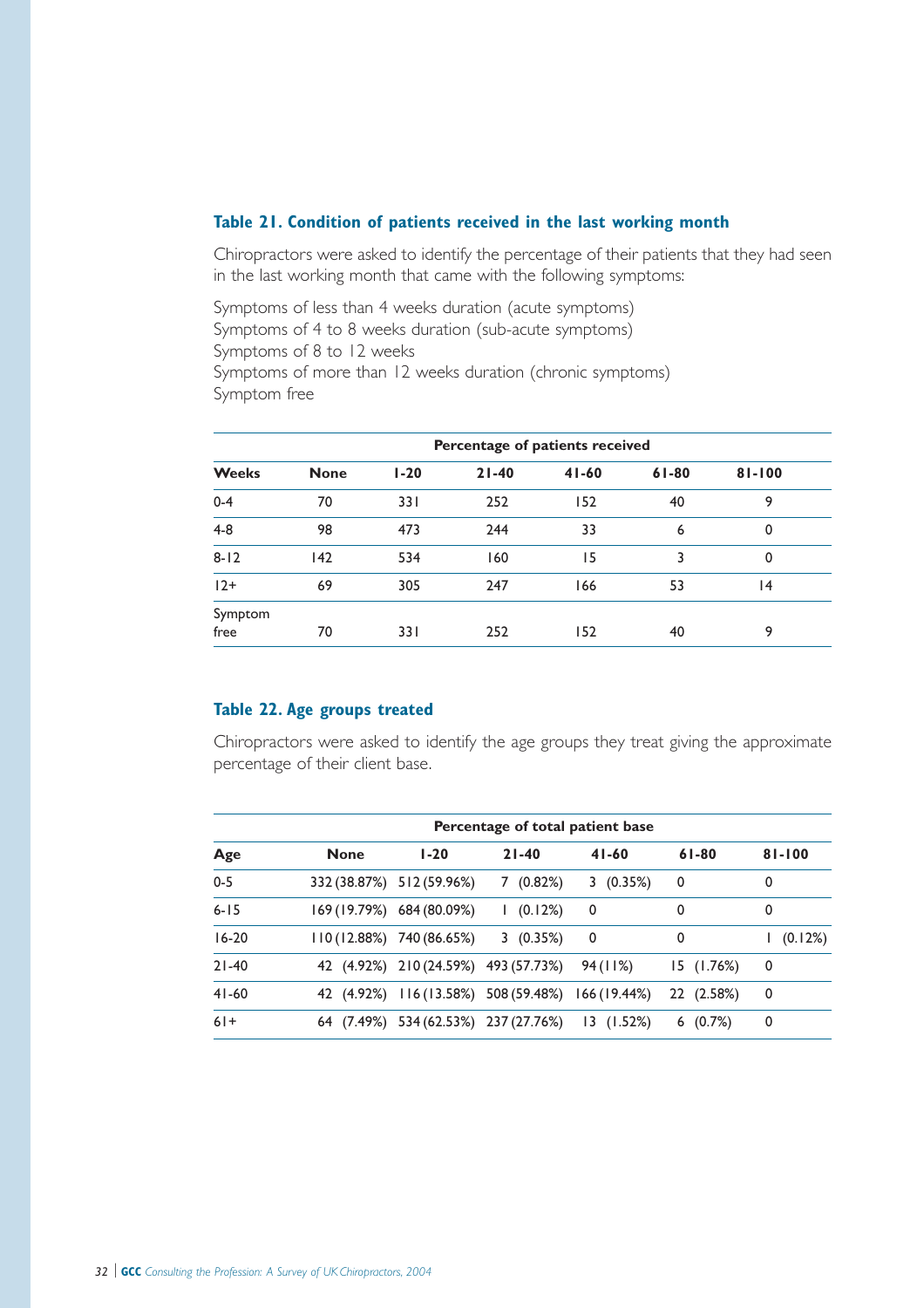### **Table 23. Getting an appointment with a chiropractor**

Chiropractors were asked how soon a new patient would be able to get an urgent and non-urgent appointment with them.

|                  | <b>Urgent</b><br>appointment | Non-urgent<br>appointment |
|------------------|------------------------------|---------------------------|
| Same day         | 374 (43.79%)                 | 96 (11.24%)               |
| I-2 days         | 306 (35.83%)                 | 296 (34.66%)              |
| 2-4 days         | 92 (10.77%)                  | 212 (24.82%)              |
| I week           | 29 (3.39%)                   | 127 (14.87%)              |
| More than I week | (4.33%)<br>37                | (9.37%)<br>80             |
| Didn't specify   | (1.84%)<br>16                | (5.04%)<br>43             |

#### **Table 24. Time spent with a patient on the first and subsequent visits**

Chiropractors were asked to identify the average time spent with a new patient on his/her first visit and on subsequent visits.

| Time in<br>minutes/hours |              | <b>Initial visit</b> | <b>Subsequent</b><br>visit |
|--------------------------|--------------|----------------------|----------------------------|
| $0 - 15$                 | $\mathbf{1}$ | $(0.11\%)$           | 446 (52.22%)               |
| $16 - 30$                |              | 122 (14.28%)         | 318 (37.24%)               |
| $31 - 45$                |              | 331 (38.75%)         | 84 (9.84%)                 |
| 46-60                    | 275 (32.2%)  |                      | 5(0.59%)                   |
| 60-1h15                  |              | 38 (4.46%)           |                            |
| $IhI5-Ih30$              | 63           | (7.37%)              |                            |
| Ih30-1h45                | 4            | (0.48%)              |                            |
| $Ih45-2h$                | 18           | $(2.1\%)$            |                            |
| 3h                       | $\mathbf{I}$ | $(0.11\%)$           |                            |
| Didn't specify           |              | $(0.11\%)$           | $(0.11\%)$                 |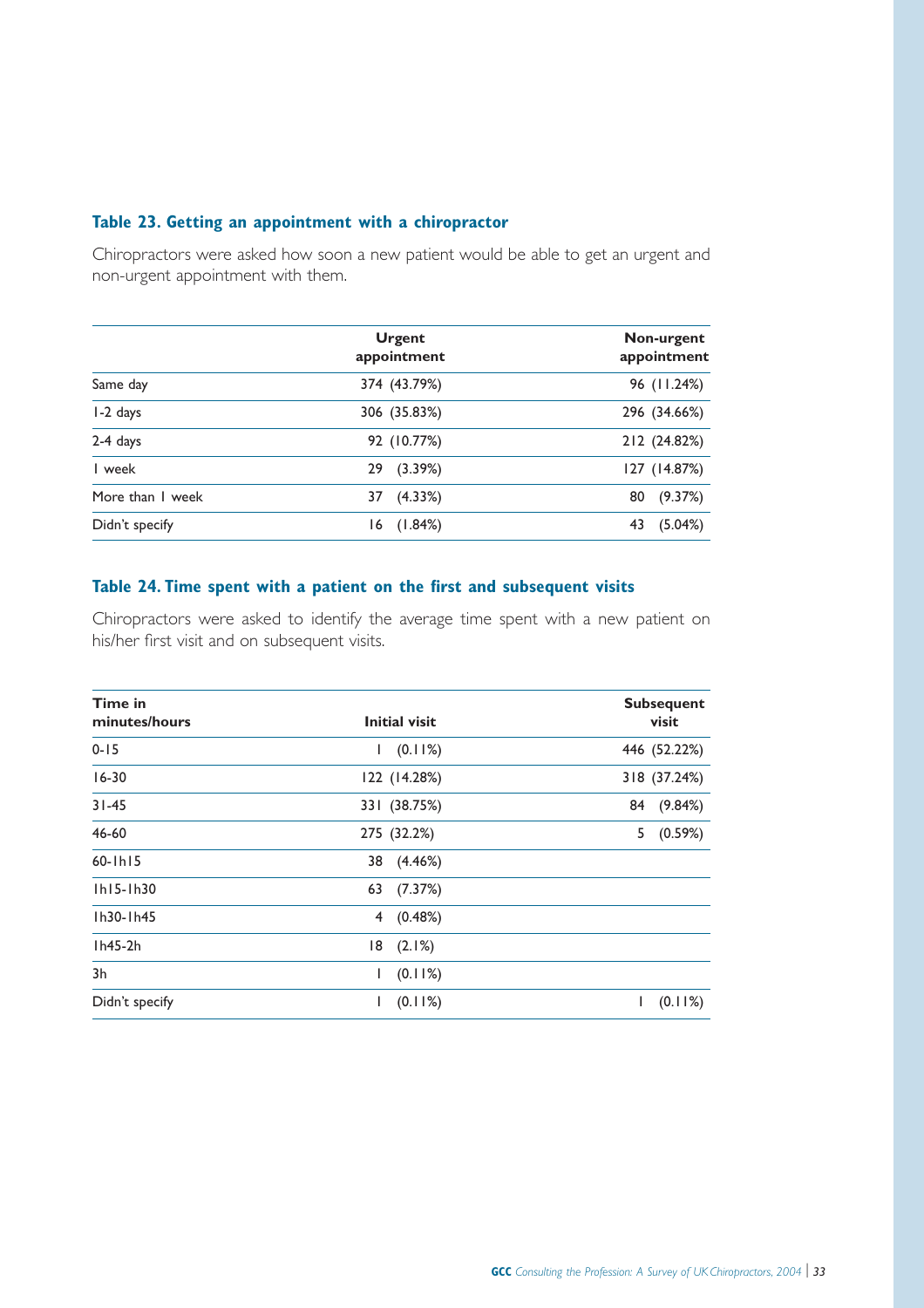## **Table 25. Reassessment of patients**

Chiropractors were asked at what visit interval they re-assessed patients for whom they are providing on-going care. Many did not answer the question with the number of visit intervals so the information is split between visit intervals and length of time.

| <b>Visit interval/</b><br>Length of time | <b>Number of</b><br>chiropractors |
|------------------------------------------|-----------------------------------|
| $\mathbf{I}$                             | 229 (26.82%)                      |
| $2 - 3$                                  | (8.32%)<br>71                     |
| $4-5$                                    | 192 (22.48%)                      |
| $6 - 7$                                  | 133 (15.57%)                      |
| $8-9$                                    | (3.28%)<br>28                     |
| $10 - 11$                                | 23<br>(2.69%)                     |
| $12 - 13$                                | (7.26%)<br>62                     |
| $14 - 15$                                | $\overline{2}$<br>(0.23%)         |
| $15+$                                    | (0.47%)<br>$\overline{4}$         |
| Up to I week                             | (1.99%)<br>17                     |
| 1-2 weeks                                | (2.11%)<br>18                     |
| 3-4 weeks                                | (1.52%)<br> 3                     |
| 1-2 months                               | (0.7%)<br>6                       |
| 3-4 months                               | 16<br>(1.87%)                     |
| 5-6 months                               | (0.35%)<br>3                      |
| Didn't specify                           | (1.99%)<br>17                     |
| Case by case                             | (1.64%)<br> 4                     |
| On-going                                 | (0.59%)<br>5                      |
| Patient decides                          | I<br>(0.12%)                      |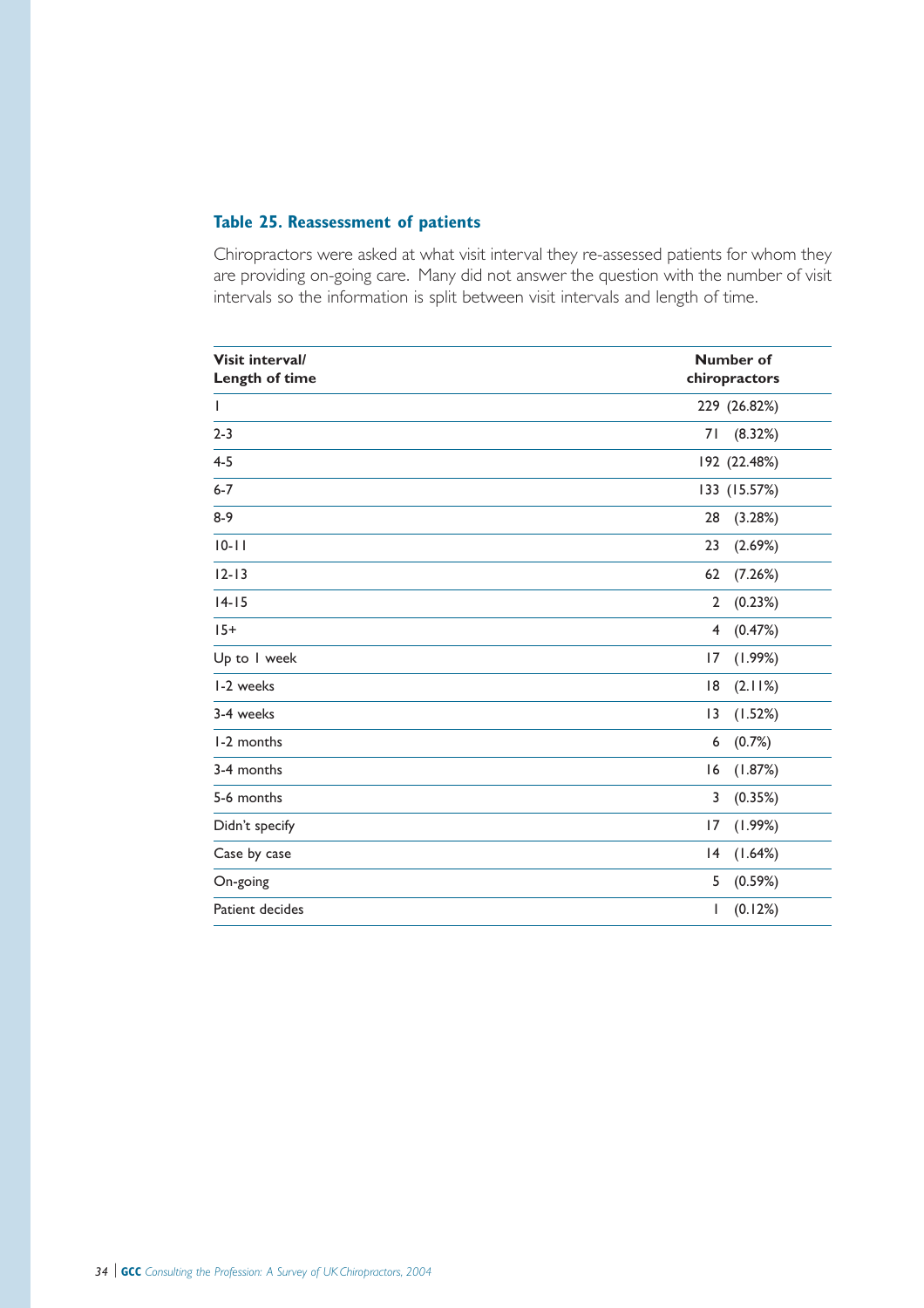#### **Table 26.& 27. Writing to GPs and referrals to other healthcare professionals**

Chiropractors were asked:

- a) With your patient's consent, do you write to their GP after they first come to see you and you have been able to identify the problem?
- b) Do you contact by phone or writing, a patient's GP when you refer the patient to their GP?

In the last working month, what percentage of your patients have been referred on to other healthcare professionals:

- c) …Where chiropractic care has not been successful?
- d) …Where chiropractic care is not appropriate?

#### **Table 26. Writing to GPs**

|                            | А            | в             |
|----------------------------|--------------|---------------|
| Routinely                  | 204 (23.89%) | 424 (49.64%)  |
| <b>Selected Patients</b>   | 420 (49.2%)  | 351 (41.1%)   |
| GP referrals only (A only) | 208 (24.36%) | N/A           |
| Never                      | 88 (10.3%)   | (8.54%)<br>73 |
| Didn't specify             | (0.35%)      | (0.7%)<br>6   |

#### **Table 27. Referrals to other healthcare professionals**

| Range          | C            |    | D            |
|----------------|--------------|----|--------------|
| 0%             | 172 (20.14%) |    | 230 (26.94%) |
| $1 - 20%$      | 581 (68.03%) |    | 519 (60.77%) |
| $21 - 40%$     | 2(0.24%)     |    | 4 (0.47%)    |
| 41-60%         | (0.82%)<br>7 |    | 4 (0.47%)    |
| 61-80%         | 11(1.29%)    | L  | (0.12%)      |
| $81 - 100%$    | 26 (3.04%)   | 33 | (3.86%)      |
| Didn't specify | 55 (6.44%)   | 63 | (7.37%)      |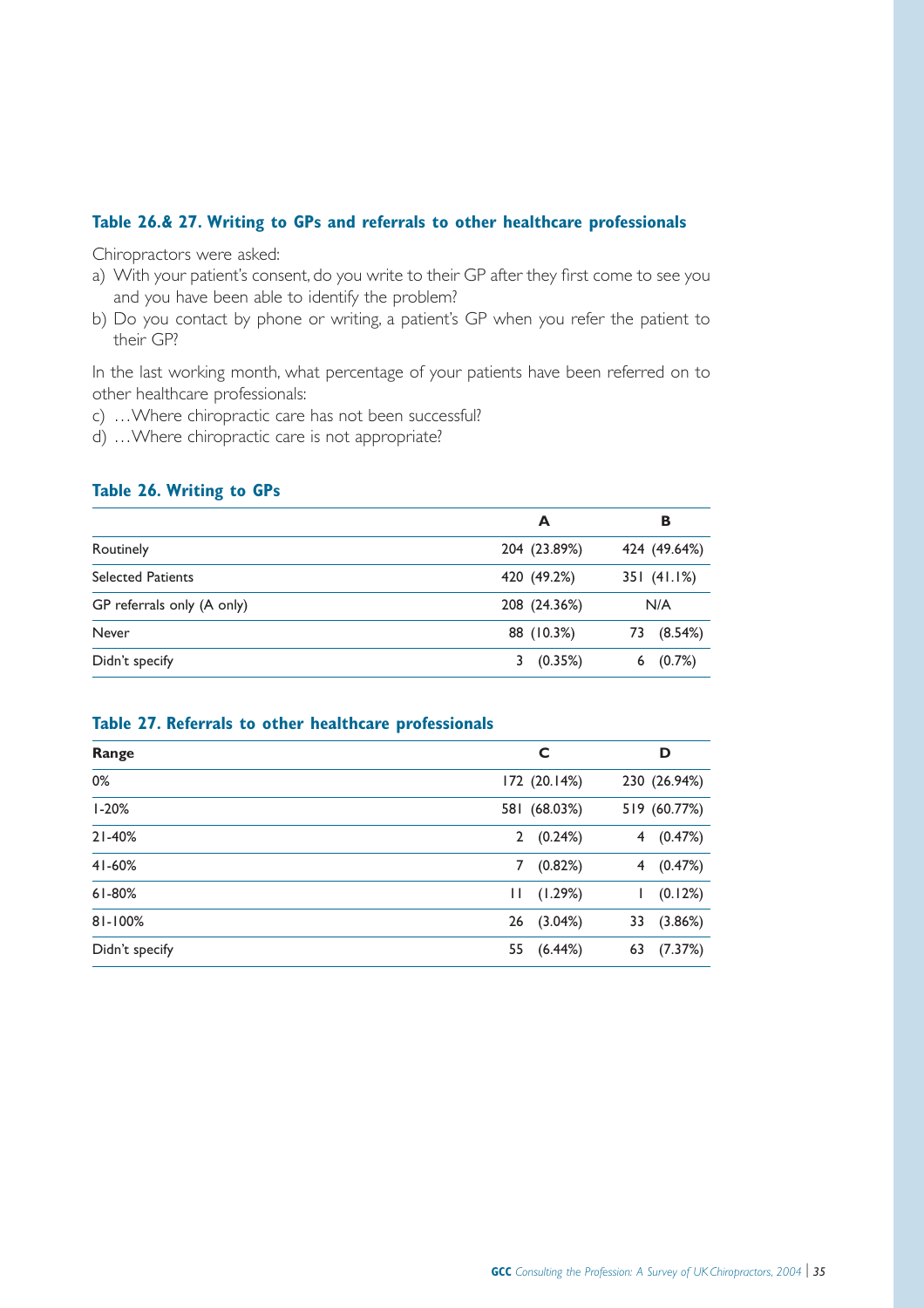### **Table 28. New patients referred to other healthcare professionals?**

Chiropractors were asked: What percentage of your new patients do you refer to the following list of healthcare professionals following diagnostic triage (initial assessment)?

|                              | 0             | $1 - 20%$     | $21 - 40%$   | $41 - 60%$  | $61 - 80%$ | 81-100%      |
|------------------------------|---------------|---------------|--------------|-------------|------------|--------------|
| GP                           | I 75 (20.49%) | 656 (76.81%)  | 6(0.7%)      | 4 (0.48%)   | 2(0.23%)   | (1.29%)<br>H |
| Hospital                     | 711 (83.25%)  | 143 (16.75%)  |              |             |            |              |
| Physiotherapist 759 (88.88%) |               | 93 (10.89%)   | 2(0.23%)     |             |            |              |
| Osteopath                    | 838 (98.13%)  | (1.87%)<br>16 |              |             |            |              |
| Paediatrician                | 820 (96.02%)  | 34 (3.98%)    |              |             |            |              |
| Orthopaedic<br>Surgeon       | 626 (73.3%)   | 225 (26.35%)  | 3(0.35%)     |             |            |              |
| Neurosurgeon                 | 708 (82.9%)   | 145 (16.98%)  | (0.12%)      |             |            |              |
| Rheumatologist 758 (88.76%)  |               | 95 (11.12%)   | (0.12%)      |             |            |              |
| Neurologist                  | 729 (85.36%)  | 124 (14.52%)  | (0.12%)      |             |            |              |
| Regulated<br>health          |               |               |              |             |            |              |
| professionals                | 771 (90.28%)  | 82 (9.6%)     | (0.12%)      |             |            |              |
| Psychologist                 | 794 (92.97%)  | (6.91%)<br>59 | (0.12%)      |             |            |              |
| Other*                       | 715 (83.72%)  | 125 (14.64%)  | 8<br>(0.94%) | (0.7%)<br>6 |            |              |

\*Other healthcare professionals:

- Massage therapists: remedial, sports
- Podiatrist
- Radiologist
- Chiropractors
- Fitness therapists, Pilates instructors, yoga
- Nutritionist
- Homeopath
- Acupuncture, reflexology
- Cranio-sacral therapist, visceral manipulation
- Dentist
- Chinese herbalist
- Orthotics
- Kinesiologist
- **•** Endocrinologist
- For MRI
- Counsellor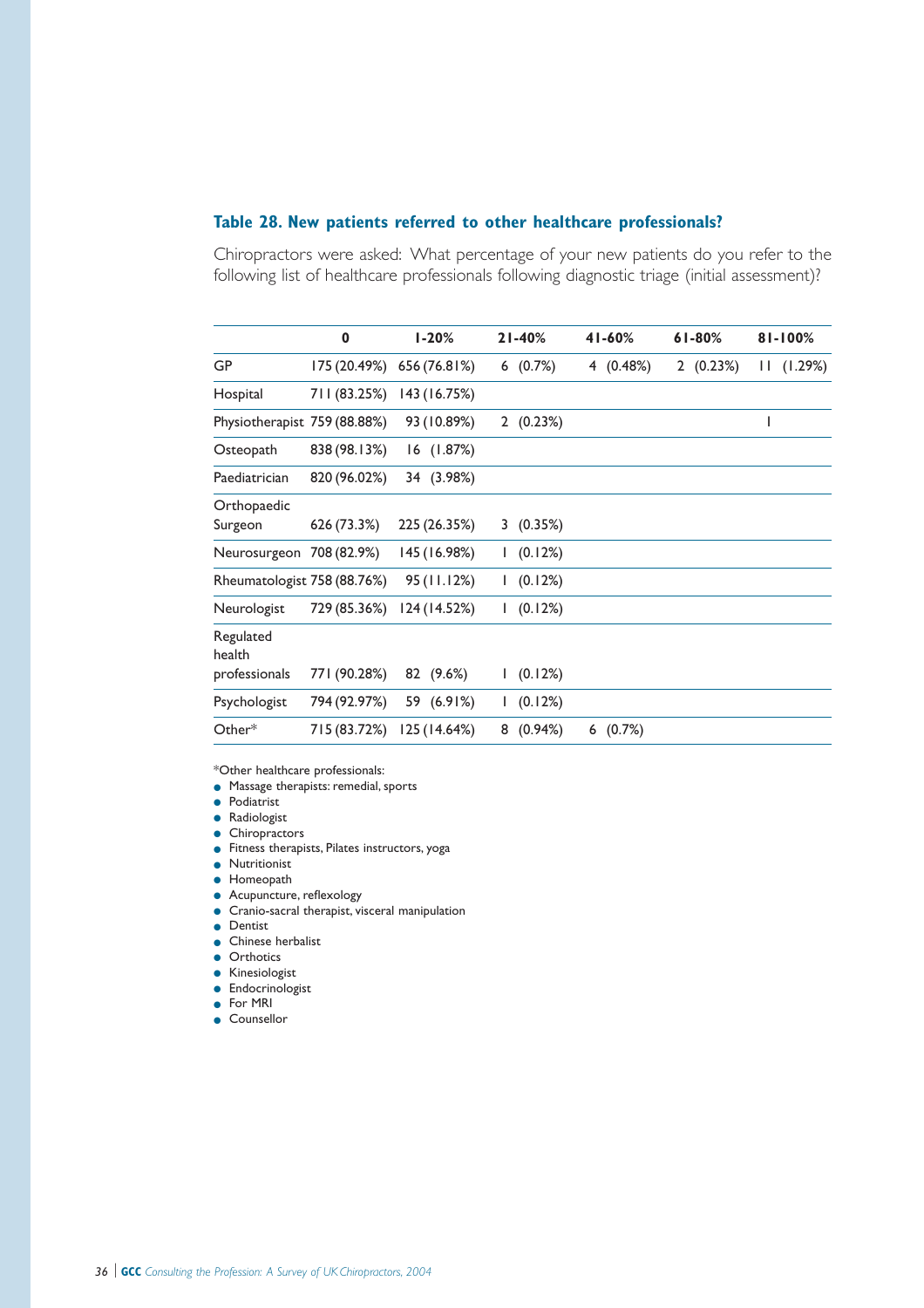#### **Table 29. & 30. Client base referred on to other healthcare professionals**

Chiropractors were asked: what percentage of your total patient base do you refer to the following list of healthcare professionals following re-assessment…

a) …when chiropractic is deemed not effective for patients problems?

b) …when chiropractic has gone as far as it can?

|                              | 0            | $1 - 20%$    | $21 - 40%$    | 41-60%       | $61 - 80%$ | 81-100%      |
|------------------------------|--------------|--------------|---------------|--------------|------------|--------------|
| GP                           | 181 (21.19%) | 523 (61.24%) | 19 (2.22%)    | 22 (2.59%)   | 33 (3.86%) | 76 (8.9%)    |
| Hospital                     | 759 (88.88%) | 93 (10.89%)  | 2(0.23%)      |              |            |              |
| Physiotherapist 740 (86.65%) |              | 103 (12.06%) | (1.05%)<br>9. | (0.12%)<br>L |            | (0.12%)      |
| Osteopath                    | 829 (97.07%) | 24 (2.81%)   | 1(0.12%)      |              |            |              |
| Paediatrician                | 829 (97.07%) | 25 (2.93%)   |               |              |            |              |
| Orthopaedic<br>Surgeon       | 649 (76%)    | 196 (22.95%) | 6(0.7%)       | 2(0.23%)     |            | (0.12%)      |
| Neurosurgeon 710 (83.14%)    |              | 135 (15.81%) | 7(0.82%)      | 2(0.23%)     |            |              |
| Rheumatologist 758 (88.76%)  |              | 93 (10.89%)  | 3(0.35%)      |              |            |              |
| Neurologist                  | 750 (87.82%) | 99 (11.59%)  | 5(0.59%)      |              |            |              |
| Regulated<br>health          |              |              |               |              |            |              |
| professionals                | 758 (88.76%) | 85 (9.95%)   | (0.94%)<br>8  | 3(0.35%)     |            |              |
| Psychologist                 | 797 (93.33%) | 56 (6.55%)   | (0.12%)       |              |            |              |
| Other*                       | 717 (83.96%) | 121 (14.17%) | (1.05%)<br>9  | (0.12%)      | 3(0.35%)   | (0.35%)<br>3 |
|                              |              |              |               |              |            |              |

#### **Table 29. a) … when chiropractic is deemed not effective for patients problems?**

\*Other include

- Acupuncturist
- Remedial massage therapist
- Sports massage therapist
- Other chiropractors with different specialisms
- Nutritionist, herbalist
- Chinese Dr
- Fitness therapist
- Pilates instructor
- Bio-mechanical assessment
- Chiropodist
- Colonic hydroptherapist
- Homeopath
- Craniopath ● Podiatrist
- Dentist
- Orthopaedic physician
- Bowen technique practitioner
- Shiatsu
- Naturopath
- Kinesiologist
- MRI scans
- Alexander technique practitioner
- Meditation
- Radiographer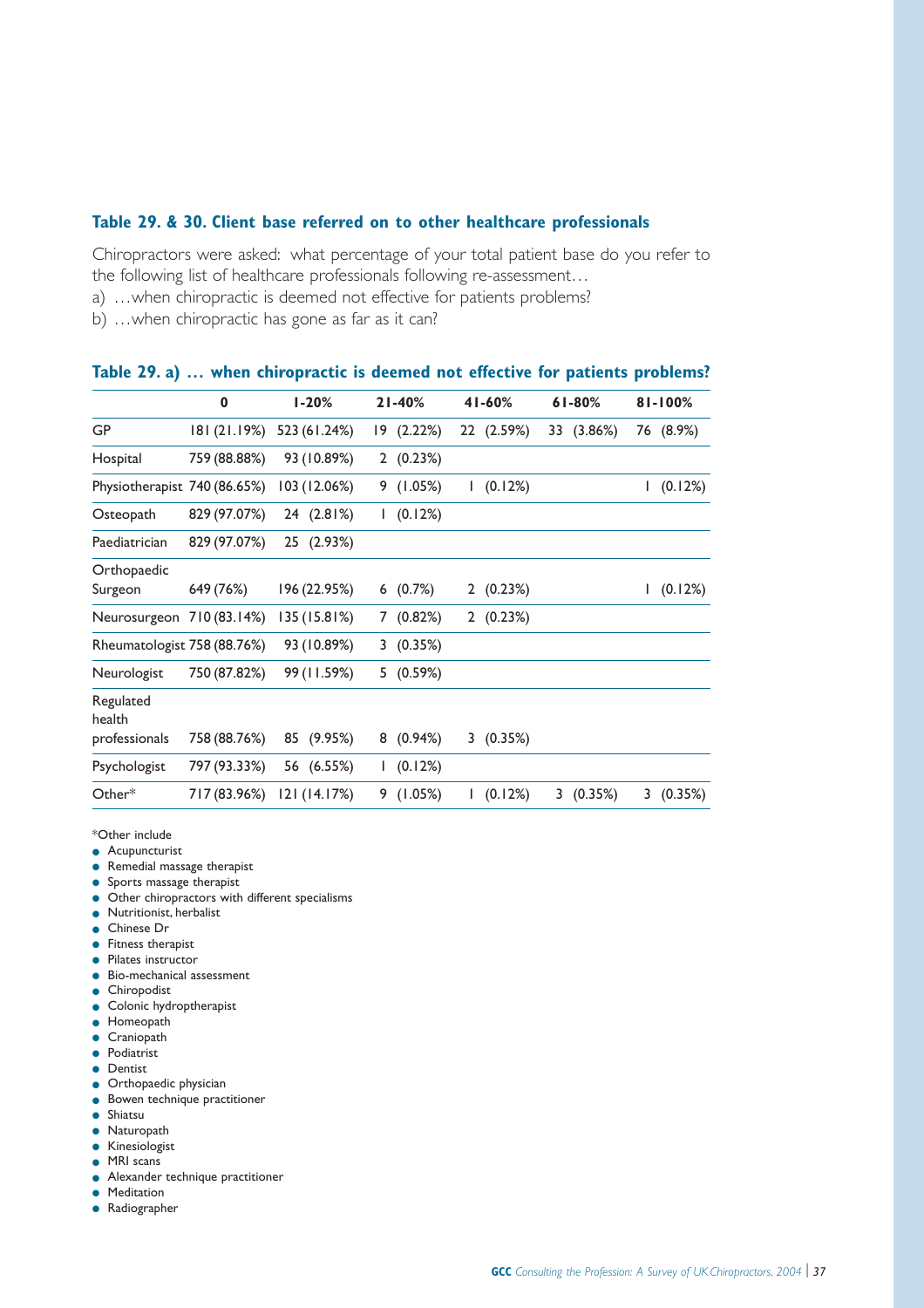|                              | 0            | $1 - 20%$     | $21 - 40%$   | $41 - 60%$   | $61 - 80%$   | 81-100%                 |
|------------------------------|--------------|---------------|--------------|--------------|--------------|-------------------------|
| <b>GP</b>                    | 292 (34.19%) | 421 (49.30%)  | 18(2.1%)     | 32 (3.75%)   | 28 (3.28%)   | (7.38%)<br>63           |
| Hospital                     | 818 (95.78%) | 36 (4.22%)    |              |              |              |                         |
| Physiotherapist 752 (88.06%) |              | 89 (10.41%)   | (0.94%)<br>8 | (0.35%)<br>3 | (0.12%)<br>L | (0.12%)<br>L            |
| Osteopath                    | 822 (96.25%) | 32 (3.75%)    |              |              |              |                         |
| Paediatrician                | 836 (97.89%) | 17 (1.99%)    | (0.12%)<br>L |              |              |                         |
| Orthopaedic<br>Surgeon       | 675 (79.04%) | 163 (19.09%)  | (1.29%)<br>H | 2(0.23%)     | (0.12%)<br>L | (0.23%)<br>$\mathbf{2}$ |
| Neurosurgeon                 | 726 (85%)    | 120 (14.06%)  | 5 (0.59%)    | 2(0.23%)     | (0.12%)      |                         |
| Rheumatologist 778 (91.1%)   |              | (8.55%)<br>73 | (0.35%)<br>3 |              |              |                         |
| Neurologist                  | 778 (91.1%)  | 74 (8.67%)    | 2(0.23%)     |              |              |                         |
| Regulated<br>health          |              |               |              |              |              |                         |
| professionals                | 755 (88.41%) | 82 (9.6%)     | (0.82%)<br>7 | (0.82%)<br>7 | 2(0.23%)     | (0.12%)<br>L            |
| Psychologist                 | 813 (95.2%)  | (4.8%)<br>41  |              |              |              |                         |
| Other $*$                    | 710 (83.14%) | 126 (14.75%)  | 8<br>(0.94%) | (0.47%)<br>4 | (0.47%)<br>4 | 2<br>(0.23%)            |

**Table 30. b) …when chiropractic has gone as far as it can?**

\*Other – as listed for previous table

#### **Table 31. Means of assessing a patient**

Chiropractors were asked: When you are providing physical treatment, do you require your patients to undress down to their underwear, and provide a gown…

a) …on the initial visit?

b) …on subsequent visits?

|                  | А             | в            |
|------------------|---------------|--------------|
| Always           | 578 (67.68%)  | 363 (42.5%)  |
| Usually          | 175 (20.5%)   | 212 (24.83%) |
| <b>Sometimes</b> | (7.96%)<br>68 | 171 (20.02%) |
| Never            | (3.16%)<br>27 | 91 (10.65%)  |
| Didn't specify   | (0.7%)<br>6   | 17(1.99%)    |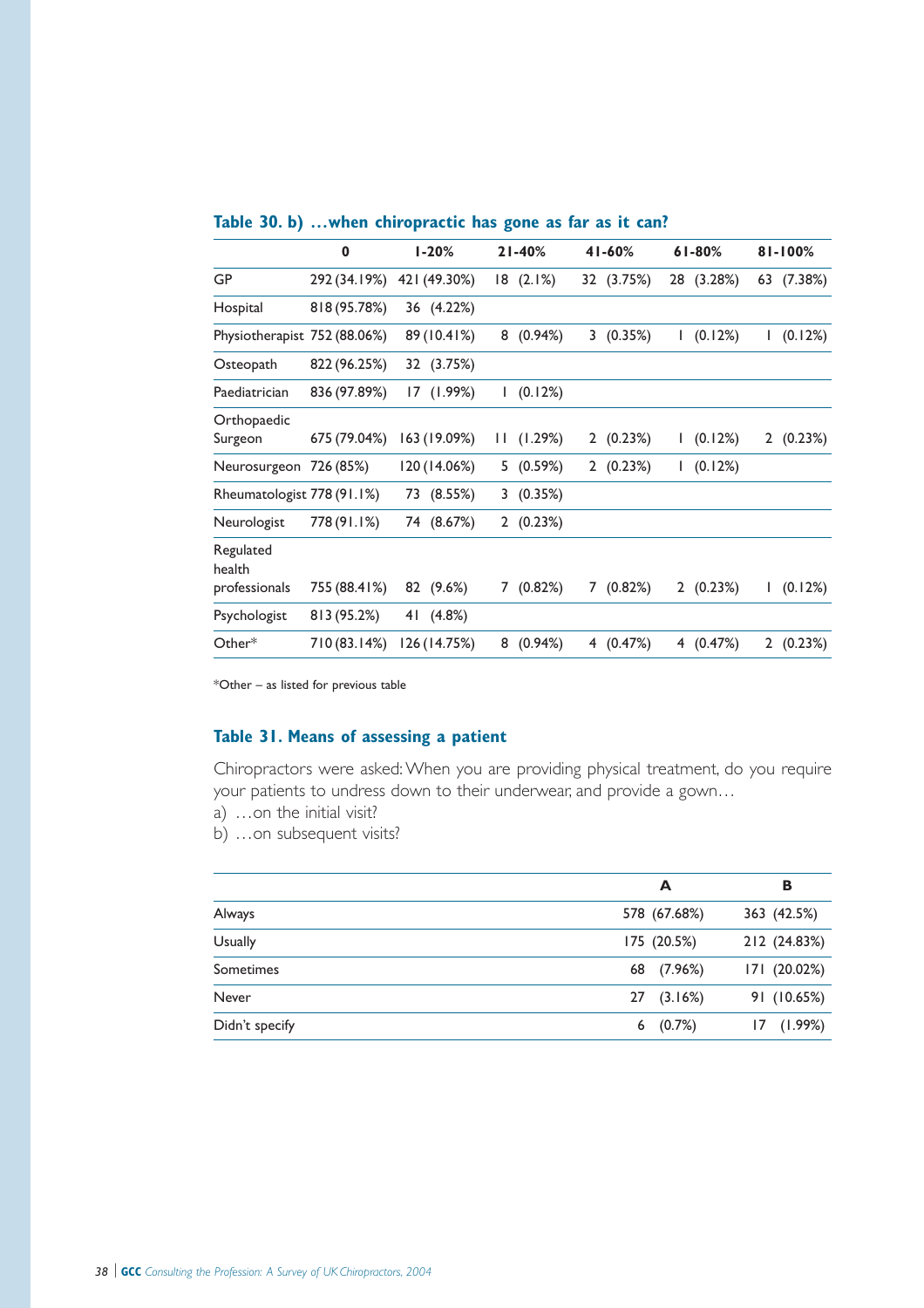#### **Table 32. Techniques used in chiropractic**

Chiropractors were asked: With what percentage of your patients do you use or offer advice on the following interventions?

|                                                       | $0 - 20%$     | $21 - 40%$       | $41 - 60%$     | $61 - 80%$                              | $81 - 100%$   | Didn't<br>specify |
|-------------------------------------------------------|---------------|------------------|----------------|-----------------------------------------|---------------|-------------------|
| Adjustment/<br>manipulation                           | 3(0.35%)      | 4(0.47%)         | $13$ $(1.52%)$ | 46 (5.39%)                              | 767 (89.81%)  | (2.46%)<br>21     |
| Therapeutic<br>exercise                               | 51 (5.97%)    | 49 (5.74%)       |                | $110(12.88%)$ 154 (18.03%) 454 (53.16%) |               | 36 (4.22%)        |
| Activities of<br>daily living (eg<br>postural advice) | 31(3.63%)     | $(2.46\%)$<br>21 | 66 (7.73%)     | 115(13.47%)                             | 591 (69.2%)   | 30 (3.51%)        |
| Nutrition                                             | 300 (35.13%)  | 92 (10.77%)      | 137 (16.04%)   | 58 (6.79%)                              | 114(13.35%)   | 153 (17.92%)      |
| Psychosocial                                          | 281 (32.9%)   | (9.95%)<br>85    | 89 (10.42%)    | 30 (3.52%)                              | 99 (11.59%)   | 270 (31.62%)      |
| Lifestyle                                             | 150 (17.56%)  | (7.26%)<br>62    | 146(17.1%)     | 79 (9.25%)                              | 319 (37.35%)  | 98 (11.48%)       |
| Other*                                                | (2.22%)<br>19 | (0.94%)<br>8     | (1.29%)<br>П   | 12(1.41%)                               | (3.51%)<br>30 | 774 (90.63%)      |

\*Other includes:

- Vitamins
- Cryotherapy
- Massage
- Rehabilitation
- Orthotic therapy
- Stretches
- Thermotherapy
- Activator
- DROP
- Mobilisation
- Acupuncture
- Herbal/homeopathy
- Soft tissue work
- TPT
- Thumper
- Cranio-sacral therapy
- Dry needling
- $\bullet$  Glucosamine sulphate
- Analgesia
- Ice
- EMS Galvanic current modality
- Meditation/relaxation where physical/mental tension is underlying factor
- Strapping
- Life coaching and NLP
- SOT
- Blocking
- Fibromyalgia mapping
- Pathomechanics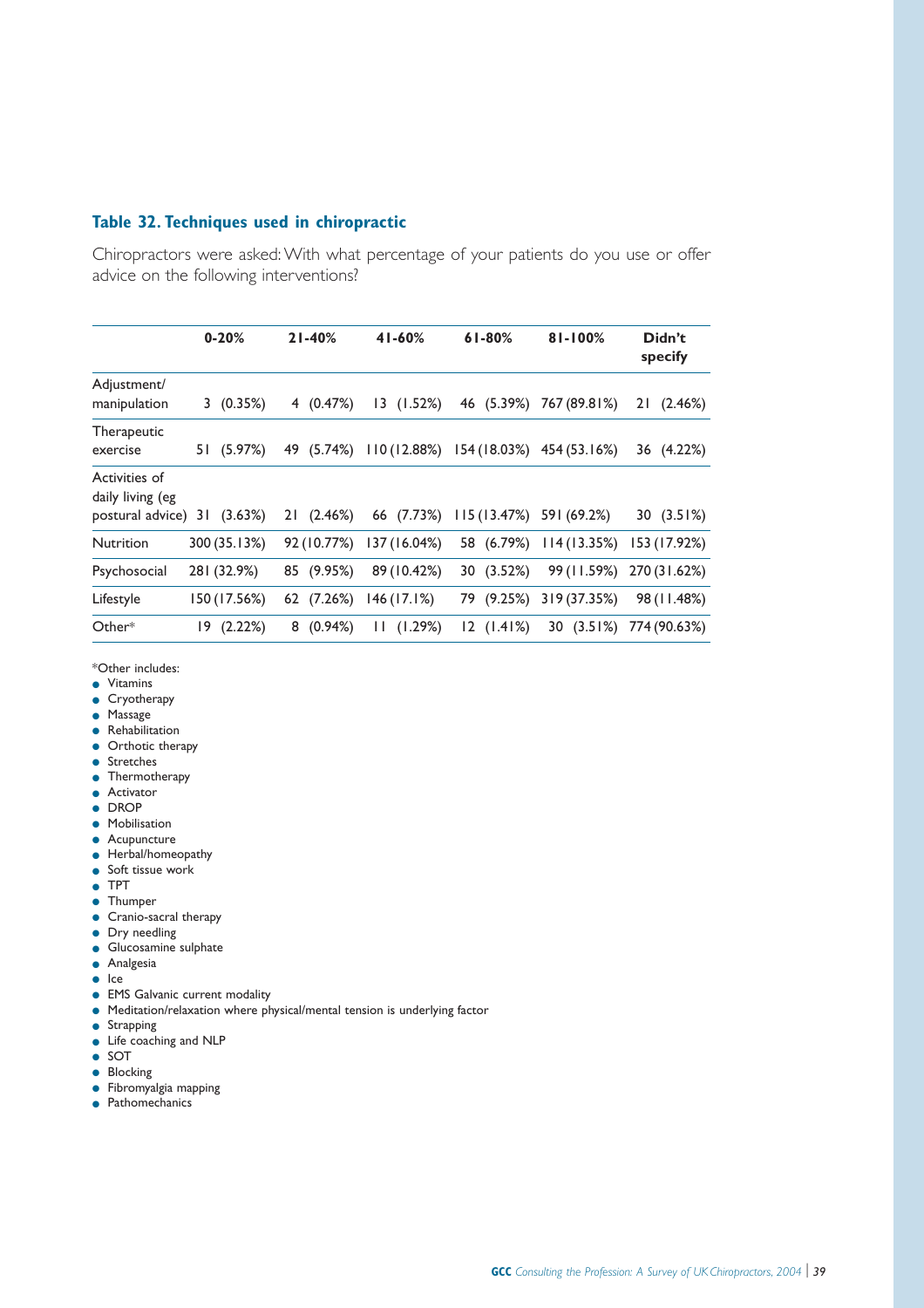#### **Table 33. & 34. X-rays**

Chiropractors were asked:

- a) For what percentage of your patients is an x-ray justified?
- b) Do you take x-rays of your patients?
- c) Do you refer patients direct for imaging?
- d) Do you refer patients for imaging via GPs?
- e) Do you interpret the x-rays?

#### **Table 33. a) X-ray justified?**

| Range          | Number of<br>chiropractors |
|----------------|----------------------------|
| $0\%$          | (1.05%)<br>9               |
| $1 - 20%$      | 525 (61.48%)               |
| $21 - 40%$     | 99 (11.59%)                |
| 41-60%         | (5.98%)<br>51              |
| 61-80%         | (5.5%)<br>47               |
| 81-100%        | (3.98%)<br>34              |
| Didn't specify | 89 (10.42%)                |

#### **Table 34. b, c, d, e) X-rays**

| Yes            |  | 294 (34.43%) 499 (58.43%) 568 (66.51%) 593 (69.44%)            |                                                     |
|----------------|--|----------------------------------------------------------------|-----------------------------------------------------|
| <b>No</b>      |  |                                                                | 542 (63.47%) 306 (35.83%) 246 (28.81%) 241 (28.22%) |
| Didn't specify |  | $18$ $(2.1\%)$ $49$ $(5.74\%)$ $40$ $(4.68\%)$ $20$ $(2.34\%)$ |                                                     |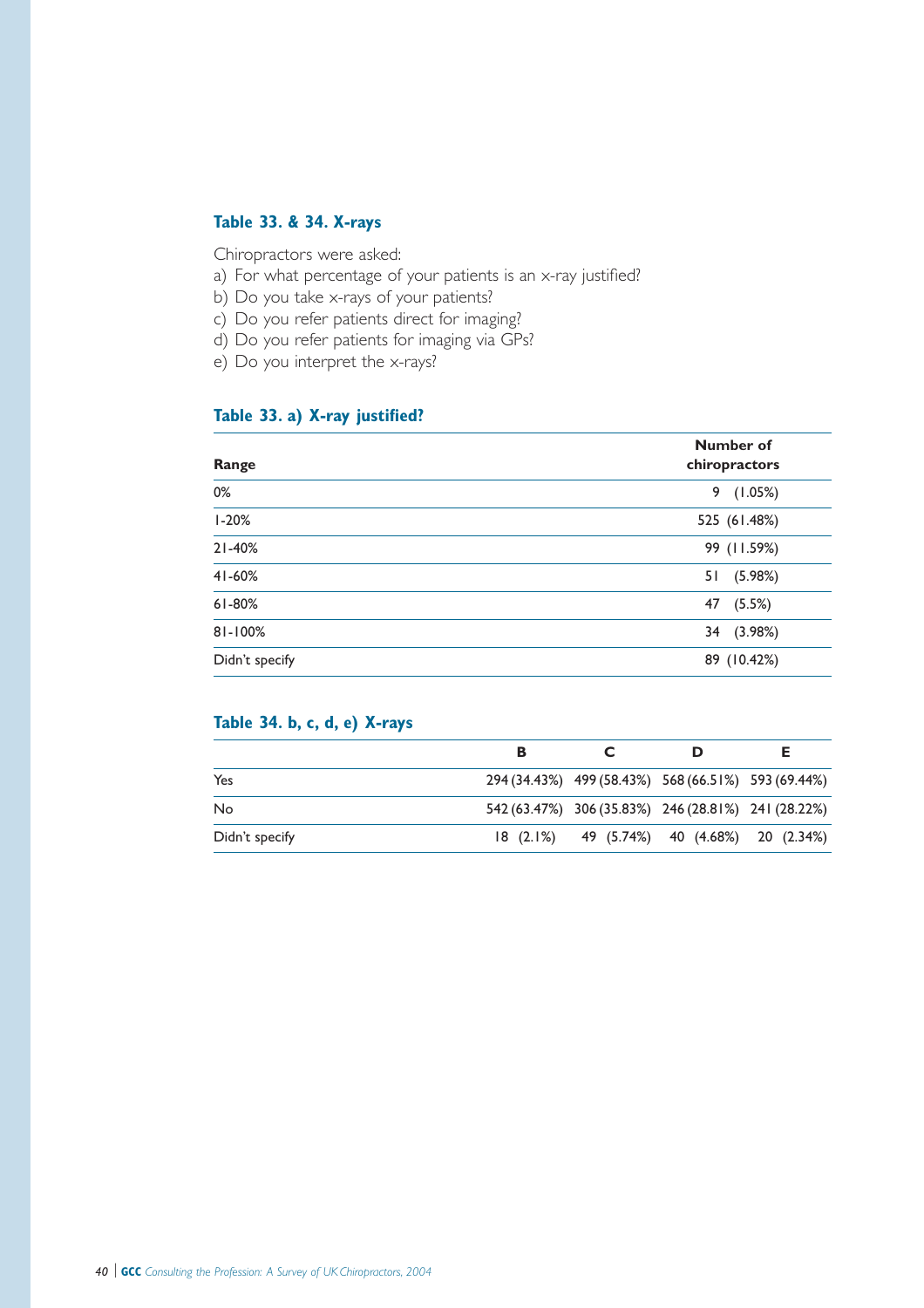### **Table 35. Open plan treatment rooms**

Chiropractors were asked:

a) In your clinic do you use a treatment area with more than one patient being present at the same time (ie open plan)?

If yes,

- b) ...do you provide separate changing rooms from the open plan area?
- c) …do you provide individual consulting rooms?

|                |              | в    |    |
|----------------|--------------|------|----|
| Yes            | 68 (7.96%)   | - 39 | 68 |
| No             | 779 (91.22%) | 21   |    |
| Didn't specify | 7(0.82%)     | 22   |    |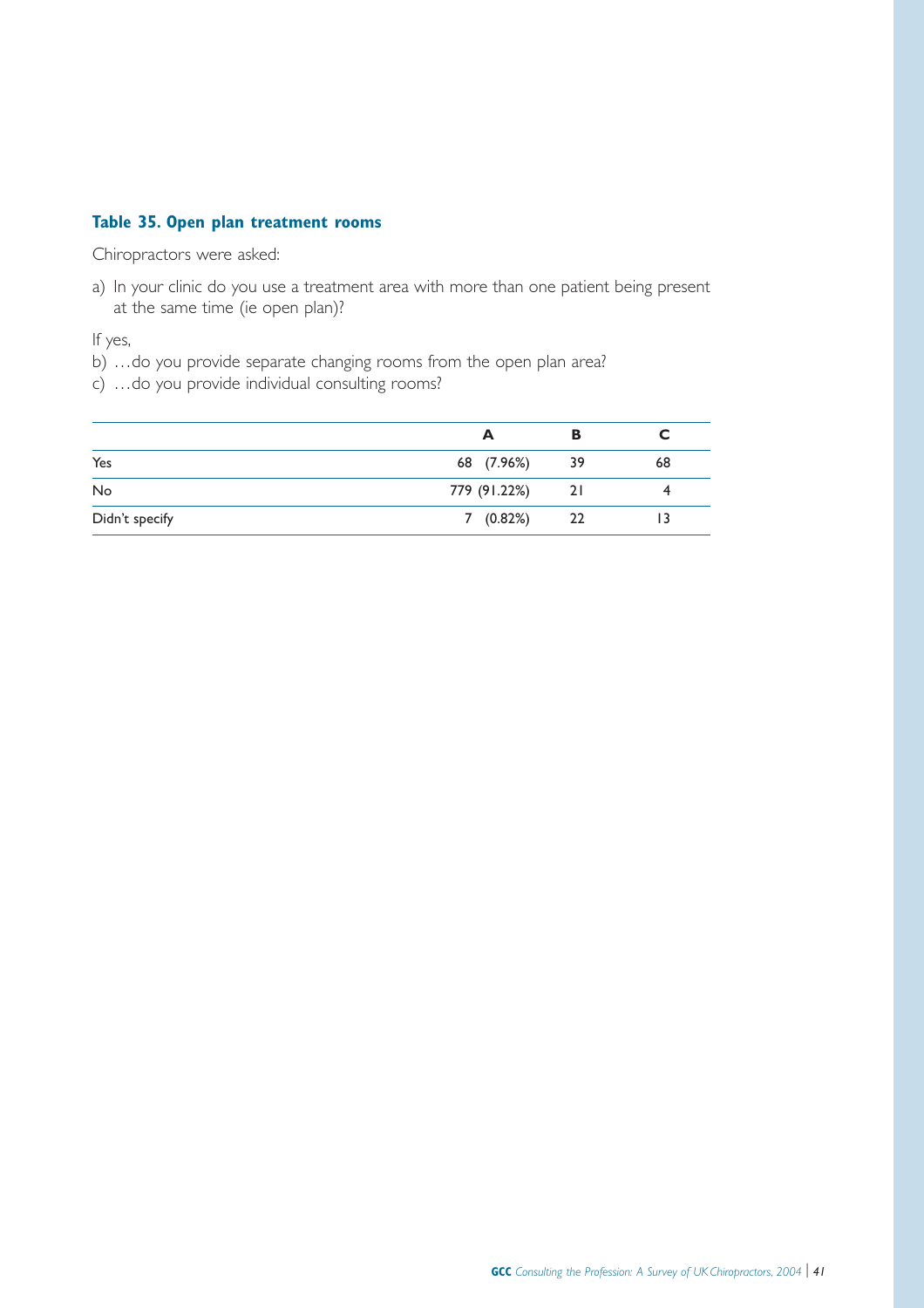#### **Table 36. Techniques used in practice**

Chiropractors were asked: To understand the breadth of the repertoire of interventions used, please can you indicate if you use any of the following:

|                                                                                      | Number of<br>chiropractors |
|--------------------------------------------------------------------------------------|----------------------------|
| Chiropractic adjustments                                                             | 849 (99.41%)               |
| Physical therapy modalities (eg interferential, ultrasound,<br>short wave diathermy) | 310 (36.29%)               |
| Soft tissue therapy such as massage                                                  | 730 (85.48%)               |
| Rehabilitation exercise                                                              | 744 (87.11%)               |
| Rehabilitation gym                                                                   | 155 (18.15%)               |
| Dry needling                                                                         | 200 (23.42%)               |
| $Other*$                                                                             | 242 (28.33%)               |
| Didn't specify                                                                       | (0.7%)<br>6                |

\*Other techniques used include:

- Nutritional advice: vitamins, supplements, oxygen supplementation.
- Medications: allergy testing, Bach flowers, homeopathy
- Lifestyle: posture, ergonomics in the workplace, exercise, advice on stretching muscles.
- Psychosocial: emotional support, counselling, cognitive behavioural therapy.
- Techniques: SOT, NOT, PR, ART, Block, AK,TBM, Kinesiology, PIR, PNF, EFT EMO Trance, HFRT,Taping, Activator, Stimulator, Mobilisation, Cryotherapy,Thumper machine, Digital infrared thermal imaging, Isotonic compression, Celloid mineral therapy, Bio resonance, Cranial sacral therapy,Torque, Release technique, Flexion, Distraction, corrective tractioning,Trigger point work,Visceral manipulation
- Alternative therapies: Acupuncture, Reike, Shiatsu, Lymphatic massage, Percussion of fascia, relaxation techniques, heat moist soak, heat/cold (ice packs), soft tissue release
- Orthotics
- Dental
- Podiatry
- Gynaecological
- Laser (works like dry needling)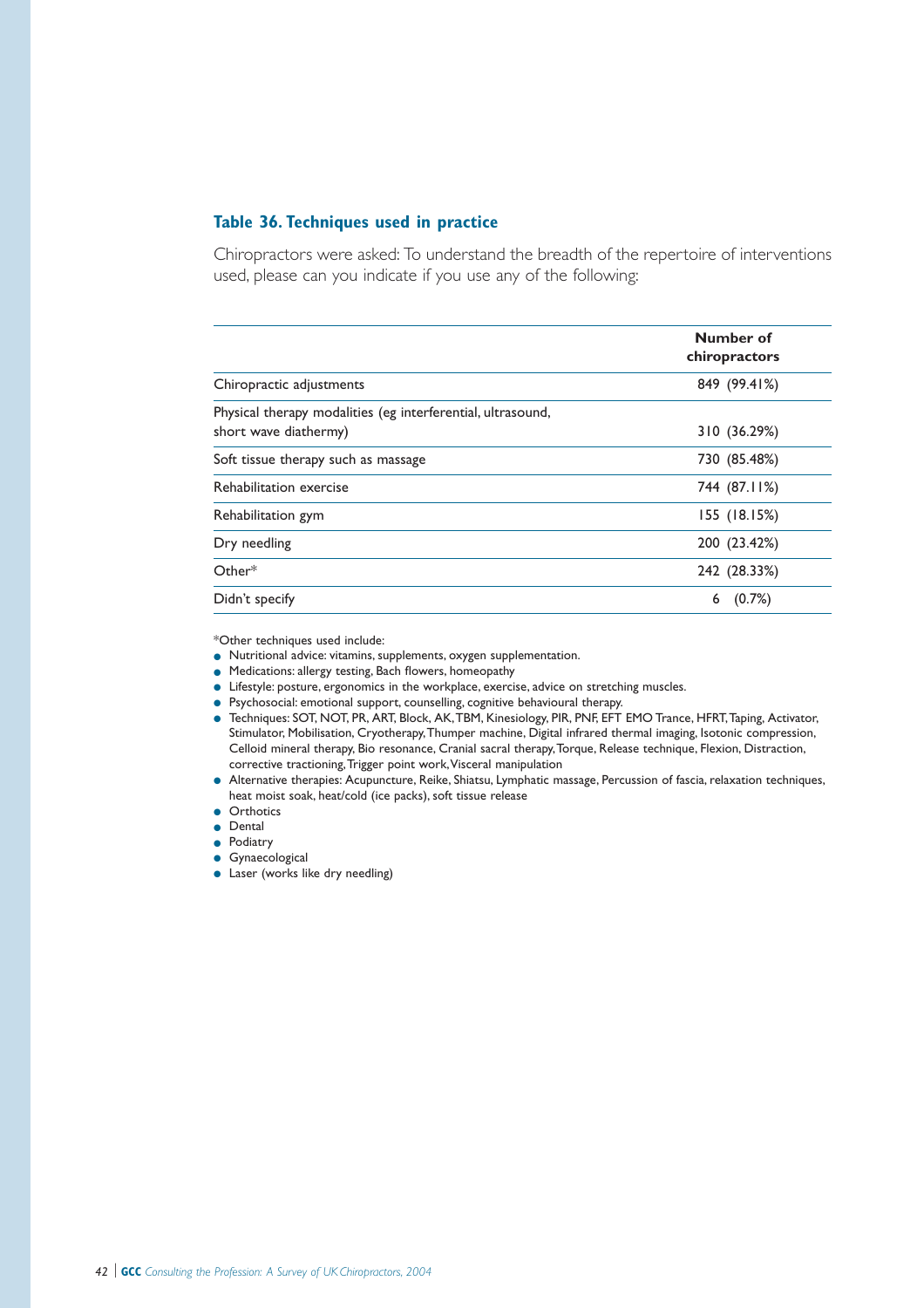# **D The opinions of UK chiropractors**

Tables 37-39 provide detailed analysis of the responses given in relation to the respondents' opinions of UK chiropractors. The main conclusions are however:

Definition of holistic chiropractic

● 85% of respondents agree with the following statement of holistic chiropractic:

'Chiropractors take a holistic approach to your health and wellbeing; this means that they consider your symptoms in the context of your full medical history, your lifestyle and your personal circumstances.'

Definition of chiropractic care

● 64% of respondents believe the following to be the true definition of chiropractic care:

'The chiropractor shares responsibility for care with the patient. The patient should be encouraged to take an active role.'

Evidence based practice principles

● 90% of respondents support evidence based practice principles, 6% said they did not.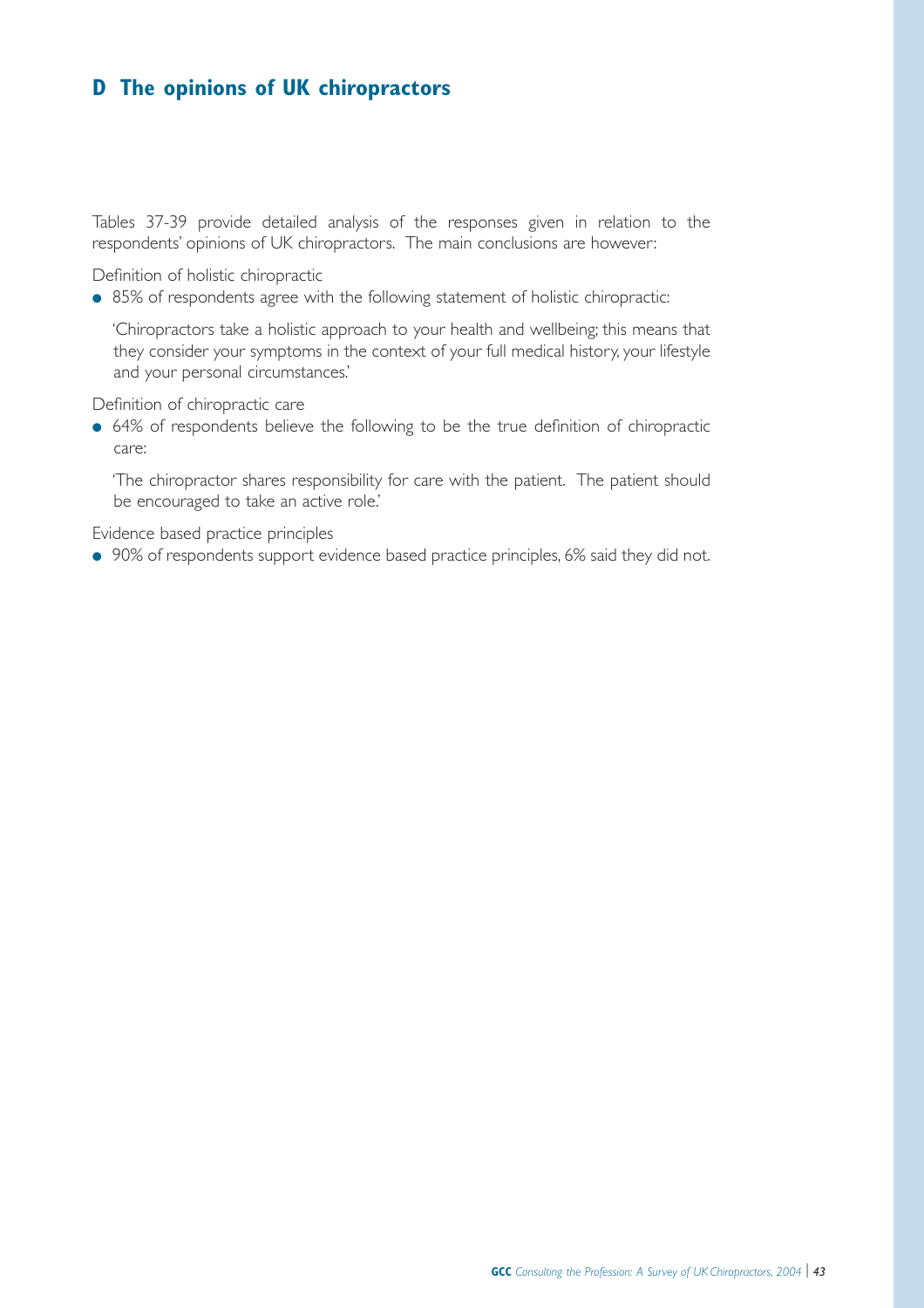#### **Table 37. Definition of 'holistic' chiropractic**

Chiropractors were asked: do you agree with the following statement on the definition of 'holistic' chiropractic?

'Chiropractors take a holistic approach to your health and wellbeing; this means that they consider your symptoms in the context of your full medical history, your lifestyle and your personal circumstances'.

|                | Number of<br>chiropractors |
|----------------|----------------------------|
| Yes            | 724 (84.78%)               |
| $No*$          | $101$ (11.83%)             |
| Didn't specify | 29 (3.39%)                 |

\*Those that replied No were asked to state their own. Below is a sample of representative responses:

- A holistic chiropractor will adjust vertebral subluxation and thereby give the body's own innate intelligence the chance to heal itself and reach optimum health and wellbeing.
- We are not trained to treat either the mental or emotional problems suggested by the term.
- A chiropractor locates nerve interference in the body and removes it to enhance the function of the nervous system to allow the body to function optimally and allow healing to occur.
- It is a valid statement about chiropractic, but not a definition.
- Chiropractors take a holistic approach to your health and wellbeing: this means that they consider both physical and emotional wellbeing by integrating medical history and daily lifestyle analysis with respect to your presenting symptoms/complaint.
- Prefer: Chiropractic is the philosophy, science and art required with the detection, analysis and adjustment of subluxations. A subluxation is a skeletal misalignment, not gross enough to be considered a dislocation but significant enough to create an adverse amount of pressure on adjacent nerve fibres. This pressure interferes with neural integrity, the functioning of any body parts supplied by these nerve fibres and ultimately the body's innate ability to heal itself. Chiropractic, through the correction of subluxations, aims to restore neural integrity, thereby restoring proper functioning, enhancing and promoting the body's innate ability to heal itself.
- Symptoms!! I try to explain to my patients that my chiropractic is not a symptom based treatment as it is the last thing that occurs and 1st thing to go when there is a problem. This is only part of what I assess when looking at the whole patient. I also look at the interaction and communication between the brain, nervous system and rest of the body.
- Holistic chiropractic is concerned with the restoration of optimal health and function by detecting and reducing those impediments (structural, biomechanical or energetic) which can interfere with the body's natural healing processes.
- The ACC position on chiropractic is much more appropriate:
- "Chiropractic is a health care discipline which emphasises the inherent recuperative power of the body to heal itself without drugs or surgery. The practice of chiropractic focuses on the relationship between structure (spine) and function (as concluded by the nervous system) and how that relationship affects the preservation and restoration of health. In addition, chiropractors recognise the value and responsibility of working in co-operation with other health care practitioners when in the best interest of the patient.
- Chiropractors (could) empower you to optimise your health. To this end they consider your past medical history, your present condition, way of life, and what you want for your health, this is a holistic approach.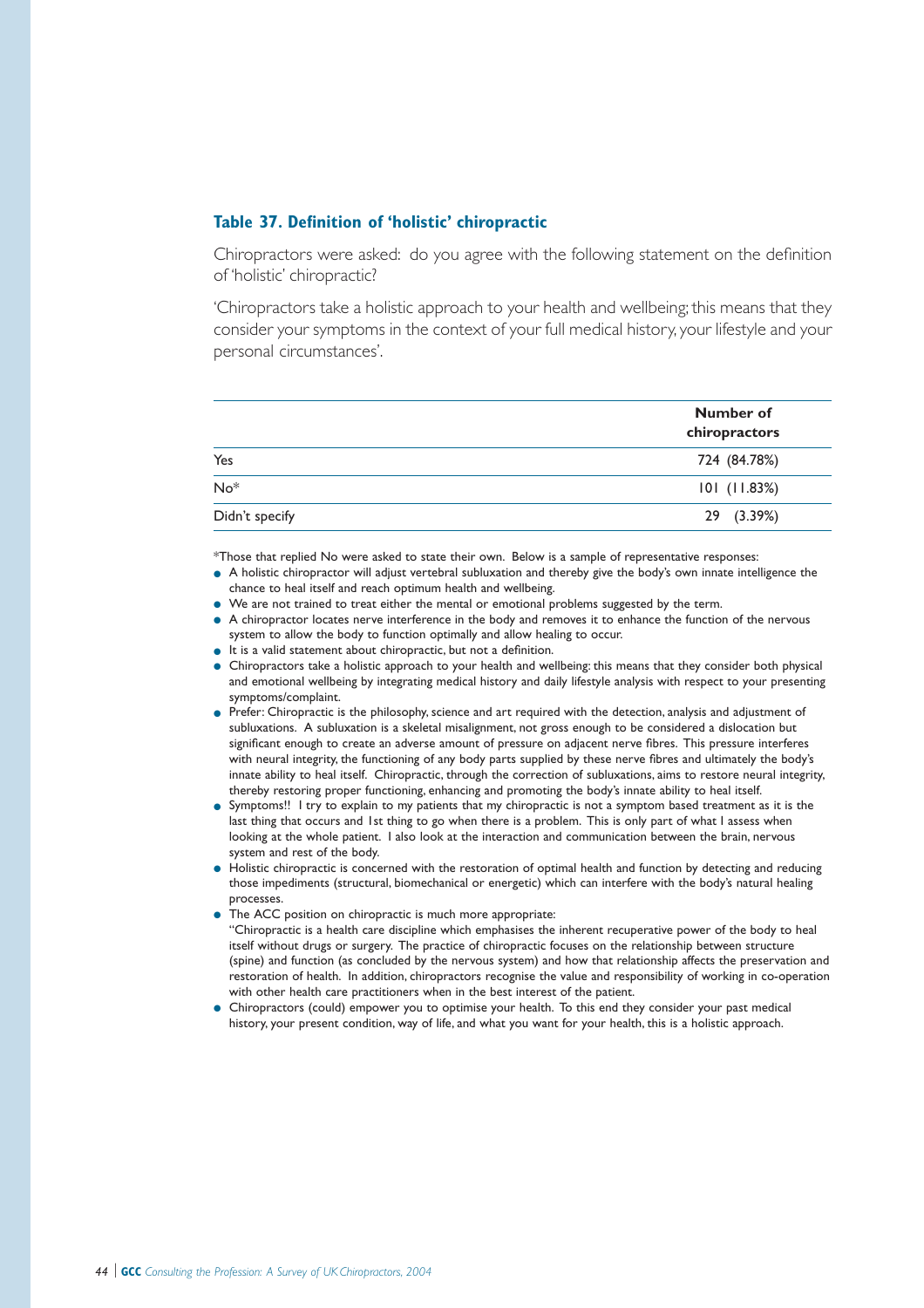#### **Table 38. Defining chiropractic care**

Chiropractors were asked: Which one of the following best describes your view of chiropractic care?

- 1 The chiropractor is primarily responsible for the care of the patient. The patient is a passive recipient of treatment.
- 2 The chiropractor shares responsibility for care with the patient. The patient should be encouraged to take an active role.
- 3 The patient is primarily responsible for his or her own care. The role of the chiropractor is to educate and support the patient.
- 4 Other (please specify).

|                | <b>Number of</b><br>chiropractors |  |  |  |  |
|----------------|-----------------------------------|--|--|--|--|
|                | 0                                 |  |  |  |  |
| I and 2        | (0.12%)<br>L                      |  |  |  |  |
| $\overline{2}$ | 546 (63.93%)                      |  |  |  |  |
| $2$ and $3$    | (3.51%)<br>30                     |  |  |  |  |
| 3              | 240 (28.1%)                       |  |  |  |  |
| $1,2$ and 3    | (0.23%)<br>$\overline{2}$         |  |  |  |  |
| Didn't specify | 9<br>(1.07%)                      |  |  |  |  |
| Other          | (3.04%)<br>26                     |  |  |  |  |

Chiropractors listed their preferred description of chiropractic care:

- Chiropractor is concerned for patient's health but patient is responsible for their health.
- Chiropractor locates and adjusts subluxations and educates patients.
- Depends on the patient.
- 50:50 effort by the patient and the chiropractor.
- Help patient help themselves.
- Chiropractor is the facilitator of patient's own self healing ability.
- Patient must take an active role while the chiropractor educates and supports the patient.
- Patient needs to be given adequate information so that he/she can make an informed decision of the role they want to take.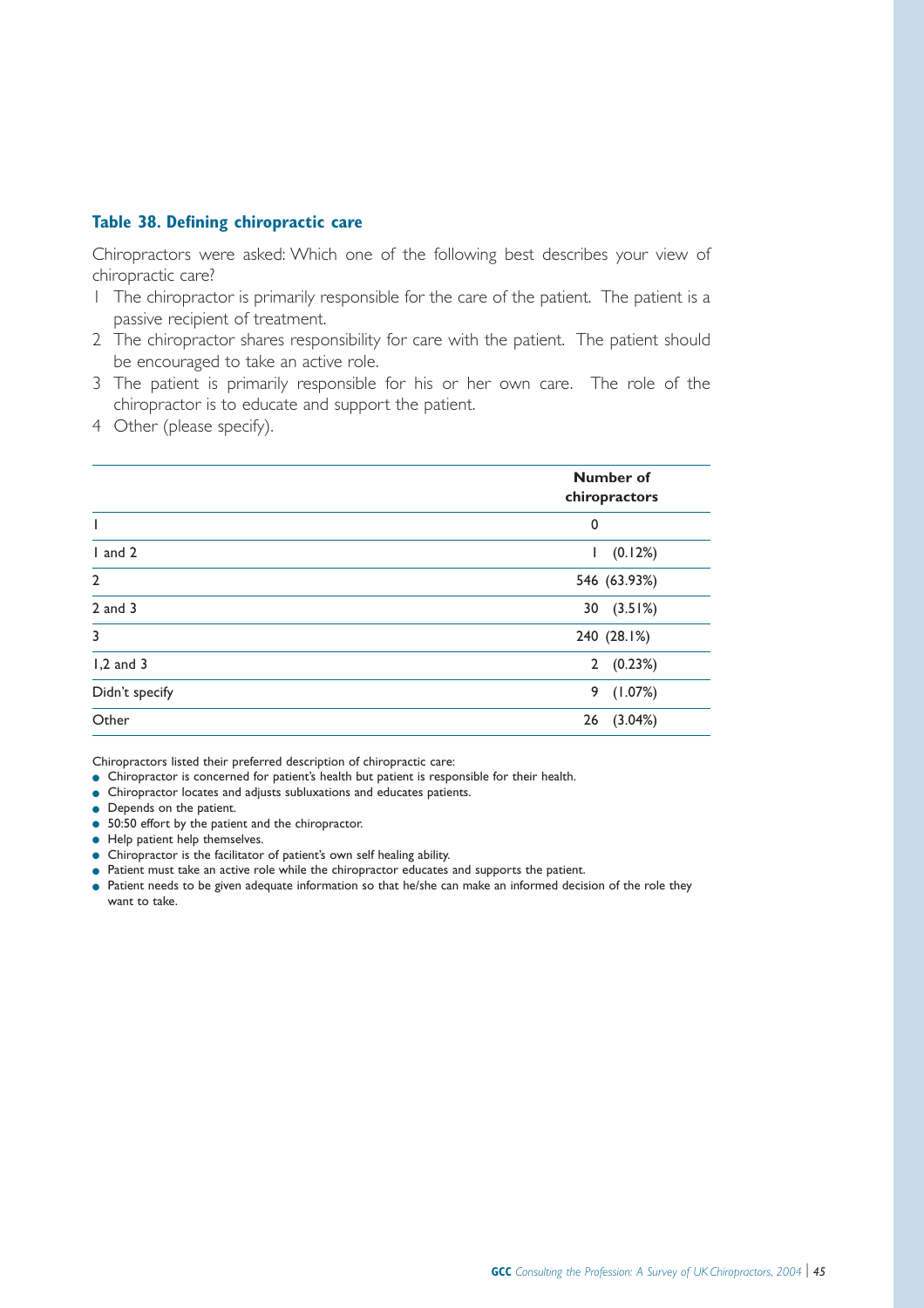# **Table 39. Evidence based practice principles**

Chiropractors were asked: Do you support evidence based practice principles?

|                | Number of<br>chiropractors |  |
|----------------|----------------------------|--|
| Yes            | 766 (89.70%)               |  |
| No             | 51 (5.97%)                 |  |
| Didn't specify | 37 (4.33%)                 |  |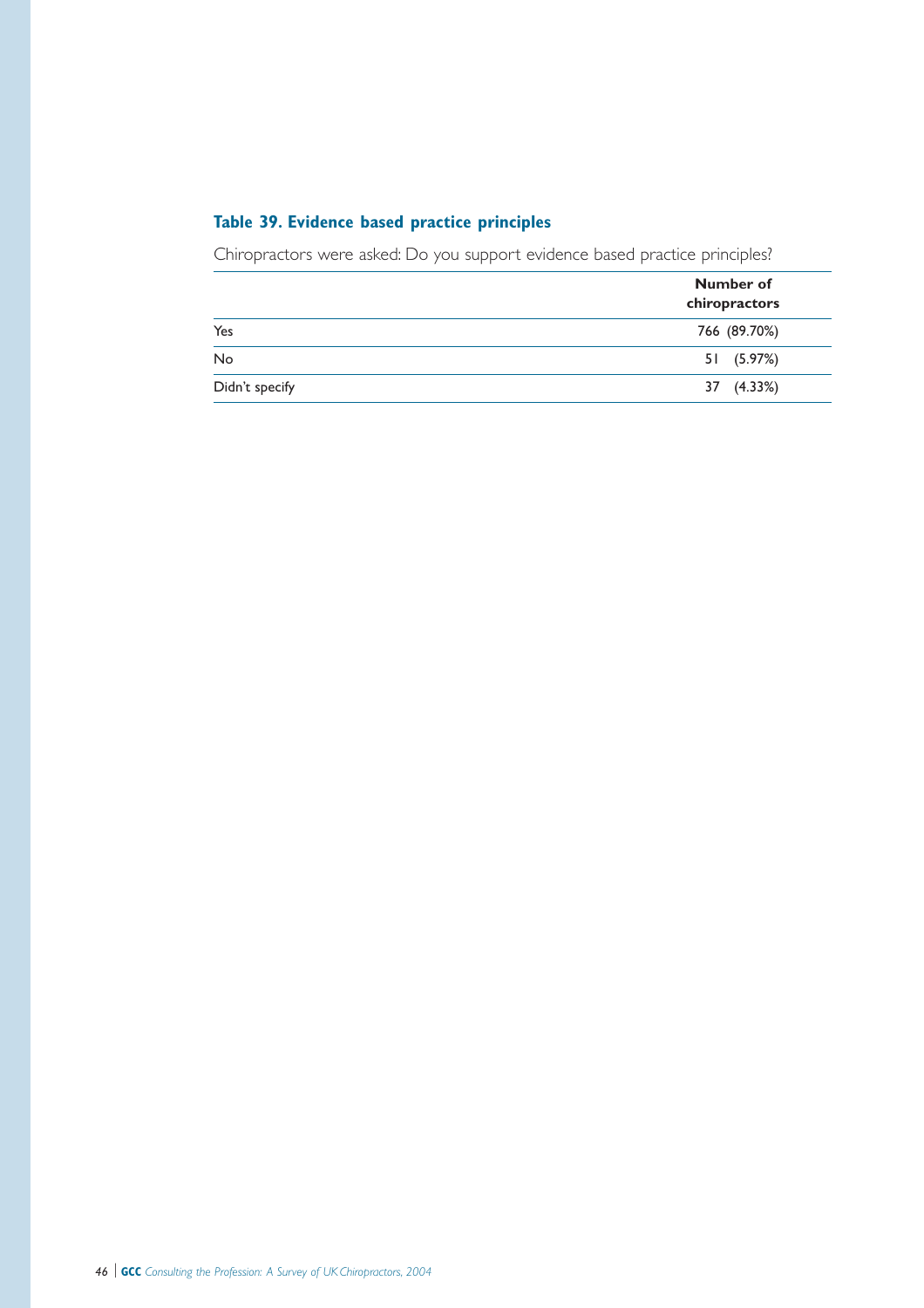# **E Promotion**

Tables 40-41 provide detailed analysis of the responses given in relation to the respondents' promotion of chiropractic. The main conclusions are however:

Promotion:

- 53% of respondents have given talks to Drs/GPs or other healthcare professionals to promote chiropractic.
- The majority of the talks given were on a one to one basis or at practice meetings.
- Other forms of promotion that respondents had undertaken included sending reports and holding open days at the clinic.

#### **Table 40. & 41. Promotion**

Chiropractors were asked:

a) Have you ever given talks to Drs/GPs or other healthcare professionals to promote chiropractic?

If yes,

b) Were talks given ...on a one to one basis...

#### **Table 40. a) given talks to Drs/GPs or other healthcare professionals.**

|                | Number of<br>chiropractors |
|----------------|----------------------------|
| Yes            | 453 (53.04%)               |
| <b>No</b>      | 396 (46.37%)               |
| Didn't specify | 5(0.59%)                   |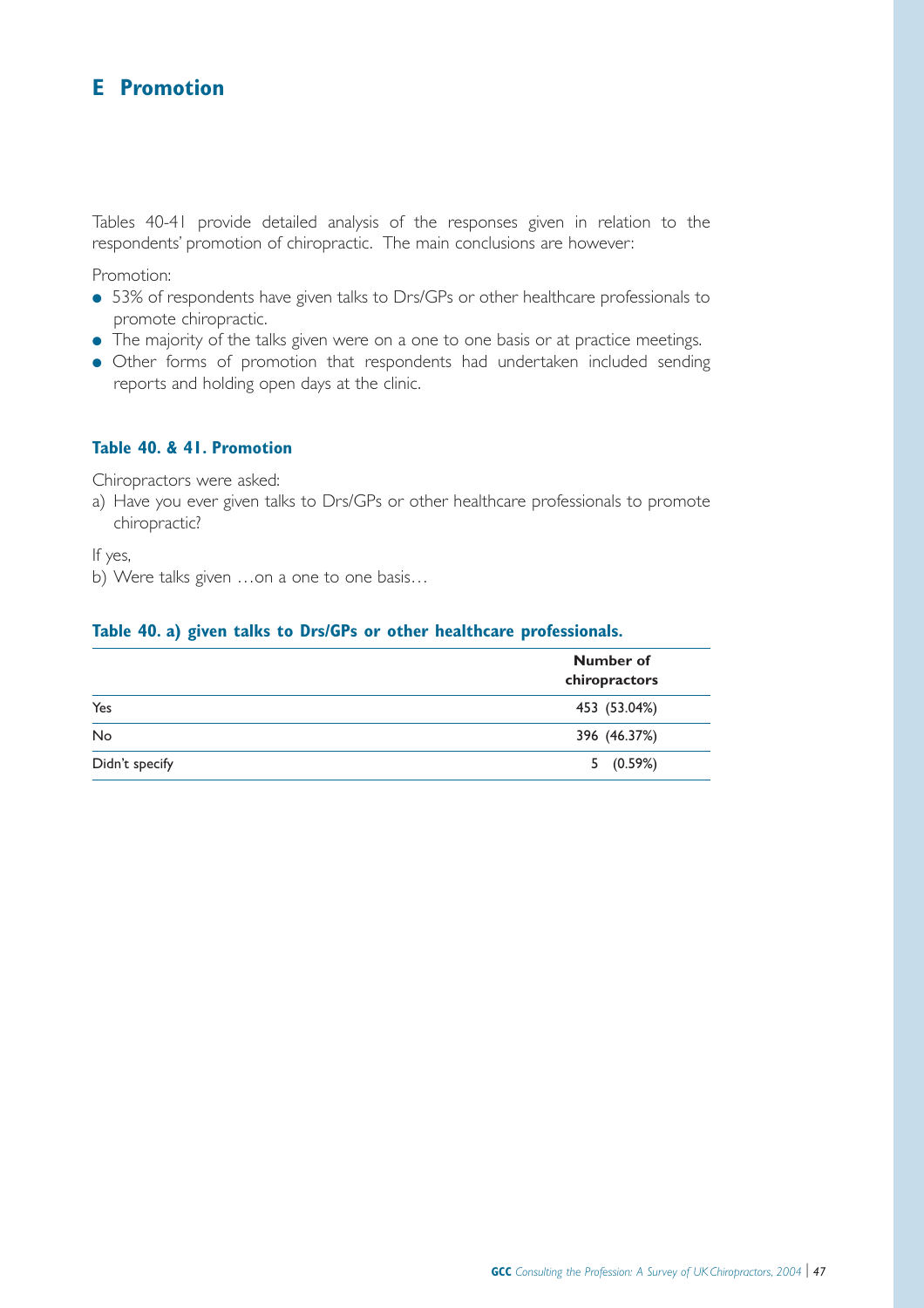#### **Table 41. b) were talks given on…**

|                         | <b>Between</b> |          |         |  |  |
|-------------------------|----------------|----------|---------|--|--|
|                         | <b>Yes</b>     | $0 - 10$ | $10-20$ |  |  |
| On a one to one basis   | 183            | 46       |         |  |  |
| At NHS conferences      | 33             | 4        |         |  |  |
| At practice meetings    | 268            | 43       |         |  |  |
| At postgraduate centres | 146            | 23       | 0       |  |  |
| Other*                  | 148            |          |         |  |  |

\*Other type of chiropractic promotion to Drs/GPs or other healthcare professionals undertaken include:

- Letters to GPs, PCT's and local hospitals to create a dialogue and to write about their patients
- Sending reports, articles, promotional literature, referral slips and newsletters
- Talks given at: birthing conference, local hospital in the orthopaedics department, in clinics, to students, school of nursing U.E.A., post graduate course for GPs and allied health professionals, seminars, spine convention to neurosurgeons and orthopaedic surgeons, schools, health groups, sports centres, National Occupational Health Conference for British Aerospace
- Talks given to: midwives, GPs to educate not promote chiropractic, physiotherapists, group of podiatrists/medical students, personal trainers, CPD for dental groups, local care groups/homes, student nurses, police and fire service medical consultants, and health authorities
- Open days in clinics
- **•** Treatment given to medical GPs
- Work in a multidisciplinary team and hold monthly meetings
- GP registrars observing treatment sessions
- Health fairs
- Radio interviews
- Referral of patients to GPs
- Approached PCT re: NHS funding/inclusion and x-ray referral (they had never heard of chiropractic!)
- NHS consultant work
- Reduced fee for allied health professionals
- Patient support groups including GPs
- Run an annual course on psychosocial aspects of back pain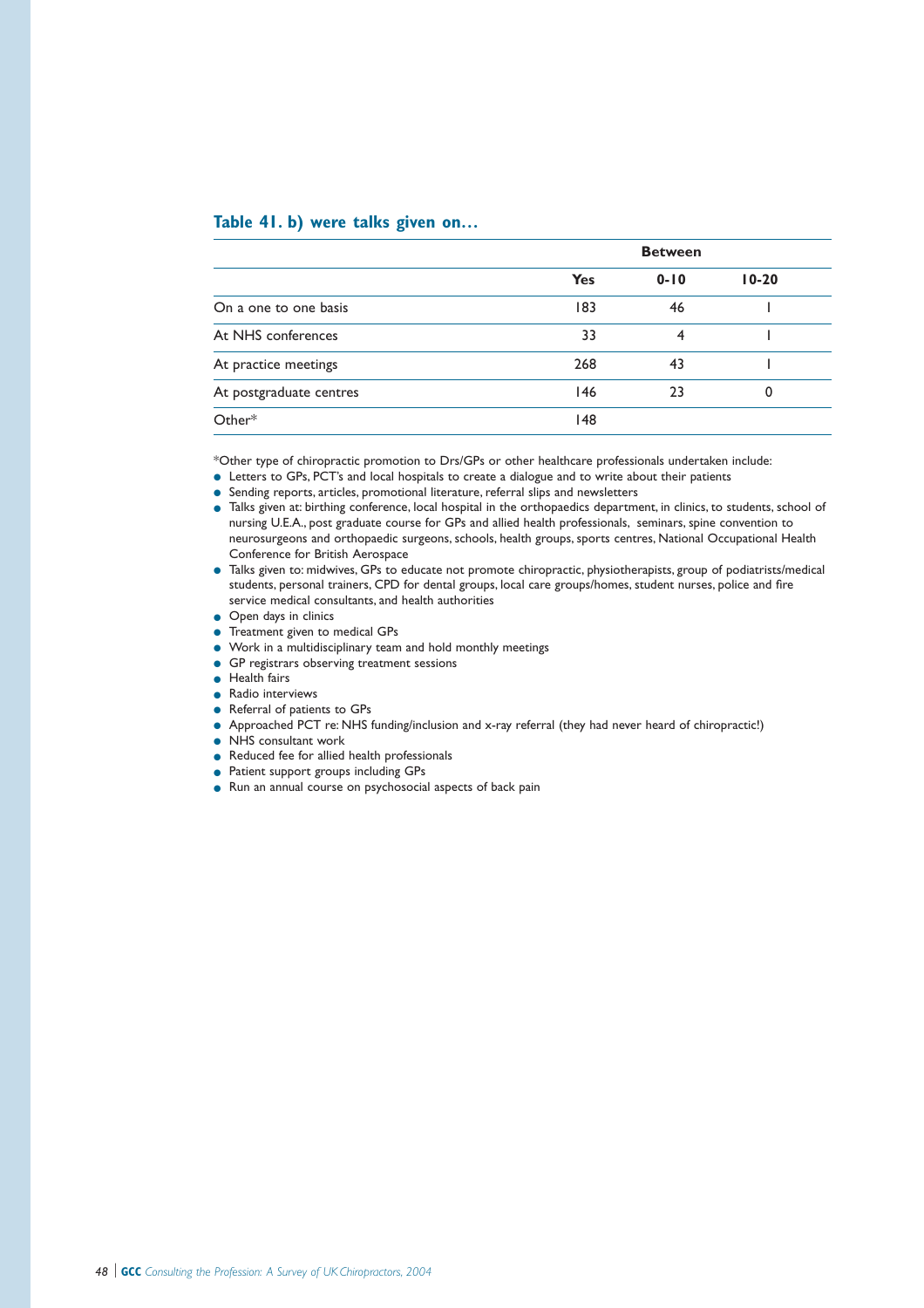# **F GCC Communication**

Tables 42-49 provide detailed analysis of the views held by respondents on the GCC's general communication. The main conclusions are however:

GCC Newsletter:

● In answer to all questions regarding the newsletter (is it frequent enough, interesting, informative, relevant, detailed enough) the majority of replies came in as 'satisfied'. However for the remainder of replies those who were 'happy' and 'very happy' with it tipped the balance over those who were unhappy.

Effective means for the GCC to communicate news to registrants:

- The majority of respondents indicated that the most effective means for the GCC to communicate news was primarily via the newsletter.
- The majority of respondents said they would like to receive/have access to GCC news via email and the GCC website.

#### GCC Website:

• The majority of respondents visit the GCC website monthly or every six months.

GCC leaflet 'What can I expect when I see a chiropractor?':

- 20% of respondents were unhappy with the leaflet.
- 24% of respondents were indifferent to the leaflet.
- 10% didn't make any comment.

Post Council Bulletin:

- 33% of respondents were happy with the post council bulletin.
- 39% thought it was satisfactory but expressed their lack of enthusiasm for its content.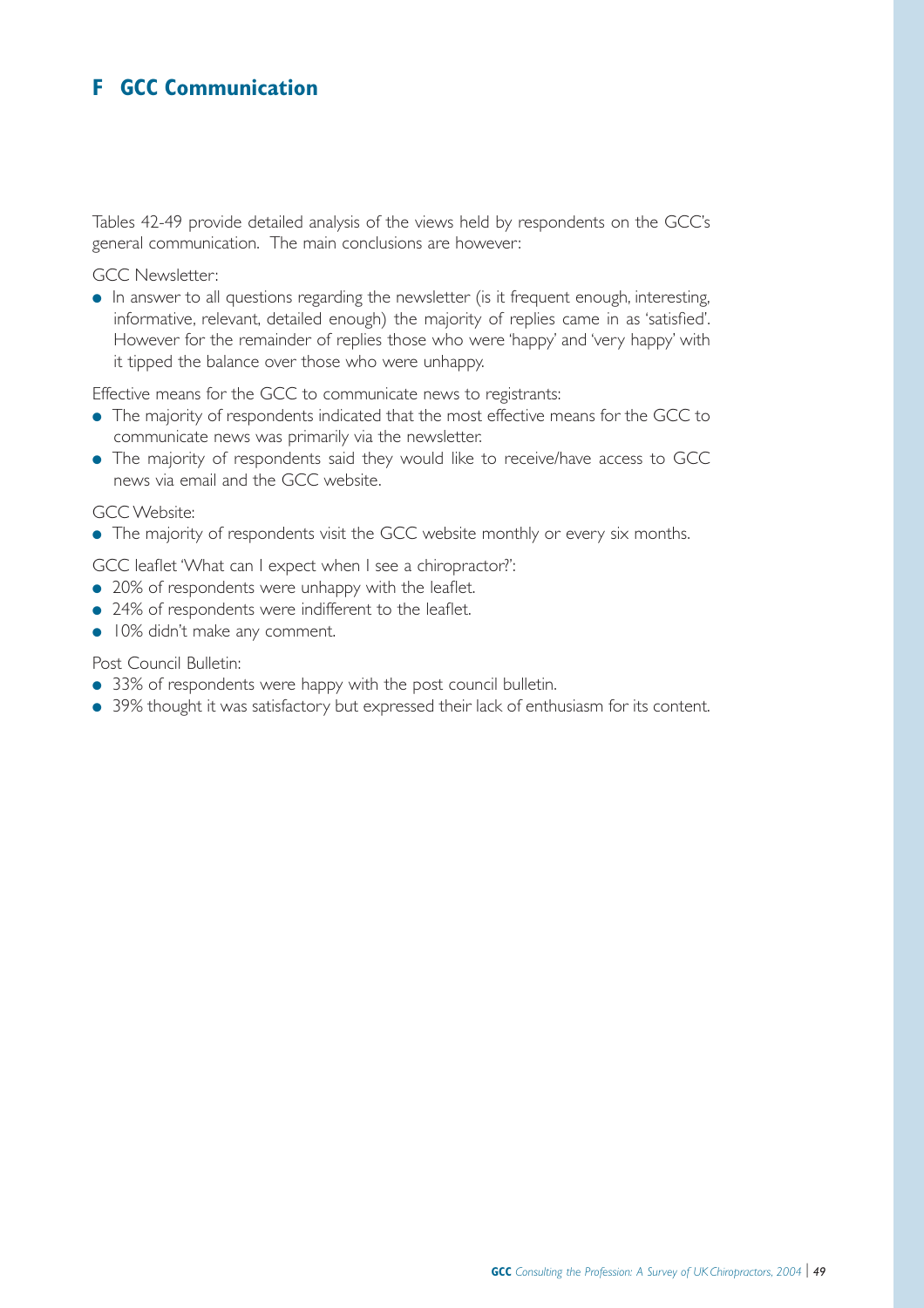#### **Table 42. GCC Newsletter**

Chiropractors were asked: Is the GCC newsletter… interesting… (indicating with a number the level of satisfaction where  $1 = \text{very happy}$  and  $5 = \text{very unhappy}$ )

|                                   |                    | <b>Informative</b> |                 | <b>Detailed</b>  |                 |
|-----------------------------------|--------------------|--------------------|-----------------|------------------|-----------------|
|                                   | <b>Interesting</b> | enough             | <b>Relevant</b> | enough           | <b>Frequent</b> |
| I (Very happy)                    | 46 (5.39%)         | 75 (8.78%)         | 95 (11.12%)     | 100(11.7%)       | 202 (23.65%)    |
| 2 (Happy)                         | 155 (18.15%)       | 241 (28.22%)       | 225 (26.35%)    | 205 (24%)        | 200 (23.42%)    |
| 3 (Satisfied)                     | 357 (41.8%)        | 295 (34.54%)       | 287 (33.6%)     | 304 (35.6%)      | 223 (26.11%)    |
| 4 (Unhappy)                       | 133 (15.58%)       | 114(13.35%)        | 108(12.65%)     | 92 (10.77%)      | 80 (9.37%)      |
| 5 (Very unhappy)                  | 65 (7.61%)         | 33 (3.86%)         | 42 (4.92%)      | 51 (5.99%)       | 49 (5.74%)      |
| Ticked box and no<br>comment made | 64 (7.49%)         | 62 (7.27%)         | 63 (7.38%)      | $(7.96\%)$<br>68 | 66 (7.73%)      |
| Didn't specify                    | (3.98%)<br>34      | 34 (3.98%)         | 34 (3.98%)      | (3.98%)<br>34    | (3.98%)<br>34   |

#### **Table 43. & 44. Effective means for the GCC to communicate news to registrants**

Chiropractors were asked to rank in order of preference from a list of options to ascertain:

- a) What do you feel are the most effective means for the GCC to communicate general news to chiropractors?
- b) How would you like to receive/have access to GCC news?

#### **Table 43. Most effective means for the GCC to communicate news.**

|                                 | <b>Yes</b><br>(ticked only,<br>didn't score) | (Very<br>Good) | 2<br>(Good)             | (Satisfactory)                          | 4<br>(Not at<br>all)      | Didn't<br>specify |  |  |
|---------------------------------|----------------------------------------------|----------------|-------------------------|-----------------------------------------|---------------------------|-------------------|--|--|
| <b>Newsletter</b>               | (19.32%)                                     | 487 (57.03%)   | 96 (11.24%)             | 38 (4.45%)                              | 28 (3.28%)                | 40 (4.68%)        |  |  |
| Information<br>Note             | 26 (3.04%)                                   |                | 73 (8.55%) 266 (31.15%) | 196 (22.95%)                            | 87 (10.19%)               | 206 (24.12%)      |  |  |
| Website                         | 41 (4.8%)                                    | 64 (7.49%)     | 152 (17.8%)             |                                         | 136 (15.93%) 286 (33.49%) | 175 (20.49%)      |  |  |
| Post Council<br><b>Bulletin</b> | 20 (2.34%)                                   | 34 (3.98%)     |                         | $114(13.35%)$ 235 (27.52%) 241 (28.22%) |                           | 210 (24.59%)      |  |  |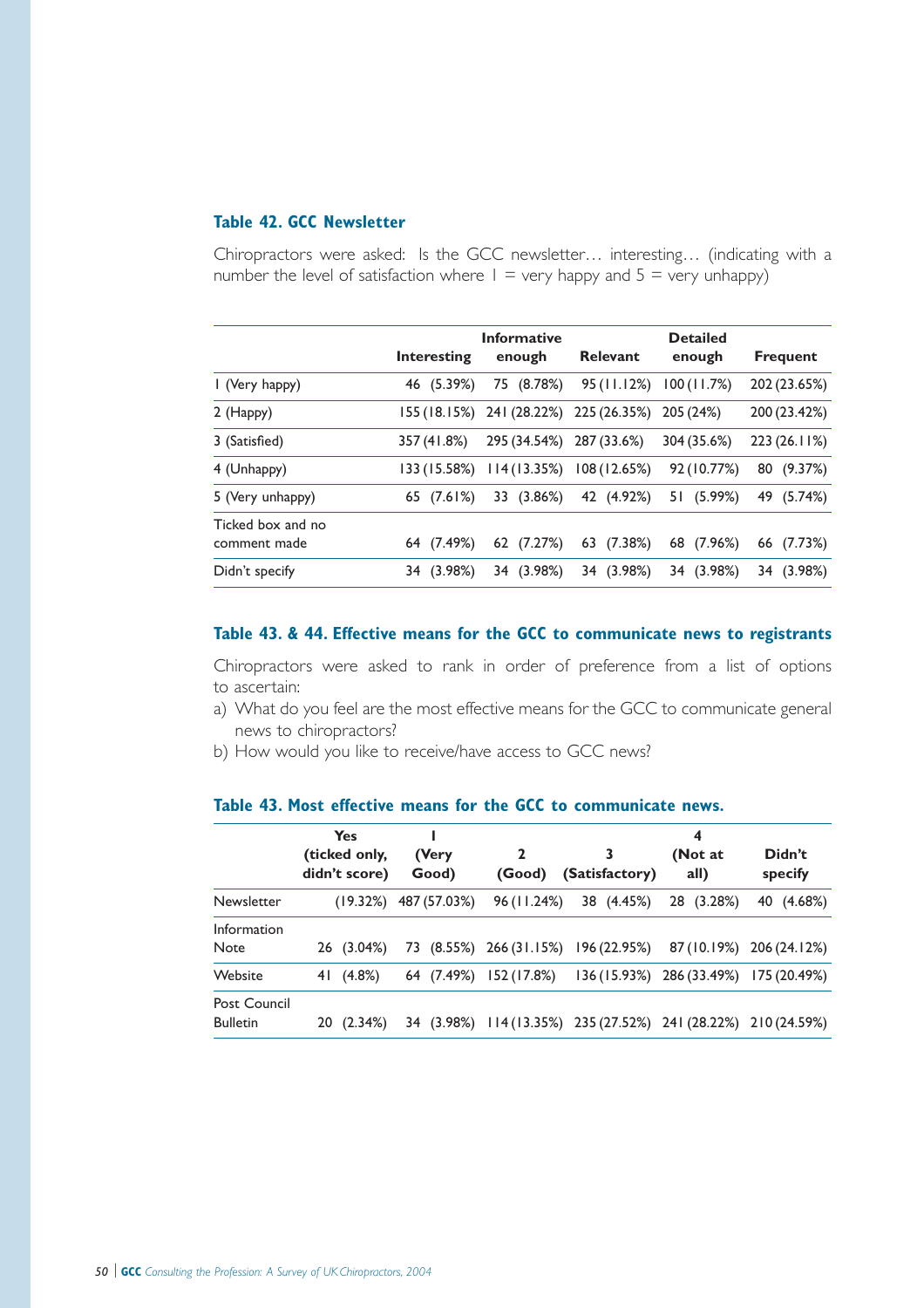## **Table 44. Preferred method of receiving news**

|                                                             |    | <b>Yes</b>                                 |    |              |    |              |    |                |    |                            |    |             |    | 6                    |                           |
|-------------------------------------------------------------|----|--------------------------------------------|----|--------------|----|--------------|----|----------------|----|----------------------------|----|-------------|----|----------------------|---------------------------|
|                                                             |    | (ticked only,<br>didn't score) (Favourite) |    |              |    | $\mathbf{2}$ |    | 3              |    | 4                          |    | 5           |    | (Least<br>favourite) | Didn't<br>specify         |
| E-mail                                                      |    | 90 (10.54%)                                |    | 393 (46.02%) |    | 115(13.47%)  | 46 | (5.39%)        | 41 | (4.8%)                     | 26 | (3.04%)     | 30 | (3.51%)              | 113(13.23%)               |
| Local meetings                                              |    | 19(2.22%)                                  |    | 55 (6.44%)   |    | 115(13.47%)  |    | 234 (27.4%)    |    | 139 (16.28%)               |    | 50 (5.85%)  | 42 | (4.92%)              | 200 (23.42%)              |
| Website                                                     |    | 39 (4.57%)                                 | 70 | (8.2%)       |    | 280 (32.79%) |    | 127 (14.87%)   | 79 | (9.25%)                    |    | 58 (6.79%)  | 27 | (3.16%)              | 174 (20.37%)              |
| Open house<br>drop-in<br>sessions at<br>the GCC             |    | 9(1.05%)                                   |    | 8(0.94%)     |    | 14(1.64%)    |    | 55 (6.44%)     |    | $102 (11.94%)$ 275 (32.2%) |    |             |    |                      | 171 (20.03%) 220 (25.76%) |
| Targeted<br>conferences/<br>seminars                        |    | 39 (4.57%)                                 |    | 33 (3.86%)   | 79 | (9.25%)      |    | 137 (16.04%)   |    | 205 (24%)                  |    | 140 (16.4%) |    | 38 (4.45%)           | 183 (21.43%)              |
| $Other*$                                                    | 18 | (2.12%)                                    |    | 114(13.35%)  | 18 | (2.1%)       |    | $14$ $(1.64%)$ |    | 3(0.35%)                   |    | 5(0.58%)    |    | 54 (6.32%)           | 628 (73.54%)              |
| *Other includes:<br>Newsletter (65)<br>Post $(62)$<br>Phone |    |                                            |    |              |    |              |    |                |    |                            |    |             |    |                      |                           |

National forum to enable chiropractors to question the GCC

Visit to local post graduate seminars

**Teleseminars** 

**Telephone** 

Leaflets

Bulletins

Through the Professional Association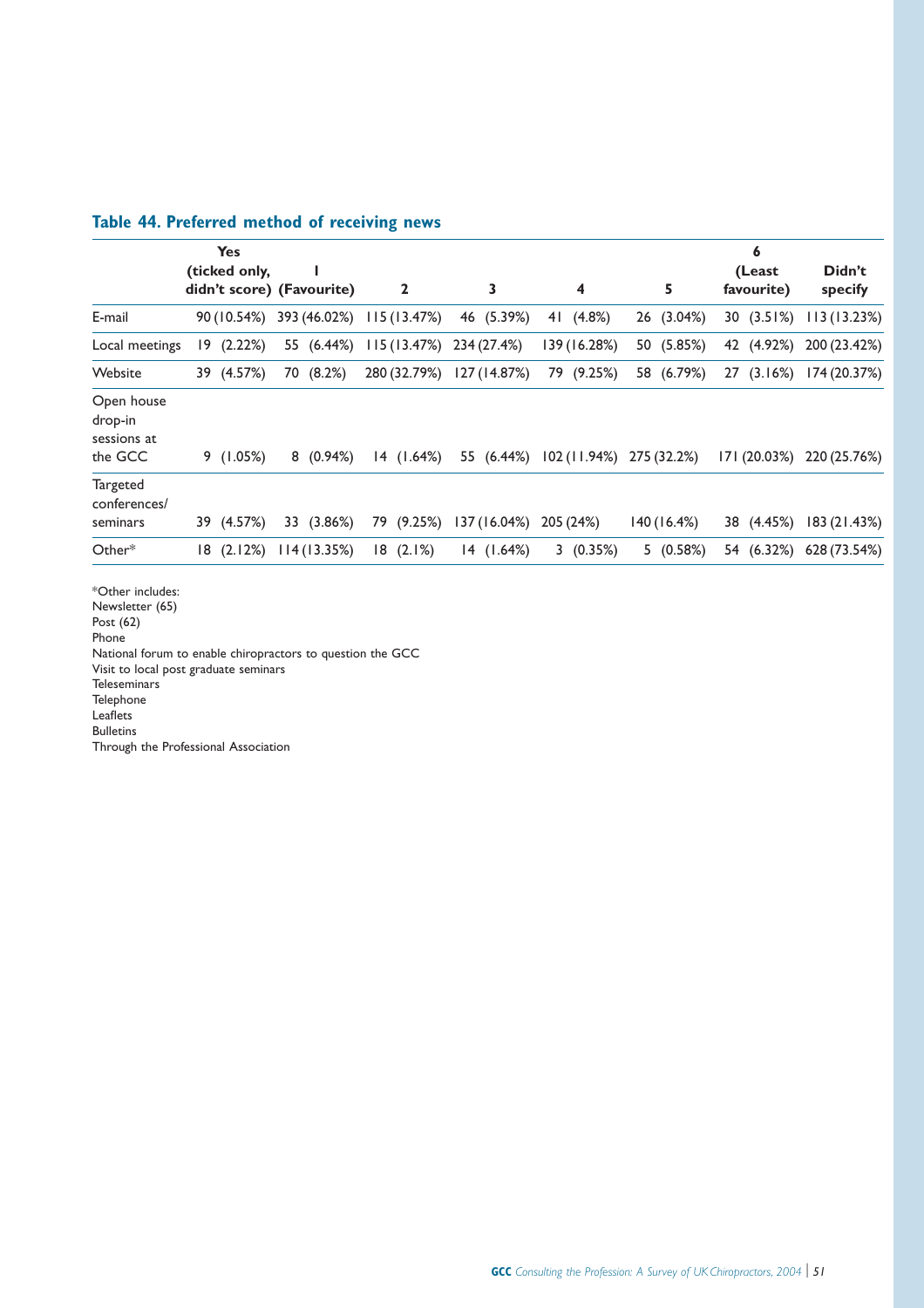#### **Table 45. 46. & 47. GCC Website**

Chiropractors were asked:

- a) Do you use the GCC website (daily, weekly…)?
- b) Which sections of the website do you use?
- c) Is there any information that is currently not on the website that you would like to see?

#### **Table 45. How often do you use the GCC website**

| Daily          | 0             |  |
|----------------|---------------|--|
| Weekly         | (5.27%)<br>45 |  |
| Monthly        | 199 (23.3%)   |  |
| Every 6 months | 243 (28.45%)  |  |
| Once a year    | 123 (14.4%)   |  |
| Never          | 238 (27.87%)  |  |
| Didn't specify | (0.7%)<br>6   |  |

#### **Table 46. Which sections of the website are most popular**

| About the GCC            | 107 (12.53%)                    |
|--------------------------|---------------------------------|
| General information      | 302 (35.36%)                    |
| Clinical effectiveness   | 173 (20.26%)                    |
| CPD proposals            | 276 (32.32%)                    |
| Chiropractic education   | 189 (22.13%)                    |
| <b>GCC</b> documents     | 182 (21.31%)                    |
| Proceedings and findings | 290 (33.96%)                    |
| GCC accounts             | (4.8%)<br>41                    |
| Find a chiropractor      | 292 (34.19%)                    |
| About chiropractic       | 65<br>(7.61%)                   |
| Other                    | (0.12%)<br>(test of competence) |
| Didn't specify           | 256 (29.98%)                    |
|                          |                                 |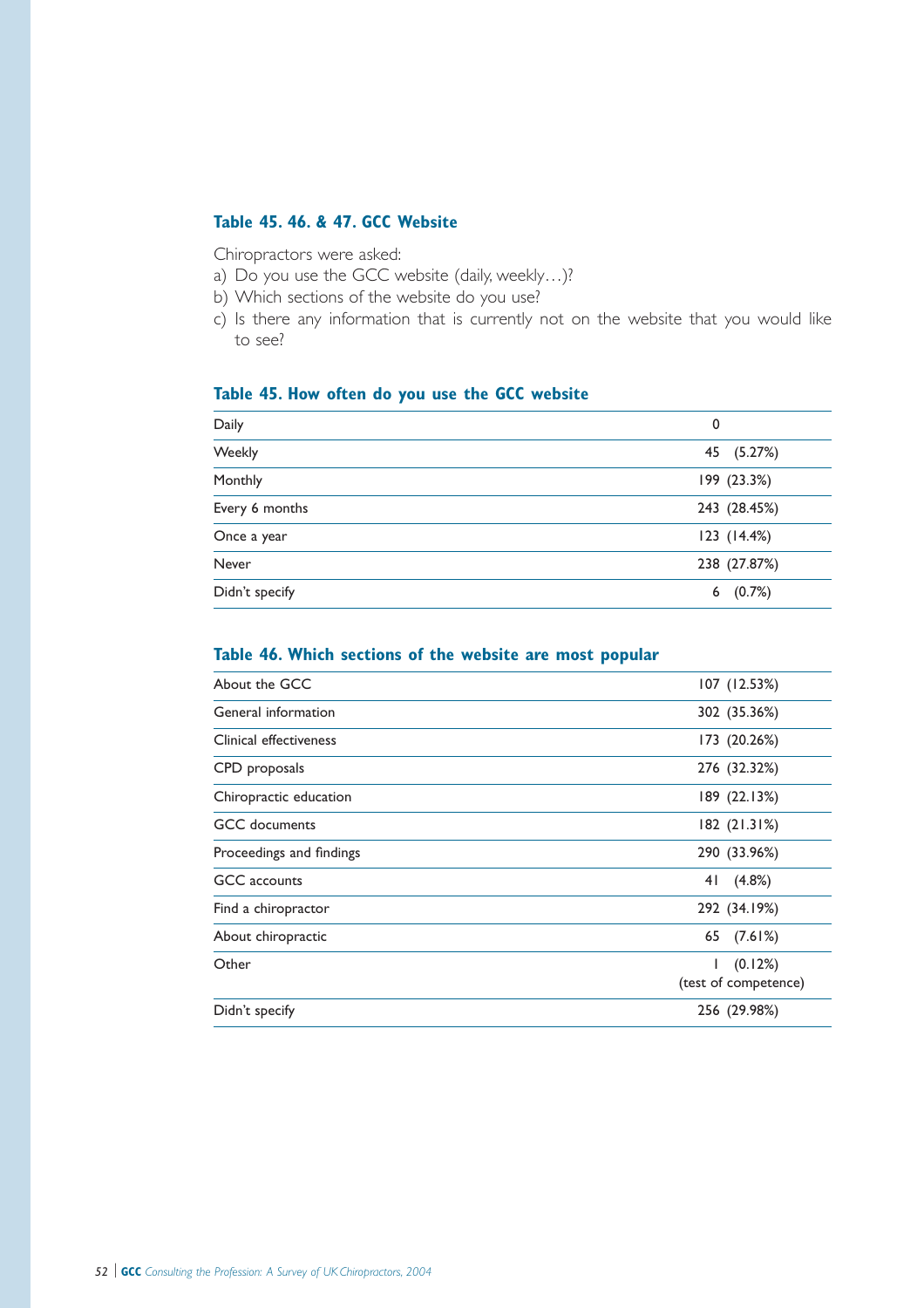#### **Table 47. Information not on the website that you would like to see?**

| $Yes*$         | $108$ (12.64%) |
|----------------|----------------|
| No             | 432 (50.59%)   |
| Didn't specify | 314 (36.77%)   |

\*Those that replied yes specified:

- All the clinics that a chiropractor works in
- Fewer details of 'allegations and findings' prior to being found guilty
- Available courses run by the Professional Associations
- Research statistics on the growth of complementary health, research bulletin board with abstracts of latest relevant research articles, articles published about chiropractic, clinical effectiveness papers, and CCP practice evidence
- Details about modifying practice in light of recent disciplinary hearings, more details on why a chiropractor has been disciplined
- GCC promotion of chiropractic
- Promotion of chiropractic to general public
- Job vacancies
- Difference between MCA and BCA, the public should know there are two styles of chiropractic differing in velocity of adjustment and acute care vs wellness care
- Don't encourage a patient to report a chiropractor the GMC doesn't
- Links to chiropractors websites
- Press releases
- Financial transparency
- How to get contracts with GPs
- Timetable for conferences run world-wide
- EU issues that concern healthcare
- More detail on the history and philosophy of chiropractic
- Details of CPD approved courses, conferences etc.
- Be more specific about conditions chiropractic treats
- Greater access and accountability to members of council
- More pro chiropractic e.g. effects of subluxation, comparisons between the safety of chiropractic with other medical interventions, positive feedback from clients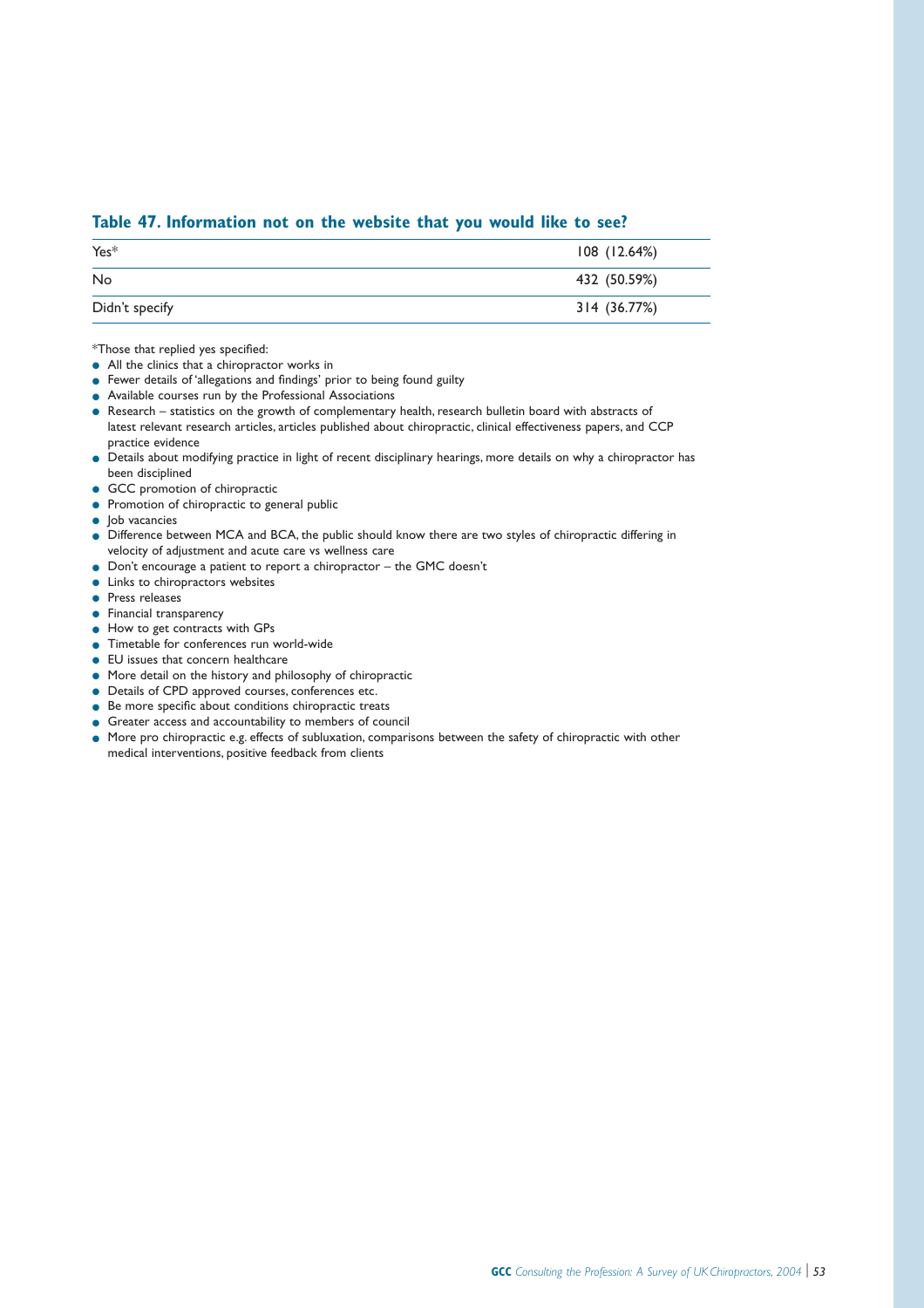## **Table 48. GCC leaflet 'What can I expect when I see a chiropractor?'**

Chiropractors were asked if they were happy with the content of the leaflet that is distributed to the public and to state their reason.

| I (Very happy)   | 152 (17.79%) |
|------------------|--------------|
| $\overline{2}$   | 232 (27.17%) |
| 3                | 208 (24.36%) |
| $\overline{4}$   | 86 (10.07%)  |
| 5 (Very unhappy) | 87 (10.19%)  |
| Didn't specify   | 89 (10.42%)  |

#### Comments included:

| I (Very happy) | • Concise, handy size, relevant information.<br>Describes how I practice perfectly and explains how regulated the<br>profession is i.e. why I can't always provide exactly what the<br>public expects.<br>A better cover i.e. more visual and much brighter showing real<br>people would make it even better.<br>• Patients and healthcare professionals find it useful and informative.<br>$\bullet$ Great to have something professional from a professional body – to<br>send to other professionals.<br>• We should be described as Doctors of Chiropractic and nothing else.<br>• Gives patients useful information on what to expect when seeing<br>a chiropractor.                                                                                                                                                                                                                                                                                                                                                                                                                                                                                                                                                                                                                                                                                                                                                                                           |
|----------------|---------------------------------------------------------------------------------------------------------------------------------------------------------------------------------------------------------------------------------------------------------------------------------------------------------------------------------------------------------------------------------------------------------------------------------------------------------------------------------------------------------------------------------------------------------------------------------------------------------------------------------------------------------------------------------------------------------------------------------------------------------------------------------------------------------------------------------------------------------------------------------------------------------------------------------------------------------------------------------------------------------------------------------------------------------------------------------------------------------------------------------------------------------------------------------------------------------------------------------------------------------------------------------------------------------------------------------------------------------------------------------------------------------------------------------------------------------------------|
| 2              | • The number of treatments specified for acute/chronic condition<br>makes it sound like any more treatments specified is wrong - every<br>patient responds differently. Extend the time quoted for follow up's.<br>• It is helpful for patients to see we are under a council and are a<br>recognised profession.<br>Subluxations should be mentioned and explained.<br>$\bullet$ People may be put off by the undressing sentence – we have to work<br>within different cultural tolerances even if it is not ideal.<br>I do not display it in my clinic due to wording of sentence 'You will be<br>given privacy to undress down to your underwear and will be offered<br>a gown to wear for the rest of the visit'. This infers that this situation<br>is unconditional - some cases may not require this and some patients<br>feel embarrassed wearing a gown. I feel the sentence should read:<br>'Your chiropractor may require you to undress down to your<br>underwear and wear a gown on your first visit. If this is necessary<br>you will be given privacy while undressing.'<br>• It gives the patients a good guide to best practice principles (i.e. using<br>I room per patient and gowns) and explains what chiropractors do.<br>• It doesn't really explain why adjusting spinal joints is therapeutic and<br>current explanation is a little outdated.<br>It is rather dull - I understand it is serious material but it is so<br>badly presented |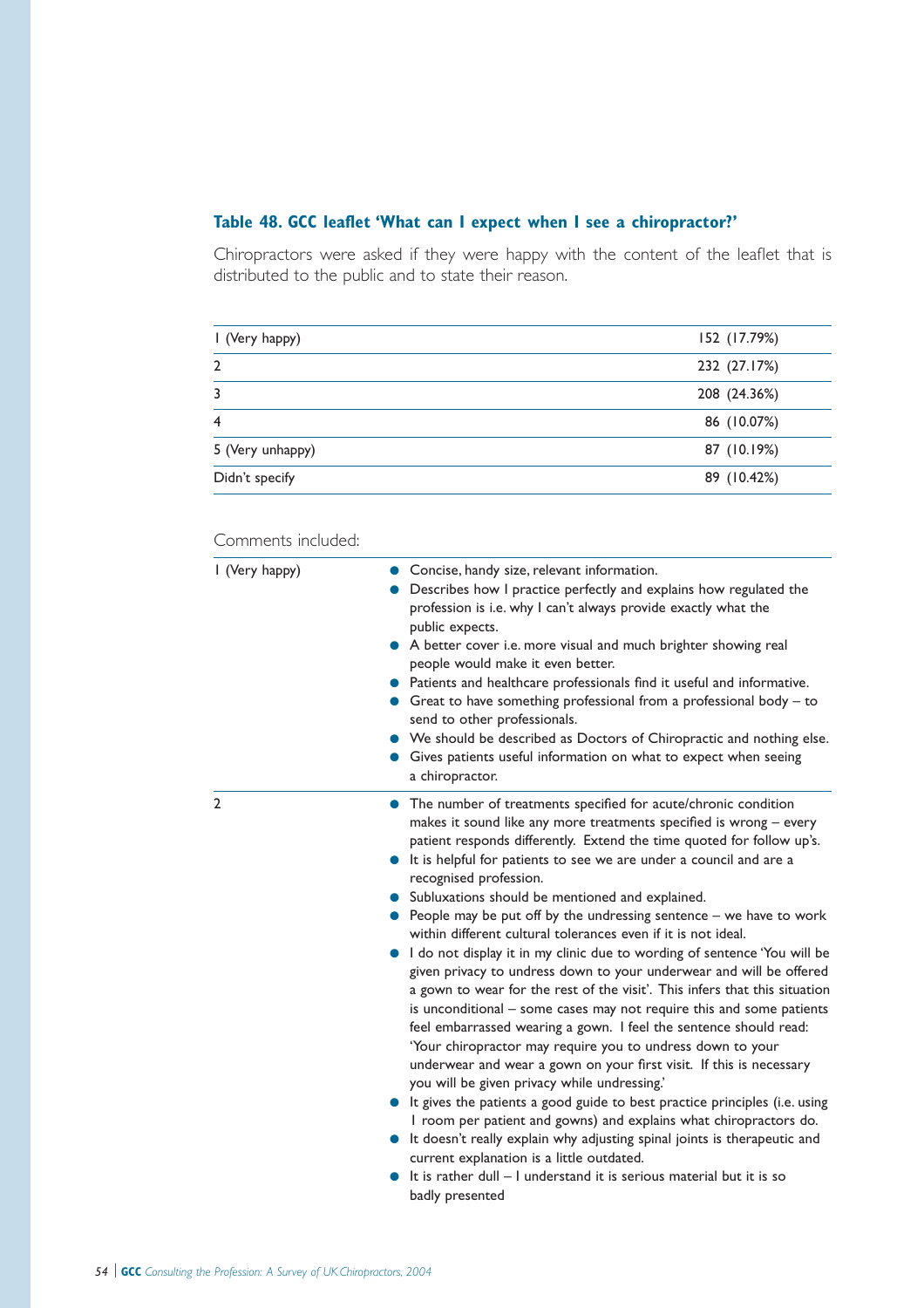- Patients enjoy having something to refer to. It helps when explaining and educating new patients.
- Must include differences re: McTimoney and conventional chiropractic more clearly
- I feel information regarding different forms of chiropractic and information on similar professions e.g. osteopathy would be useful as these are areas that are extremely confusing to the general public
- It must allow for chiropractic use of instruments such as activator and other modalities.
- 3 **Can not recall what I read, thus it mustn't have been too inspiring.** 
	- It is too formal. Makes no compelling point on why anyone should actually see a chiropractor. Wording too general and wishy-washy. If I were a patient, I would put it down after the 2nd paragraph.
	- Content is satisfactory as it tries to represent the wide variety of chiropractic approaches available in the UK, but as a result appears vague. I can understand it is extremely difficult to reach a balance.
	- GCC should provide a short précis of the various techniques of chiropractic (patients often ask about the differences in approach/technique/philosophy).
	- Use of gown although I always ask patients to undress down to underwear I have patients who prefer to use a gown and the choice is theirs.
	- Too geared towards non McTimoney type chiropractic.
	- It is presented in so cautious a manner as to put off all but the most familiar or determined. It appears to presuppose danger and risk in the treatment where this is so small as to be superseded by road accidents.
	- 'How many visits do I need suggests termination of care comparing this to US insurance guidelines – inadequate. The beauty of chiropractic is that we can fix before broken – the patient may not be aware of this – premature cessation of care – recurrence leading to public perception of chiropractic not working.
	- Should have space for the chiropractor to insert their own practice address.
	- It is detailed and succinct but I believe that it lacks enthusiasm and attractiveness. Improve the design, and include photos.
	- The leaflet is good but I feel there is a gap in the major area of subluxations affecting nerves. This is after all the basis of our philosophy.
	- Very limiting to e.g. appointment schedules and conditions. It doesn't need to be there.
	- I have never had a new patient who has read one.
- 4 **8 Bit heavy reading. Make it more vitalistic/health focussed. Dull** presentation (seems like a government document).
	- You can not set down in stone what happens. Patient's perception has a lot to do with the experience even when its' down in black and white.
	- Not representative of chiropractic. Other worldwide bodies have a much clearer picture of chiropractic. I hope this consultation shows that and is used wisely.
	- Nowhere to put info about oneself/clinic.
	- Not sufficiently reflective of wellness care practise. Should emphasise subluxation care more. Too symptom driven.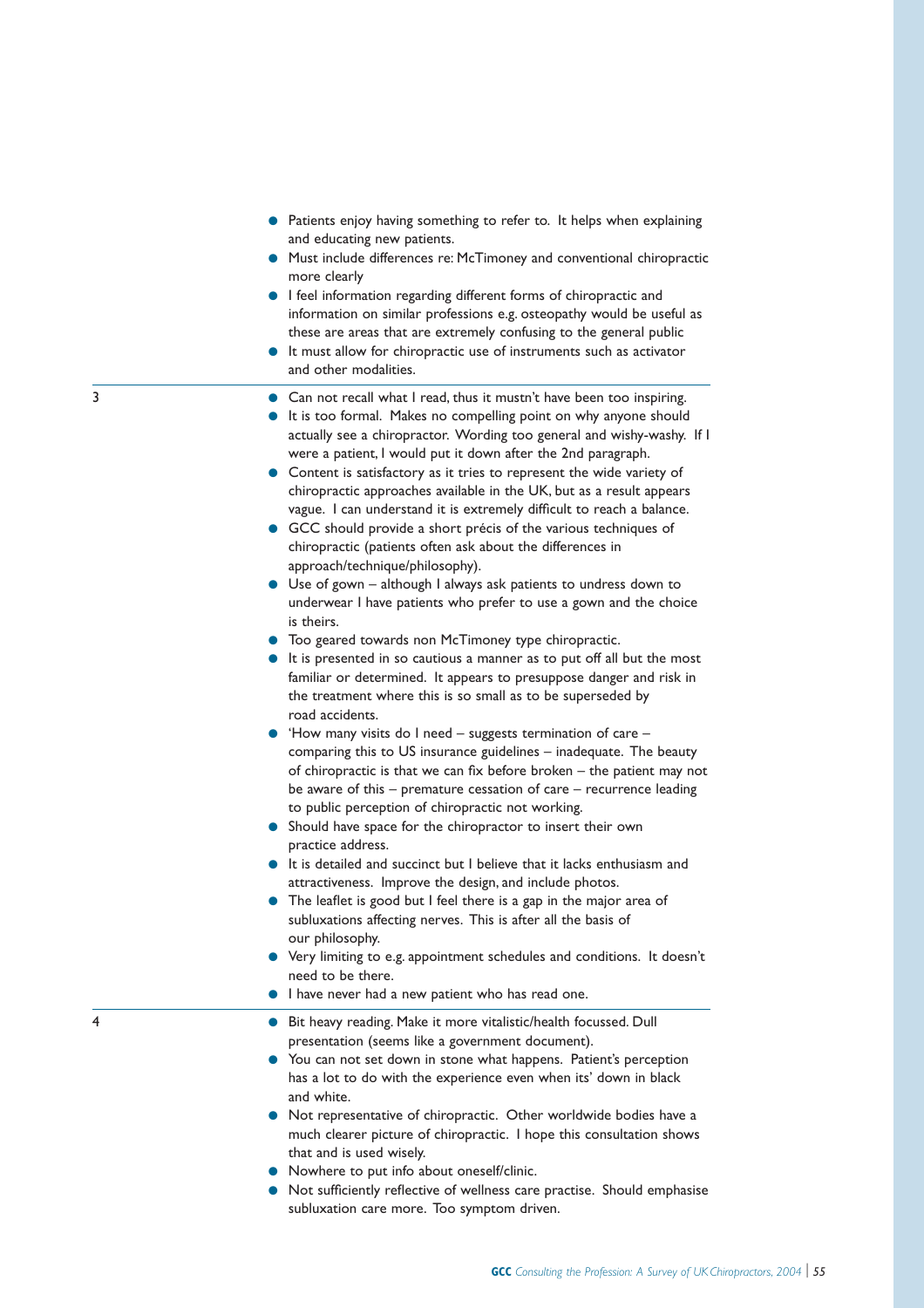| • Unhappy about patient having to undress to underwear, it might put |  |
|----------------------------------------------------------------------|--|
| some people off. We can treat through clothes if a patient is        |  |
| particularly sensitive.                                              |  |

- Boring and negative.
- Does not reflect my practice.
- Illustrates a limited scope of chiropractic services rather than the broad services chiropractic can offer
- The number of recommended visits is too low. 20 year condition takes more than 8 sessions.
- Certain sections are misleading, over emphasised, and could be better expressed. Criteria to be considered: informative, reassuring and adhering to SOP/COP.

Most logical order of headings:

- 1. what is chiropractic
- 2. can anyone use the title chiropractor?
- 3. why might I go to a chiropractor?
- 4. do I need to contact my GP?
- 5. what happens when I visit a chiropractor for the first time?
- 6. will the treatment hurt?
- 7. how many visits will I need?
- 8. do I have to pay?

Examples of specific sections needing review:

a) list 'chiropractors primarily treat – first 2 are misleading.

b) 'what happens when I visit…. Suggested wording 'you will usually be required to undress down to your underwear, to enable the chiropractor to carry out an accurate examination. Your privacy and dignity will be respected at all times and a gown will be provided. With your consent, the chiropractor will carry out a comprehensive physical examination, which will include palpation, and neurological and orthopaedic tests if necessary.

c) how many visits… Suggested wording: This will depend on a number of factors, your age, the nature of the problem, how long you have had it, your lifestyle, your general state of health. Subsequent visits will last an average of 20 minutes.

- Chiropractic is very broad in the base of information and types of care. This brochure doesn't represent the care and effort I go to provide treatment to patients.
- Re: insistence on gowns  $-1$  feel it is entirely appropriate to ask a patient to undress to their underwear and to assess without a gown as a huge amount of relevant information can be gleaned from visual assessment. Obviously this would need to be done sensitively and with permission.

| 5 (Very unhappy) | • Lacks the pizzazz to encourage people to try chiropractic.                 |
|------------------|------------------------------------------------------------------------------|
|                  | • I am very unhappy with the definition of chiropractic in "what"            |
|                  | is chiropractic".                                                            |
|                  | • Not based on any published evidence. Represents the BCA's                  |
|                  | opinions, not fact.                                                          |
|                  | $\bullet$ It is not supportive of wellness chiropractic.                     |
|                  | • Don't like the 'how many visits will I need?' section telling patients 3-6 |
|                  |                                                                              |

visits is all that is needed. Very pain orientated. All sounds influenced by BCA.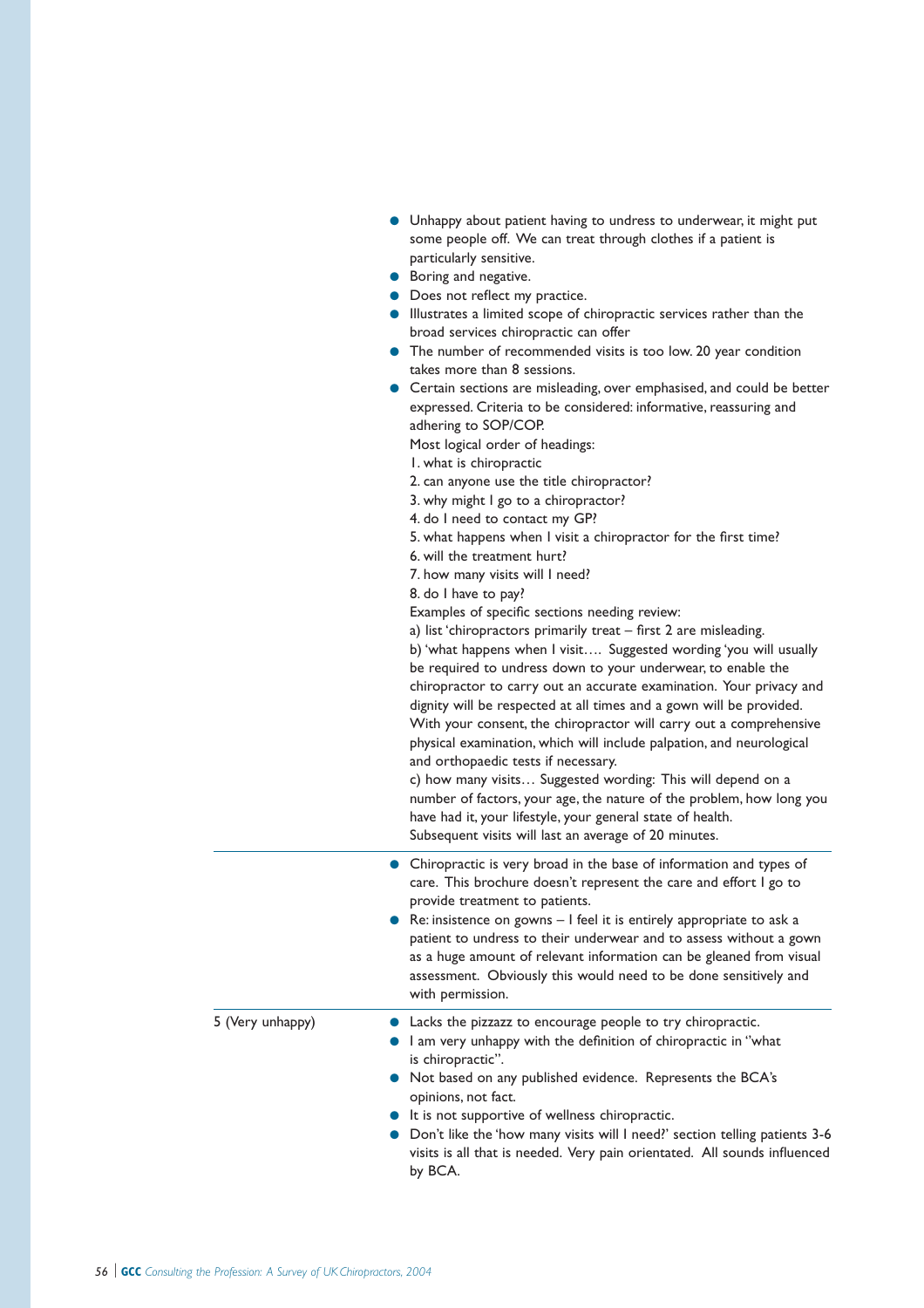|                | It was obviously compiled by persons who knew nothing about our<br>profession, nor the practice of clinical chiropractic.<br>• 'The GCC should not try to be so heavy handed in defining<br>chiropractic. Remember the roots of chiropractic are not in Britain.<br>• Too prescriptive.<br>$\bullet$ 'It is typical of your bonsai type of chiropractic that the GCC is<br>promoting i.e. pain based/medical model and it does not inform the<br>public of the traditional chiropractic methods i.e. corrections of<br>vertebral subluxation. It is currently based on personal opinion of a<br>very small group of chiropractors not research based<br>• It gives the wrong impression of what chiropractic is and tries to<br>achieve. It short changes the benefits of chiropractic care and limits<br>its scope.<br>• Makes us out to be musculoskeletal specialists.<br>• Don't think there is a great need for such a publication.<br><b>Boring, lacks enthusiasm.</b> |
|----------------|------------------------------------------------------------------------------------------------------------------------------------------------------------------------------------------------------------------------------------------------------------------------------------------------------------------------------------------------------------------------------------------------------------------------------------------------------------------------------------------------------------------------------------------------------------------------------------------------------------------------------------------------------------------------------------------------------------------------------------------------------------------------------------------------------------------------------------------------------------------------------------------------------------------------------------------------------------------------------|
| Didn't specify | • Haven't seen it<br>• We educate patients in a different way.<br>• Welsh chiropractors are impressed that it is available in welsh.                                                                                                                                                                                                                                                                                                                                                                                                                                                                                                                                                                                                                                                                                                                                                                                                                                         |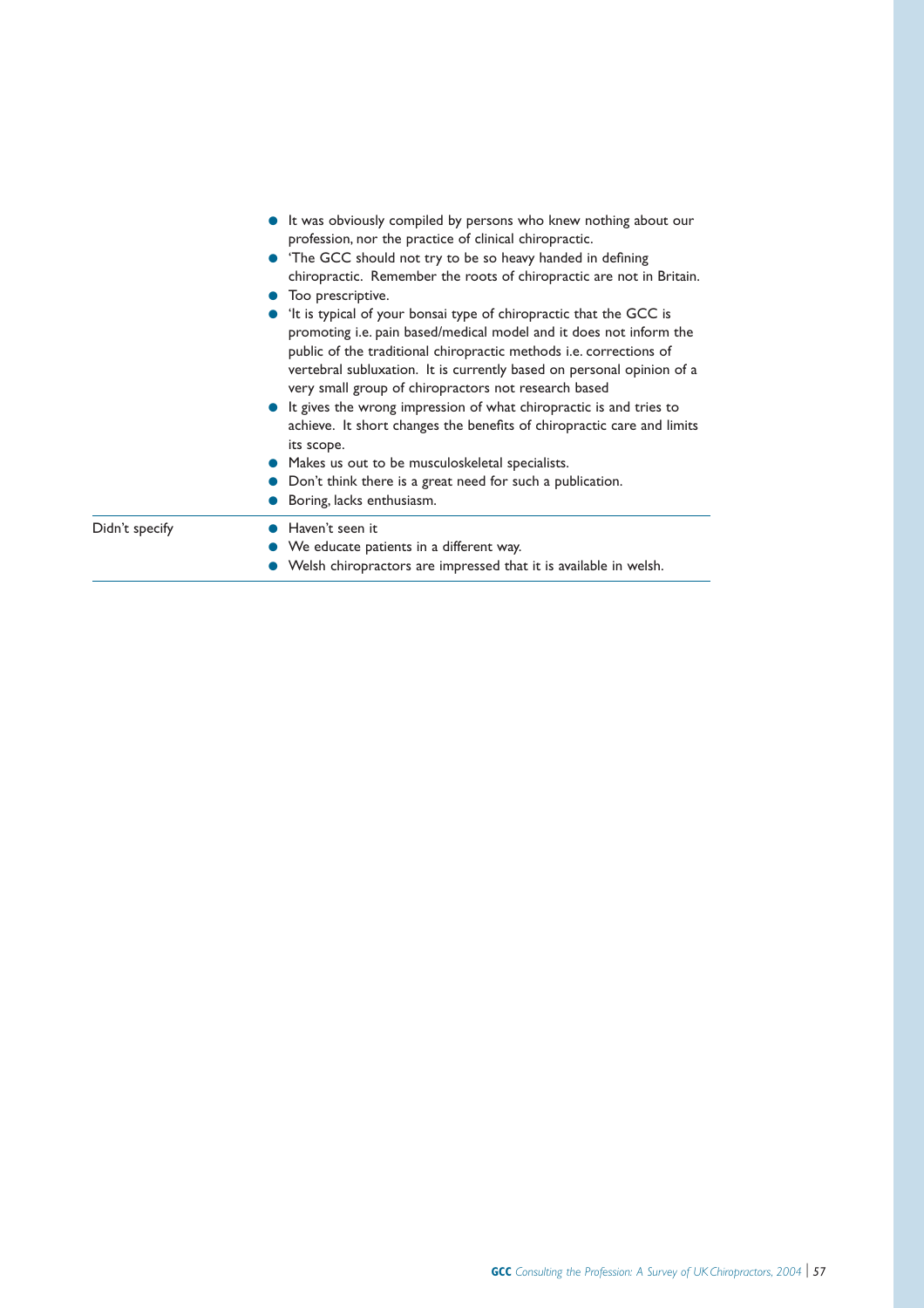#### **Table 49. Post-Council Bulletin of interest**

Chiropractors were asked: is the new Post-Council Bulletin outlining the results from the council meeting of interest to you?

| I (Very happy)   | 102 (11.94%) |
|------------------|--------------|
| $\overline{2}$   | 183 (21.43%) |
| 3                | 329 (38.52%) |
| $\overline{4}$   | 90 (10.54%)  |
| 5 (Very unhappy) | 52 (6.09%)   |
| Didn't specify   | 98 (11.48%)  |

Comments broken down within the category they ticked:

| I (Very happy) | • Like to know what is happening immediately<br>Transparency<br>Need more detail<br>Nice to be informed                                                                                                                                                                                                                                                                                                                                                                                                                                                          |
|----------------|------------------------------------------------------------------------------------------------------------------------------------------------------------------------------------------------------------------------------------------------------------------------------------------------------------------------------------------------------------------------------------------------------------------------------------------------------------------------------------------------------------------------------------------------------------------|
| $\mathbf{2}$   | • Useful to keep up to date with activities of council<br>• Like to read bulletin but prefer to receive it by email<br>• Stop all this expense and start promoting chiropractic<br>Good to have an overview of topics discussed<br>Important to see workings of the GCC                                                                                                                                                                                                                                                                                          |
| 3              | $\bullet$ Up to a point<br>• Presentation is far from grabbing and language is rather dry<br>• Detail is dull but we should know what is going on<br>• Not detailed enough<br>• Essential but not thrilling<br>• Only interested in the things which directly affect me and my<br>practice, all the 'behind the scenes' information would be useful once<br>a year in a general mail.<br>• I'm not enthusiastic about GCC communications in general as they<br>have an air of draconian about them, lacking softness.<br>• Prefer to check the website for news. |
| 4              | • Difficult to be excited about such legalistic and<br>administrative information.<br>• Minutes are by their nature dull.<br>Too little information/explanation of what is happening. Be good to<br>$\bullet$<br>know who is dealing with what so that we can contact someone<br>personally re: the issue.<br>• Can't recall having seen it.<br>• Seem irrelevant and wordy.<br>• Dull and dry as sawdust.                                                                                                                                                       |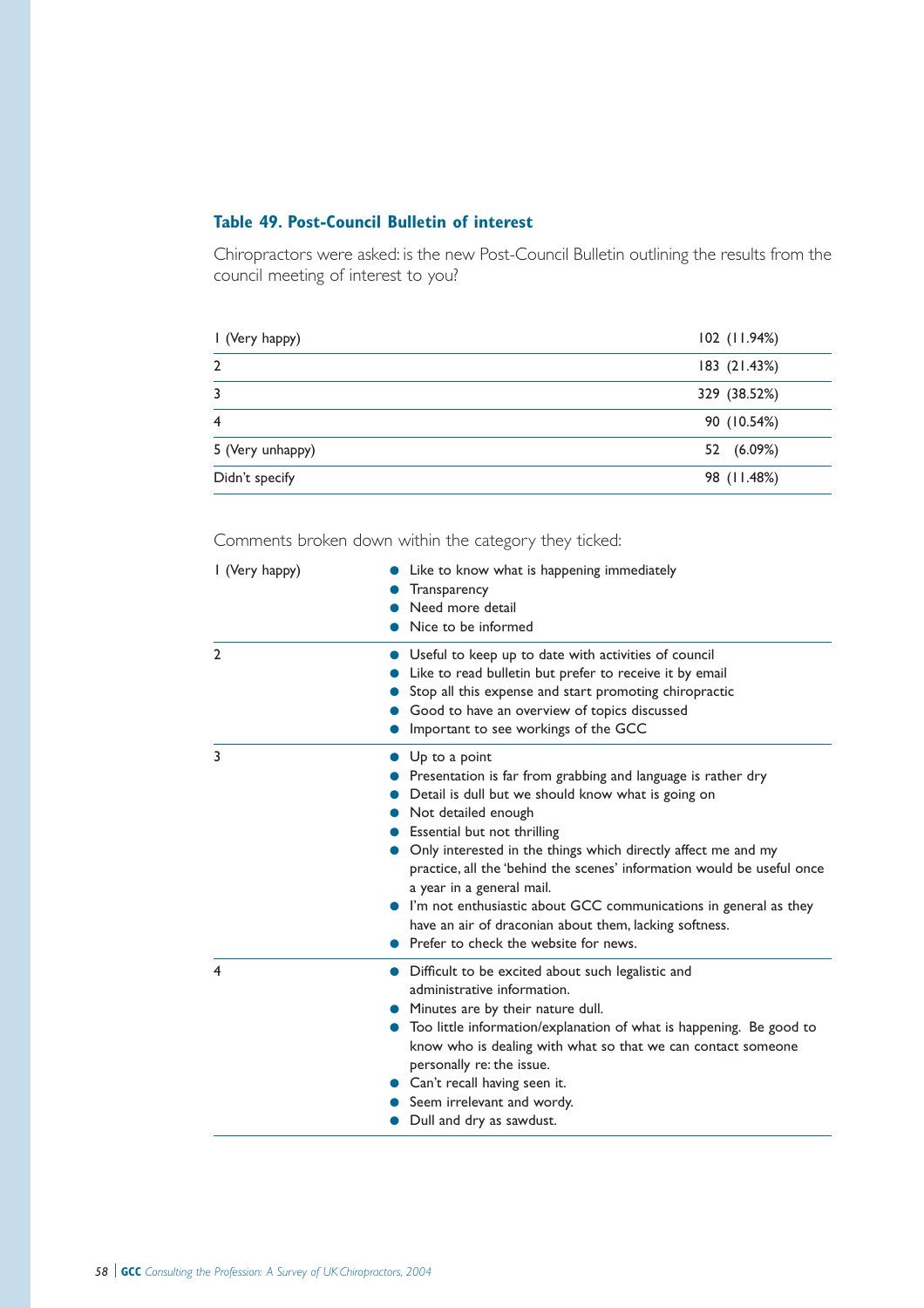| 5 (Very unhappy) | • Doesn't provide information that I find useful.<br>• Uninterested.<br>• It is all politics and doesn't talk about chiropractic.<br>• GCC do nothing for the profession apart from hinder it.<br>• Lacks detail.<br>• Poor presentation. |
|------------------|-------------------------------------------------------------------------------------------------------------------------------------------------------------------------------------------------------------------------------------------|
| Didn't specify   | • Don't read them.<br>• We get so much information that it is hard to find the time to<br>read it.                                                                                                                                        |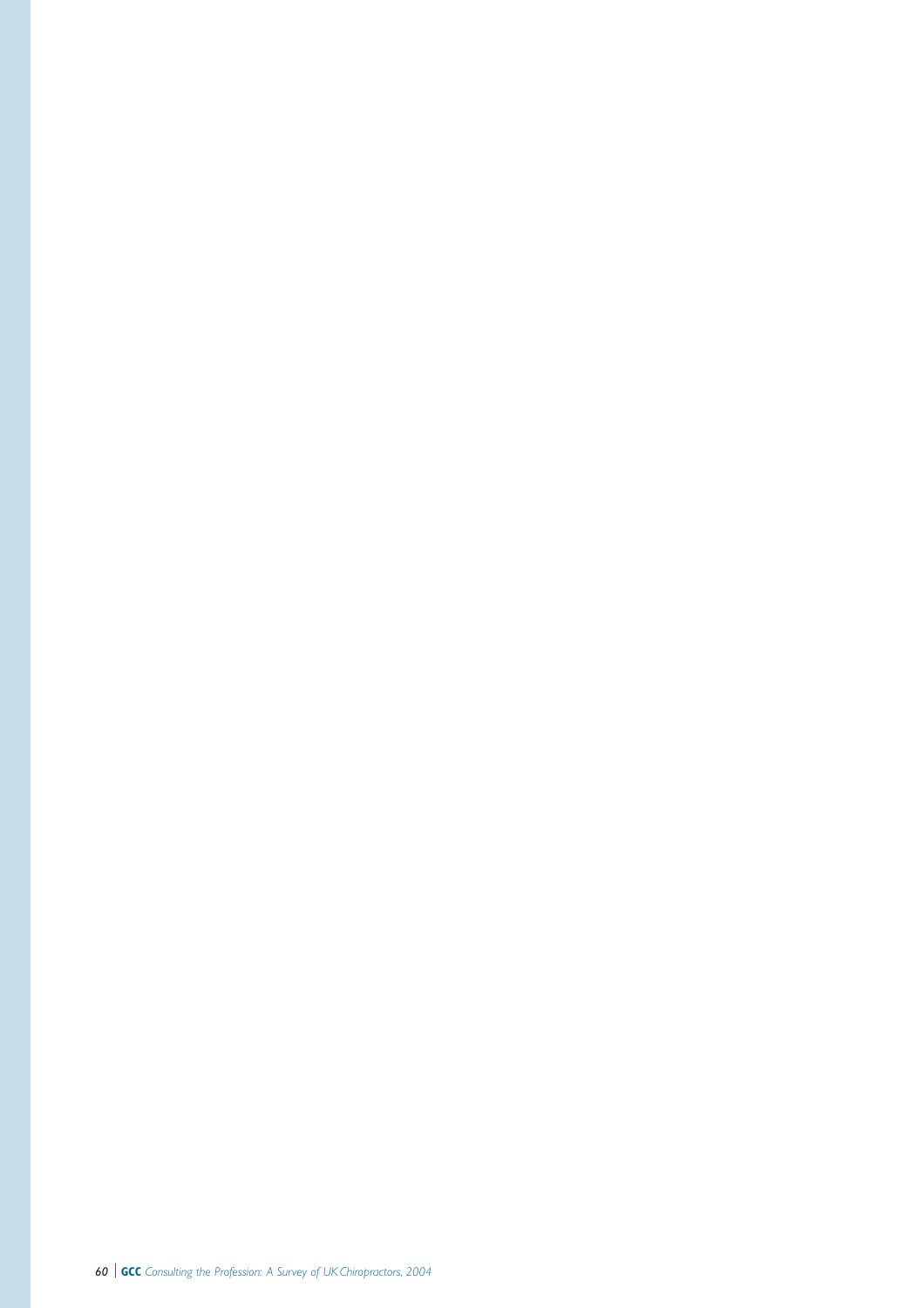# **G General comments**

In the survey, chiropractors were asked if they would like to comment on the survey or anything they felt hadn't been covered. 249 (29%) of the respondents made additional comments. Following is a breakdown of the general comments made with the number of respondents who expressed the opinion.

#### The survey

- 15 respondents said that this was a good questionnaire, they were pleased to have the opportunity of expressing their views anonymously to the GCC and it went some way to restore faith that the GCC listens to what the profession wants.
- 11 respondents were concerned that the focus of the survey was on symptoms, reflecting that to give symptom relief you are not giving adequate care as symptoms arise when you have a problem which is established over a period of time. It was also said that they would like to know how the GCC is representing the neurological approach to chiropractic.
- 10 respondents made the point that the paper used for the survey was expensive and was not a good use of resources by the GCC. They went further indicating that this was representative of how the GCC behaved.

#### **GCC**

- 53 respondents expressed the view that fees for registration were too high and that factors such as working part time or joining the profession half way through the year should be reflected in the amount of fees that are paid.
- 23 respondents believe that the GCC is not supportive of chiropractic and chiropractors and that not enough focus is given to the good work that is being carried out by chiropractors on a daily basis. It was said that a more positive approach to good practice, through seminars and lectures could help chiropractors work within what are quite new guidelines and rules.
- 16 respondents said that they found the GCC to be unapproachable and unfriendly on the phone. In addition to this they went on to say that the tone of communication was threatening. It was also said by a few that Council members should be more visible within the profession so that chiropractors could communicate with them directly.
- 11 respondents made the point that fees for new graduates need to be reviewed as they are at present too high.
- $\bullet$  10 respondents would like the fee of £75 for the change of address to be abolished and questioned how such a fee could be justified. They also said that the fee for moving from conditional to full registration was exceptionally high and should also be reviewed.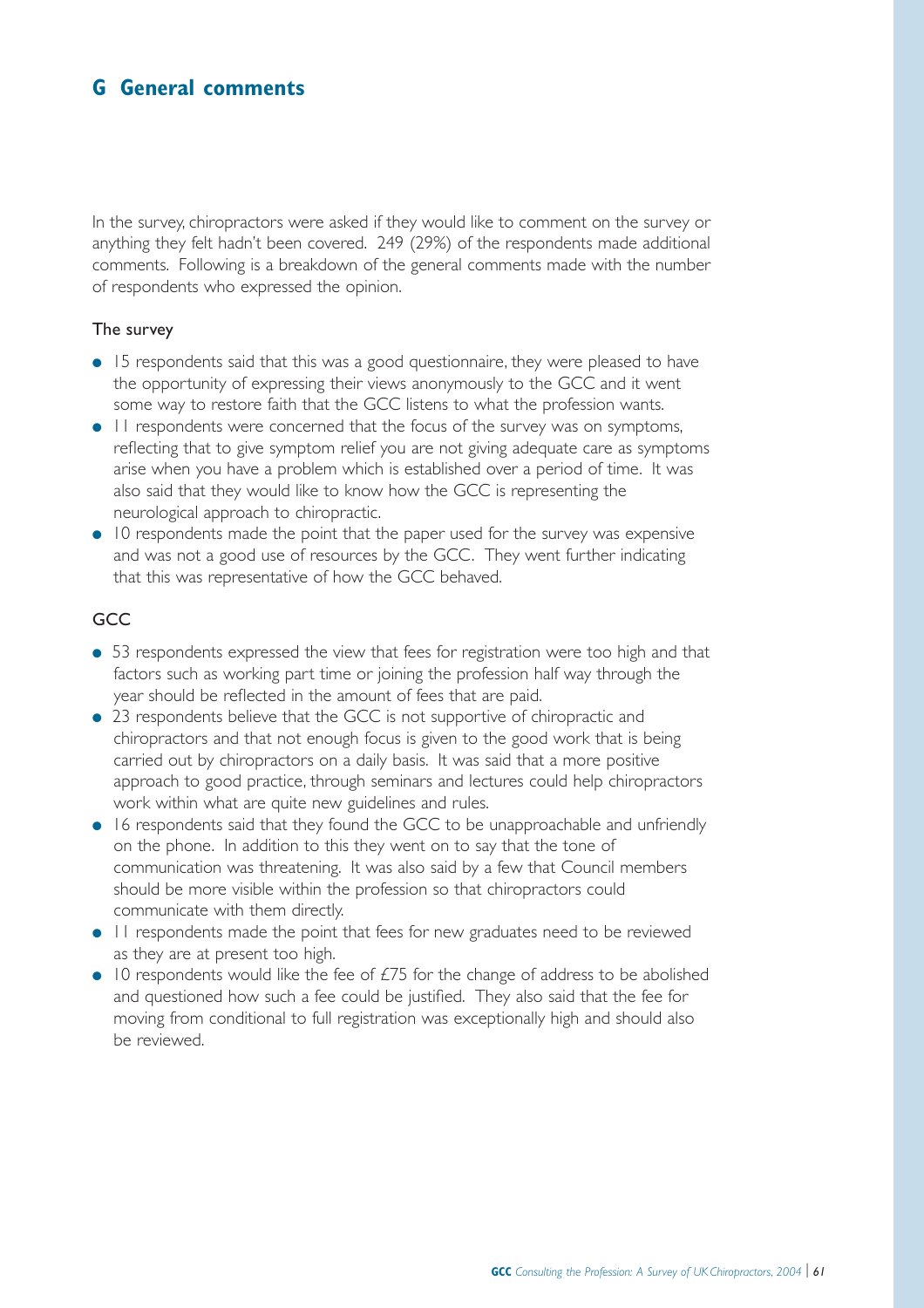#### Promotion

- 51 respondents made the point that they would like to see a greater proportion of their fees spent on promoting the profession to the general public and asked for the GCC to fund a national campaign. A number were pleased with some of the advertising that had taken place but asked that this was carried out more regularly. It was said that they didn't feel there had been any change in public perception and GPs knowledge of chiropractic since the GCC had come into being.
- 24 respondents explained that in relation to whether or not a patient is required to undress down to their underwear and wear a gown for assessment, this is the preferred way but they do not require the patient to do this. It was felt that stressing this point in the literature would prohibit some people to visit a chiropractor and the point that they can be assessed clothed should be made.
- 10 respondents asked that the GCC do more to ensure that GPs are educated on what chiropractic is and can offer. It was suggested that this is done at university level so that chiropractic could be fully utilised. It was also thought to be one of the most effective ways of promoting chiropractic and the profession.

A point raised by 6 respondents and made more loosely by several others was that chiropractic is at odds with medicine (basic approach to health) and being closely linked with the NHS will cause the profession to become mere spinal technicians. It was also said that the general population is moving away from the allopathic model of healthcare towards a more vitalistic and holistic model focussed on the pursuit of true health and wellness and in their opinion the chiropractic profession was best placed to lead this 'wellness revolution'. It was therefore felt that it was in this direction that the GCC should focus its attention to avoid being just another drugless management of back pain.

#### Policy

- 16 respondents would like the GCC to take a firmer position on and against open plan practices and pre-billing practices which were thought to involve unreasonable sums of money. It was felt that this method of practice was going to damage the reputation of the profession and would have a negative impact on the future strategy of working with the NHS if GPs could not guarantee the style of patient management.
- 13 respondents called for the GCC to differentiate between the various styles of chiropractic. The reasons given for this were that when asked by patients what the differences are they are not sure what they can say and this leads to confusion. It was also said that some GPs will not refer patients to chiropractors because they do not understand the difference between the styles of practice. They said that they look forward to the GCC reflecting and promoting the diversity of technique and philosophy of chiropractic in the UK.
- 12 respondents asked that the GCC did not publish on its website the names of chiropractors under investigation until proven guilty.
- 11 respondents were against 'wellness care' and linked the approach taken by some practices to offer free examinations in shopping malls and recommend to patients that they require on-going care to prevent any disorders occurring. It was said that this was unethical and must be stopped.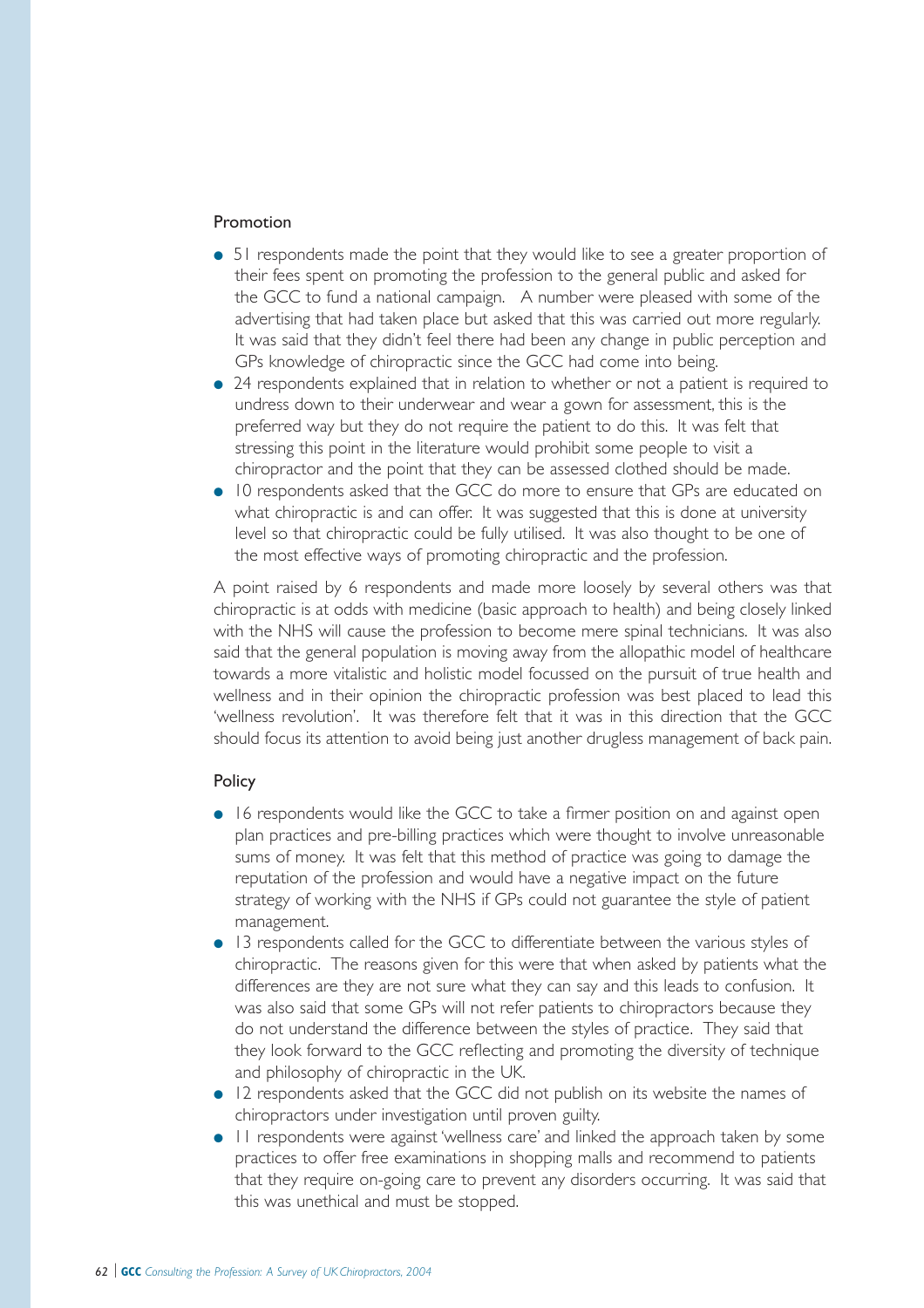- 8 respondents asked that the GCC accounts were more visible and provided a further breakdown of costs associated with the GCC performing its function and costs related to wages. It was also asked how would the profession benefit from any investments made by the GCC (the building) and why the GCC was placed in such a costly area of London.
- 7 respondents were concerned that educational standards were not being protected by the GCC. It went further by stating the void between McTimoney and BCA chiropractors was widening further and that the McTimoney group need to be brought into line.

#### **NHS**

- 6 respondents reiterated the fear expressed before that being involved with the NHS could mean that the focus on wellness and vitality will be replaced with managing pain. Another point was raised that by working with GPs there was a fear that the chiropractor would lose control over what treatment the patient should receive and that restrictions would be placed on their practice methods. In addition to this, the fear is that chiropractors will only be used once all else fails as is done at present. It was felt that if more was done to educate GPs on the benefit of chiropractic, then some of these problems could be alleviated, but if chiropractic was made available on the NHS with present levels of knowledge held by GPs then there would be concern that this partnership could not work to its full potential.
- 4 specifically expressed the view that they are delighted the GCC is focussing on making chiropractic available on the NHS.

#### Other general comments made by individuals included:

- The GCC should work more closely with the GMC, BCA and the profession.
- The GCC produces too much paperwork which is time consuming to read.
- CPD will require too much work on the part of the chiropractor, taking the focus away from the patient.
- There are not enough CPD seminars in the UK.
- I practice using evidence based principles, however I can not exclusively practise in this way as it is limiting.
- The message that the GCC protects patients is negative and makes patients believe they need protecting.
- The GCC is inefficient and slow, being required to complete the entire annual retention form each year is a waste of time. We should be sent the records you hold on us and we update anything that has changed.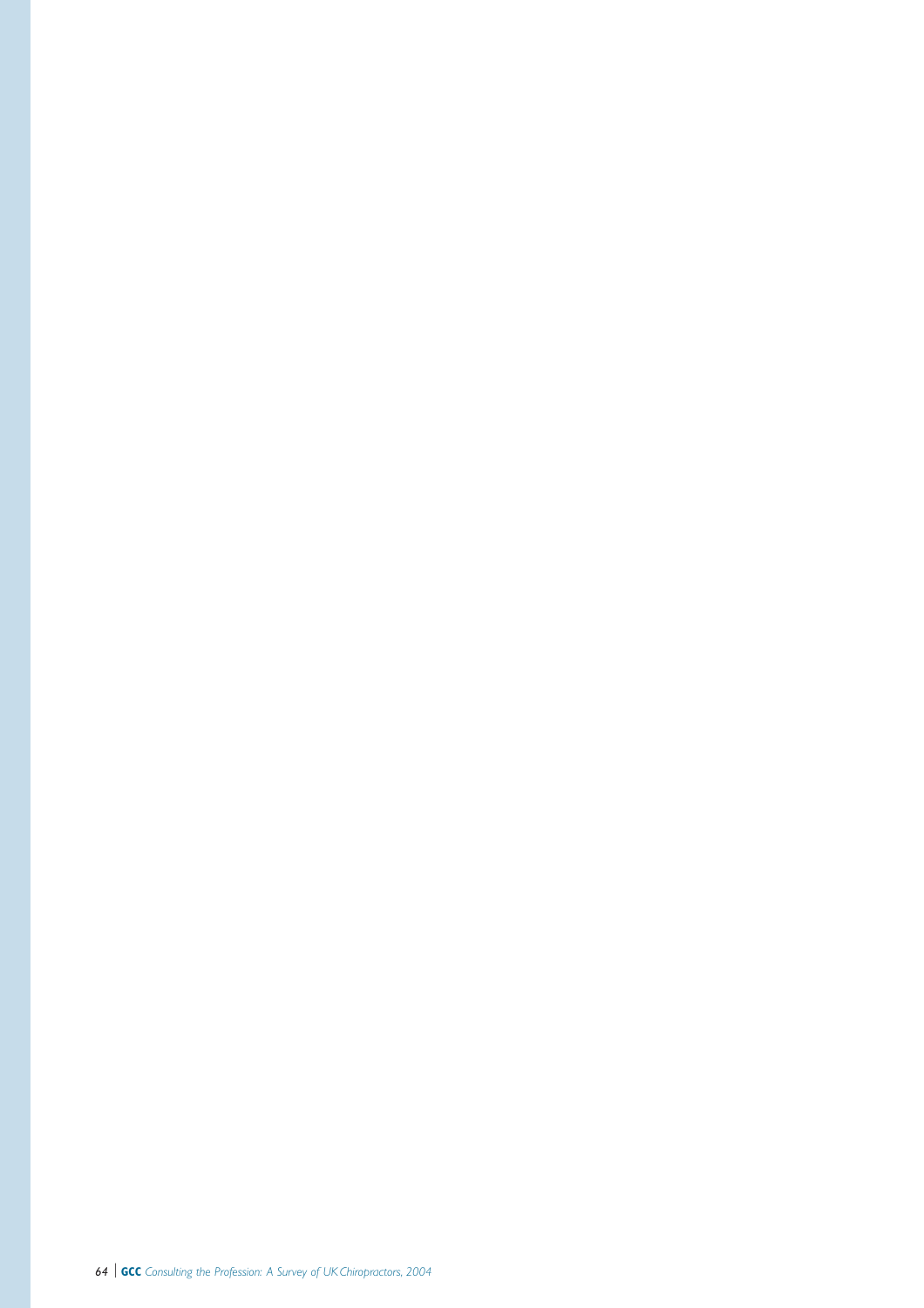# **3 Acknowledgements**

The survey was drawn up by the General Chiropractic Council (GCC) Communication Strategy Working Group, membership of which is as follows:

- British Chiropractic Association (BCA)
- Chiropractic Patients Association (CPA)
- College of Chiropractors
- McTimoney Chiropractic Association (MCA)
- Scottish Chiropractic Association (SCA)
- United Chiropractic Association (UCA)
- GCC Council and GCC Staff